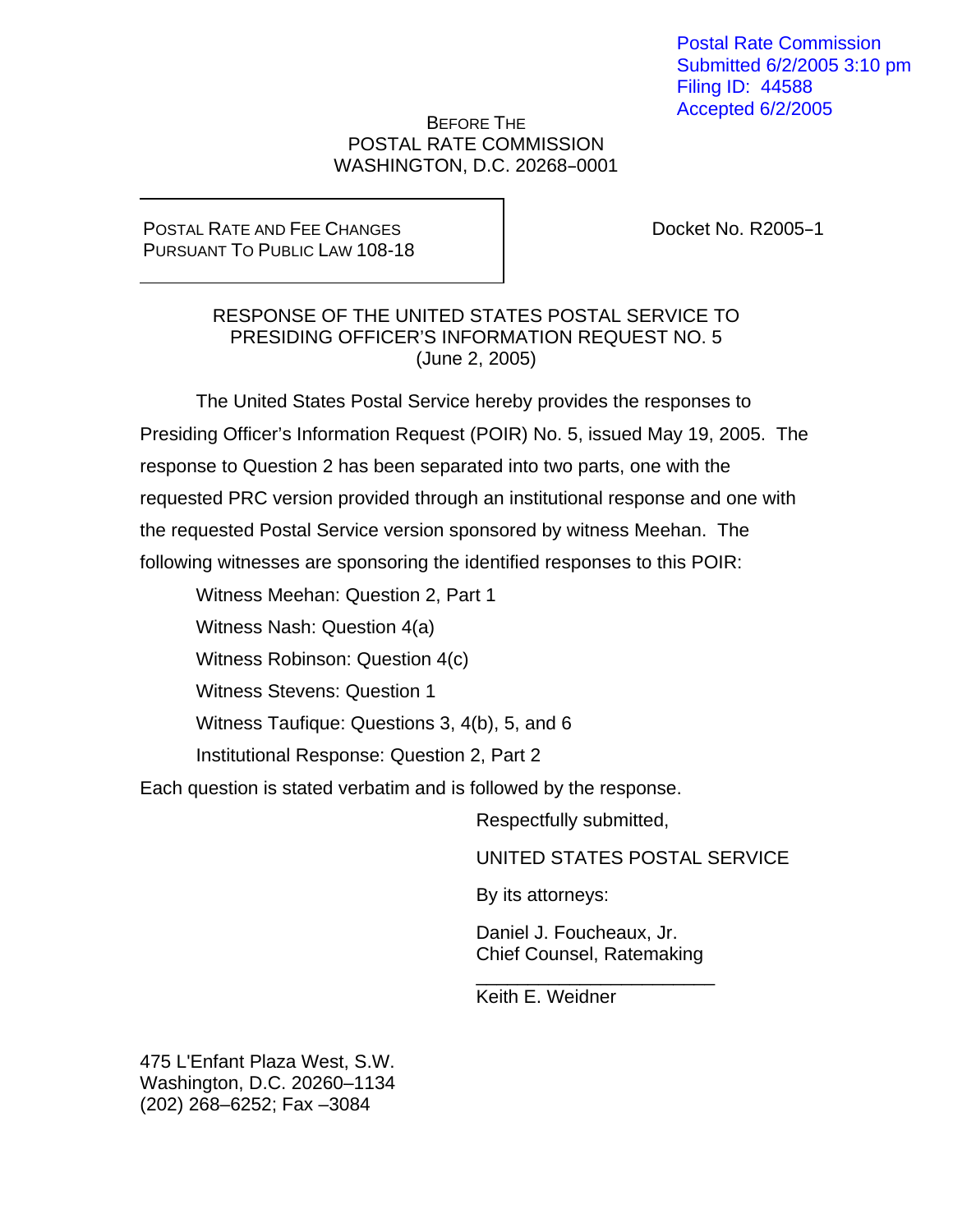**1.** Library Reference LR-K-79 contains a SAS program (CPFINAL.sas), and input files that consist of an Excel data file (MDCD.WEIGHTS.MASKZIPS.DATA. data.xls), a text file (MDCD.scan6.txt) and a data file (Mdcd.archive.subset.v4mask.data). The SAS program has been written for mainframe SAS, and cannot be executed using a PC-SAS platform. Initial attempts by Commission staff to convert the mainframe version of SAS, while executable, did not replicate witness Stevens' results. Please provide the abovelisted input files and SAS program in a PC-SAS executable format, along with the accompanying SAS log.

### **RESPONSE:**

The PC-SAS version of CPFINAL.sas is filed as USPS-LR-K-132. Note that you will

need to open the input data file MDCD.WEIGHTS.MASKZIPS.DATA.xls in Excel before

running the program. This program produces the identical outputs. The log file is

included below.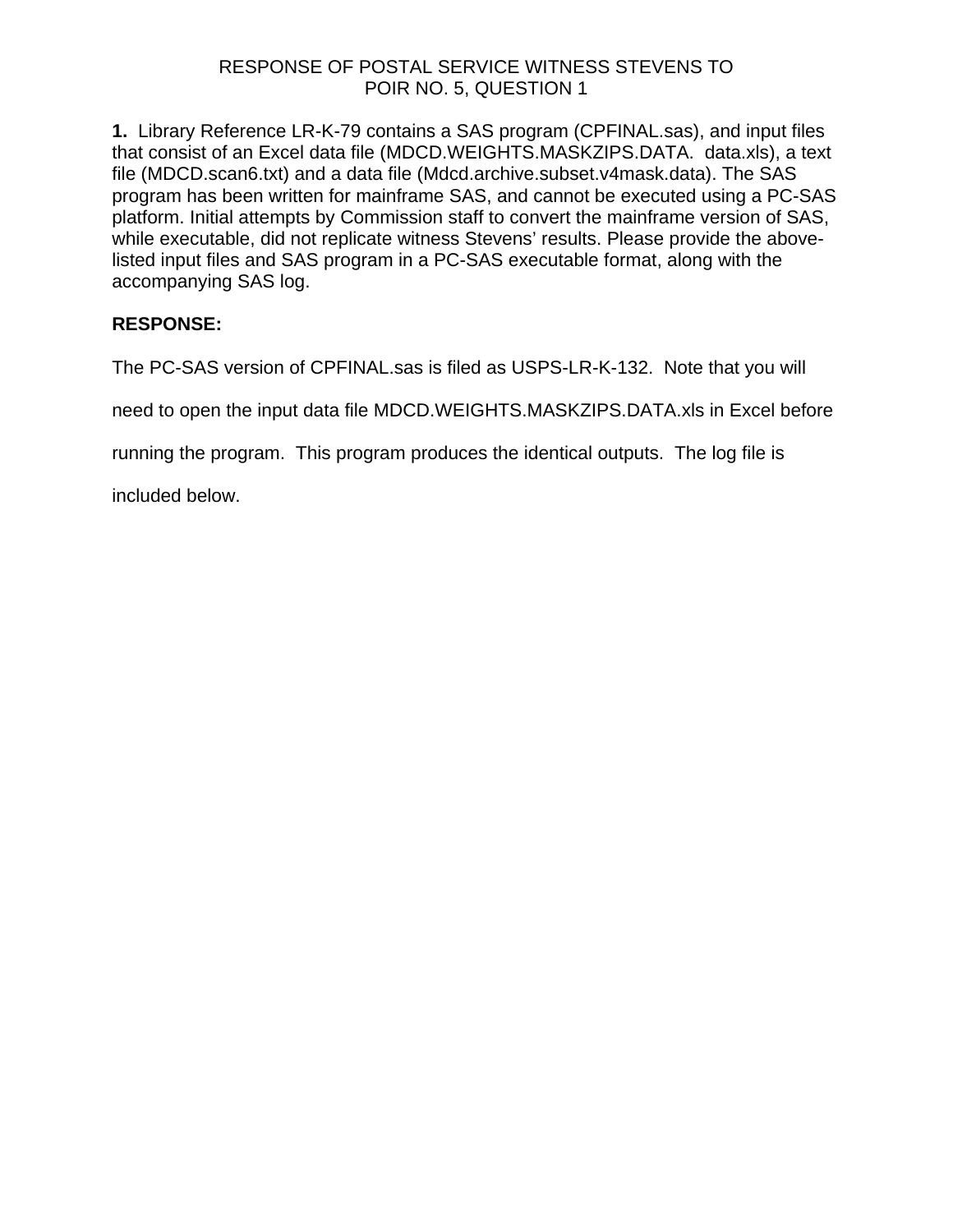NOTE: Copyright (c) 1999-2001 by SAS Institute Inc., Cary, NC, USA. NOTE: SAS (r) Proprietary Software Release 8.2 (TS2M0) Licensed to US POSTAL SERVICE, Site 0038843016. NOTE: This session is executing on the WIN\_PRO platform. NOTE: SAS initialization used: real time 5.92 seconds cpu time 1.80 seconds 1 Filename DATACOLL 'C:\Documents and Settings\nkay\My Documents\POSTAL on 1 ! Nkay\SASfiles\LR-79\MDCD.ARCHIVE.SUBSET.V4MASK.DATA'; 2 Filename POOLS 'C:\Documents and Settings\nkay\My Documents\POSTAL on 2 ! Nkay\SASfiles\LR-79\MDCD.SCAN6.txt'; 3 Filename WEIGHTS dde 'excel|maskwgt!R2C1:R168C2'; 4 Filename OUT1 'C:\Documents and Settings\nkay\My Documents\POSTAL on 4 ! Nkay\SASfiles\LR-79\cpfinal.DAT'; 5 6 DATA POOLS; INFILE POOLS truncover;<br>7 INPUT BARCODE1 BARCODE CP \$; INPUT BARCODE1 BARCODE CP \$; 8 NOTE: The infile POOLS is: File Name=C:\Documents and Settings\nkay\My Documents\POSTAL on Nkay\SASfiles\LR-79\MDCD.SCAN6.txt, RECFM=V,LRECL=256 NOTE: 532 records were read from the infile POOLS. The minimum record length was 10. The maximum record length was 25. NOTE: The data set WORK.POOLS has 532 observations and 3 variables. NOTE: DATA statement used: real time 0.36 seconds cpu time 0.14 seconds 9 DATA WEIGHTS; INFILE WEIGHTS truncover; 10 INPUT RTEZIP WGT; NOTE: The infile WEIGHTS is: DDE Session, SESSION=excel|maskwgt!R2C1:R168C2,RECFM=V, LRECL=256 NOTE: 167 records were read from the infile WEIGHTS. The minimum record length was 10. The maximum record length was 18. NOTE: The data set WORK.WEIGHTS has 167 observations and 2 variables.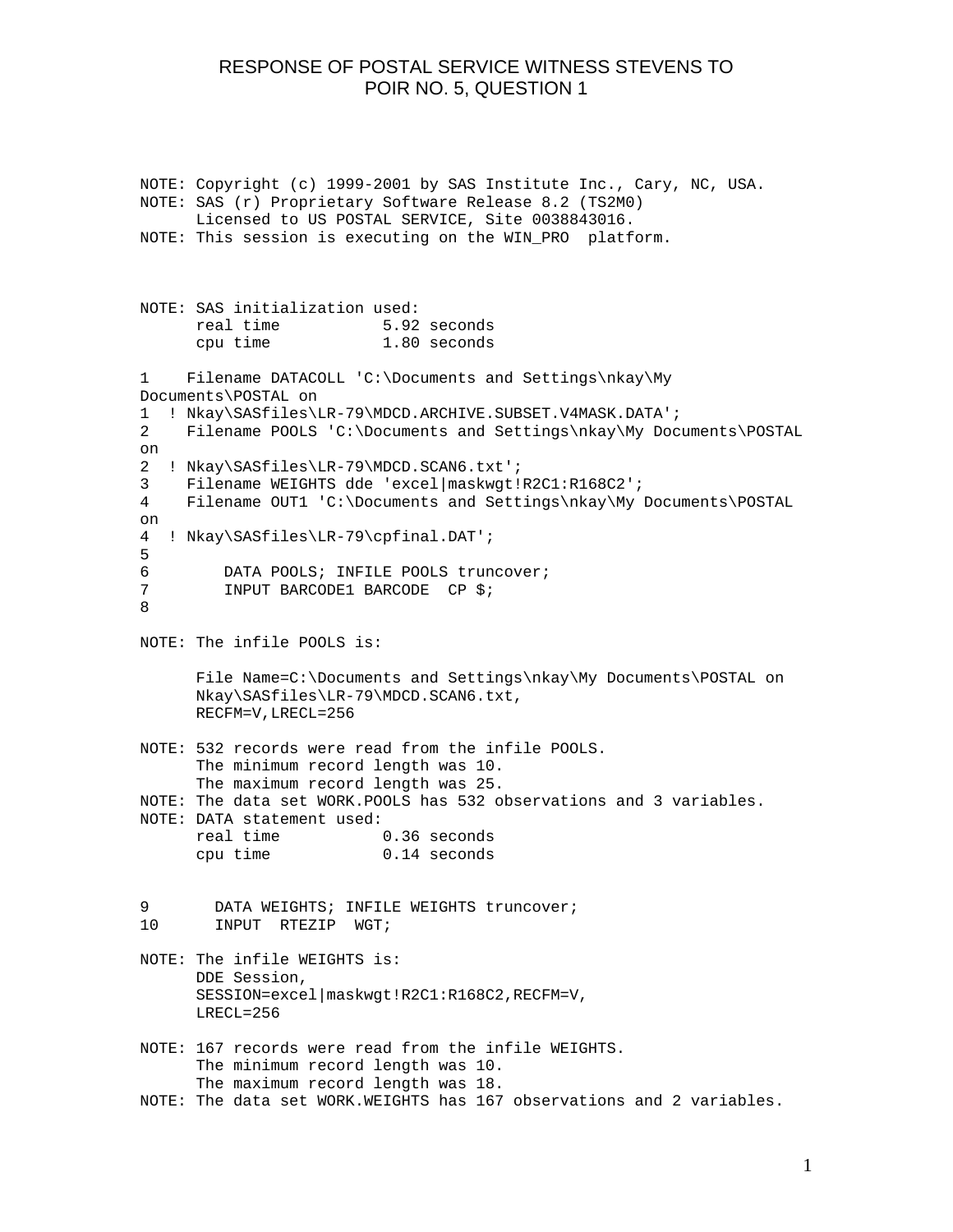NOTE: DATA statement used: real time 0.04 seconds cpu time 0.03 seconds 11 Proc print data=weights; 12 13 NOTE: There were 167 observations read from the data set WORK.WEIGHTS. NOTE: PROCEDURE PRINT used: real time 0.44 seconds cpu time 0.14 seconds 14 DATA MDCD; 15 INFILE DATACOLL truncover; 16 INPUT<br>17 @1 Di @1 DATE MMDDYY8. 18 @10 RTEZIP 7.2 19 @18 SCANZIP 7.2 20 @28 ROUTENO \$2. 21 @30 EMP \$4. 22 @34 CTIME \$8. 23 @42 ONFRAME 1. 24 @43 DELMODE \$1. 25 @44 BARCODE 3. 26 @47 BCURB 5. 27 @52 BNDCBU 5. 28 @57 BCENT 5. 29 @62 BOTHR 5. 30 @67 RCURB 5. 31 @72 RNDCBU 5. 32 @77 RCENT 5. 33 @82 ROTHR 5. 34 @87 ROUTE \$8.; 35 TOD=INPUT(CTIME,TIME8.); 36 IF DELMODE = ' ' THEN DELMODE = 'X'; 37 \*\*\*\*\*\*\*\*\*\*\*\*\*\*\*\*\*\*\*\*\*\*\*\*\*\*\*\*\*\*\*\*\*\*\*\*\*\*\*\*\*\*\*\*\*\*\*\*\*\*\*\*\*\*; 38 \*\*\*\* GENERATE SCAN PAIRS 39 \*\*\*\*\*\*\*\*\*\*\*\*\*\*\*\*\*\*\*\*\*\*\*\*\*\*\*\*\*\*\*\*\*\*\*\*\*\*\*\*\*\*\*\*\*\*\*\*\*\*\*\*\*\*; 40 \*THIS GROUP OF CODE NUMBERS EACH OBSERVATION IN 42 A DATE/ZIP/ROUTE/EMP SEQUENTIALLY; NOTE: The infile DATACOLL is: File Name=C:\Documents and Settings\nkay\My Documents\POSTAL on Nkay\SASfiles\LR-79\MDCD.ARCHIVE.SUBSET.V4MASK.DATA, RECFM=V,LRECL=256 NOTE: 1317755 records were read from the infile DATACOLL. The minimum record length was 86. The maximum record length was 94. NOTE: The data set WORK.MDCD has 1317755 observations and 19 variables. NOTE: DATA statement used:<br>real time ( 26.86 seconds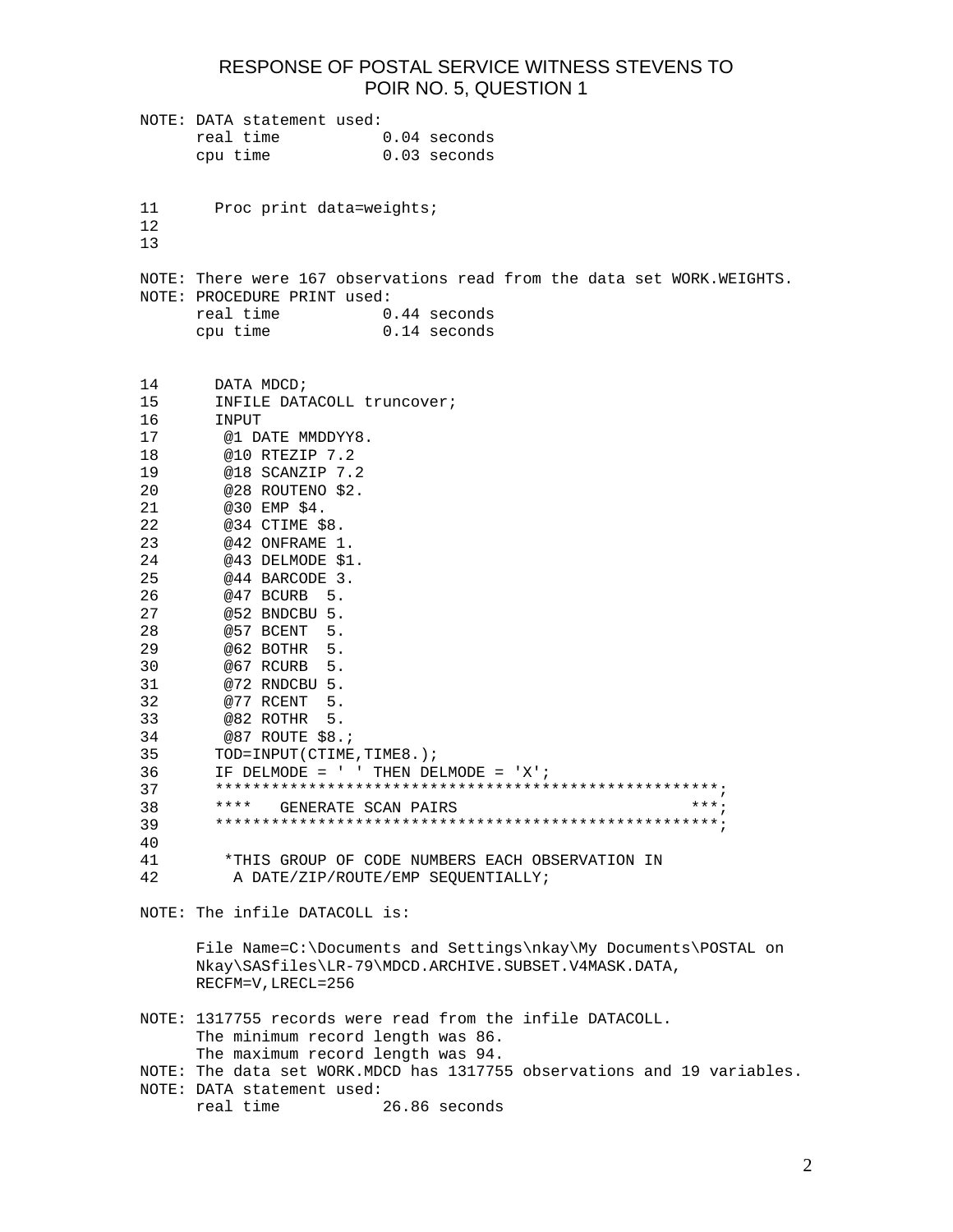```
 cpu time 13.39 seconds
```
43 PROC SORT DATA=MDCD; BY DATE SCANZIP ROUTE EMP TOD;

44 45 \*\*\*\*\*\*\*\*\*\*\*\*\*\*\*\*\*\*\*\*\*\*\*\*\*\*\*\*\*\*\*\*\*\*\*\*\*\*\*\*\*\*\*\*\*\*\*\*\*\*\*\*\*\*\*\*\*\*\*;

46 \*\*\*\* LOOK AT SCAN PAIRS AND DETERMINE IF VALID/INVALID \*\*\*\*;

47 \*\*\*\* SAVE PRIOR TWO RECORD VARS FOR LATER USE \*\*\*\*;

48 \*\*\*\*\*\*\*\*\*\*\*\*\*\*\*\*\*\*\*\*\*\*\*\*\*\*\*\*\*\*\*\*\*\*\*\*\*\*\*\*\*\*\*\*\*\*\*\*\*\*\*\*\*\*\*\*\*\*\*;

NOTE: There were 1317755 observations read from the data set WORK.MDCD. NOTE: The data set WORK.MDCD has 1317755 observations and 19 variables. NOTE: PROCEDURE SORT used:<br>real time 1:00.83 real time 1:00.83

cpu time 8.45 seconds

| 49 | DATA M; SET MDCD; BY DATE SCANZIP ROUTE EMP;                            |
|----|-------------------------------------------------------------------------|
| 50 | INFORMAT PTOD ETOD TIME8.;                                              |
| 51 | IF FIRST.EMP THEN DO;                                                   |
| 52 | $PZIP = . ;$                                                            |
| 53 | PROUTE $=$ " ";                                                         |
| 54 | $PEMP = " "$                                                            |
| 55 | $PDATE = .7$                                                            |
| 56 | $PTOD = .;$                                                             |
| 57 | PBARCODE = $\cdot$ ;                                                    |
| 58 | END:                                                                    |
| 59 | $ETOD = TOD-PTOD ;$                                                     |
| 60 | $ZIP1 = PZIP;$                                                          |
| 61 | $ROUTE1 = PROUTE$                                                       |
| 62 | $EMP1 = PEMP;$                                                          |
| 63 | $DATA = PDATE;$                                                         |
| 64 | $BARCODE1 = PBARCODE$ ;                                                 |
| 65 | $PZIP = SCANZIP;$                                                       |
| 66 | PROUTE = $ROUTE$ ;                                                      |
| 67 | $PEMP = EMP;$                                                           |
| 68 | $PDATE = DATE$                                                          |
| 69 | $PTOD = TOD ;$                                                          |
| 70 | $PBARCODE = BARCODE$                                                    |
| 71 | RETAIN PZIP PROUTE PDATE PTOD PEMP PBARCODE;                            |
| 72 |                                                                         |
| 73 | IF ETOD = . THEN DELETE;                                                |
| 74 | TIMEDAY=PUT(TOD, TIME.);                                                |
| 75 | PTIME=PUT(PTOD, TIME.);                                                 |
|    |                                                                         |
|    | NOTE: Missing values were generated as a result of performing an        |
|    | operation on missing values.                                            |
|    | Each place is given by: (Number of times) at (Line): (Column).          |
|    | 41692 at 59:16                                                          |
|    | NOTE: There were 1317755 observations read from the data set WORK.MDCD. |
|    | NOTE: The data set WORK.M has 1276063 observations and 33 variables.    |
|    | NOTE: DATA statement used:                                              |
|    | real time<br>41.86 seconds                                              |
|    | cpu time<br>9.49 seconds                                                |
|    |                                                                         |

76 PROC DATASETS;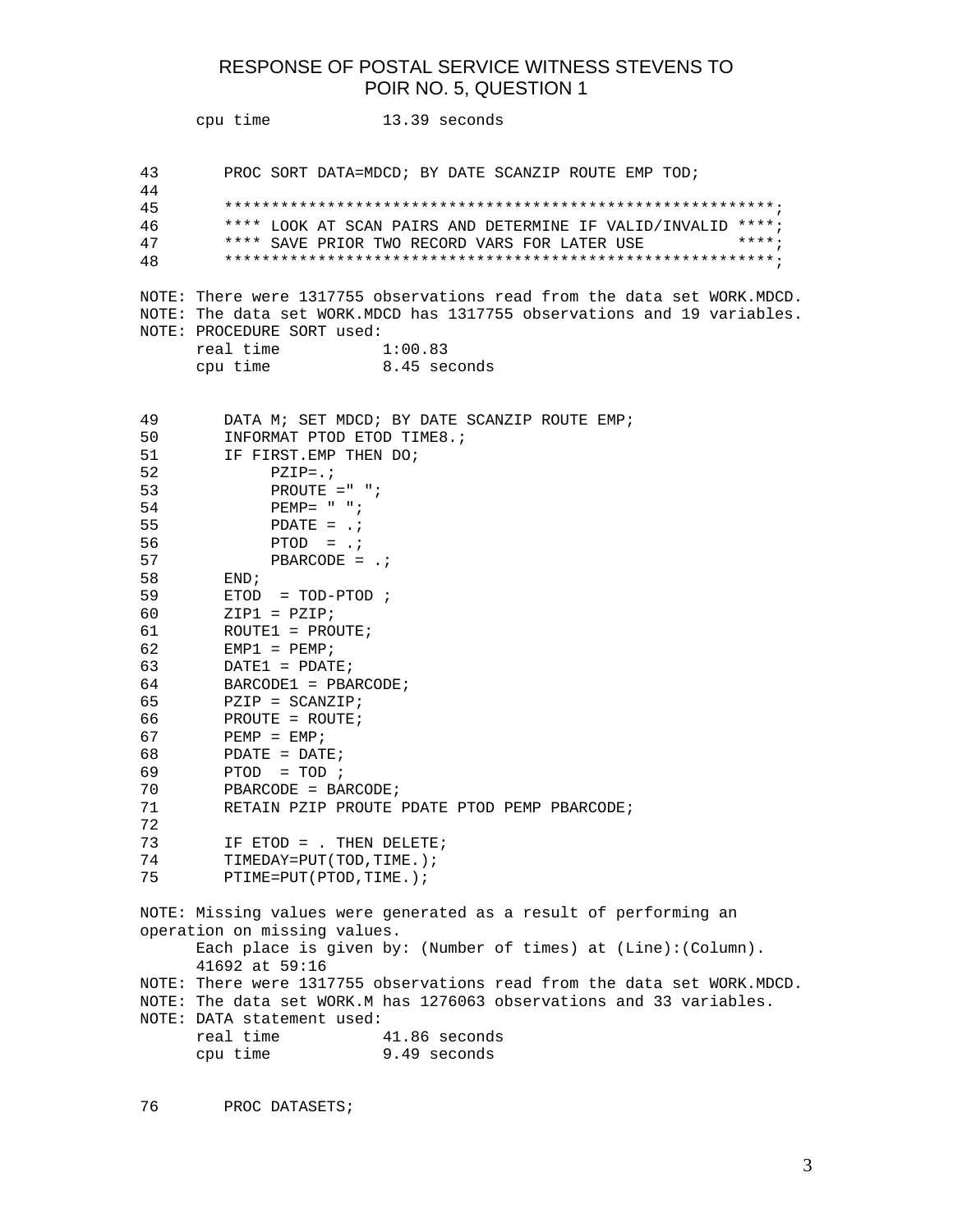-----Directory----- Libref: WORK Engine: V8 Physical Name: C:\DOCUME~1\nkay\LOCALS~1\Temp\SAS Temporary Files\\_TD236 File Name: C:\DOCUME~1\nkay\LOCALS~1\Temp\SAS Temporary Files\\_TD236 # Name Memtype File Size Last Modified ƒƒƒƒƒƒƒƒƒƒƒƒƒƒƒƒƒƒƒƒƒƒƒƒƒƒƒƒƒƒƒƒƒƒƒƒƒƒƒƒƒƒƒƒƒƒƒƒƒƒƒƒ 1 M DATA 290391040 24MAY2005:15:07:21 2 MDCD DATA 179921920 24MAY2005:15:06:40 3 POOLS DATA 17408 24MAY2005:15:05:13 4 WEIGHTS DATA 5120 24MAY2005:15:05:13 76 ! DELETE MDCD; 77 78 \*\*\*\*\*\*\*\*\*\*\*\*\*\*\*\*\*\*\*\*\*\*\*\*\*\*\*\*\*\*\*\*\*\*\*\*\*\*\*\*\*\*\*\*\*\*\*\*\*\*\*\*\*\*\*\*\*\*\*; 79 \*\*\* FIRST GO THROUGH SCANS AND FIX DUPLICATE \*\*\*; 80 \*\*\* BARCODE NUMBER PROBLEM FOR COLLECTION BARCODES \*\*\*; 81 \*\*\* PROBLEM WAS DUE TO INCORRECT BARCODES IN EARLY \*\*\*; 82 \*\*\* VERSION OF TRAINING BOOKLET \*\*\*; 83 \*\*\*\*\*\*\*\*\*\*\*\*\*\*\*\*\*\*\*\*\*\*\*\*\*\*\*\*\*\*\*\*\*\*\*\*\*\*\*\*\*\*\*\*\*\*\*\*\*\*\*\*\*\*\*\*\*\*\*; NOTE: Deleting WORK.MDCD (memtype=DATA). NOTE: PROCEDURE DATASETS used: real time 1.06 seconds cpu time 0.05 seconds 84 DATA M; SET M; 85 RETAIN GENCOLL EXPCOLL CNTGEN CNTEXP GENEND EXPEND 0; 86 IF BARCODE1=322 AND BARCODE=353 THEN BARCODE=391; 87 IF BARCODE1=339 AND BARCODE=360 THEN BARCODE=407; 88 IF BARCODE1=360 AND LAG1(BARCODE)=407 THEN BARCODE1=407; 89 IF BARCODE1=353 AND LAG1(BARCODE)=391 THEN BARCODE1=391; 90 IF BARCODE1=322 AND 91 (BARCODE=70 OR BARCODE=87 OR BARCODE=32 OR 92 BARCODE=94) THEN GENCOLL=1; 93 ELSE GENCOLL=0; 94 IF BARCODE1=339 AND 95 (BARCODE=70 OR BARCODE=87 OR BARCODE=32 OR 96 BARCODE=94) THEN EXPCOLL=1; 97 ELSE EXPCOLL=0; 98 IF GENCOLL=1 AND 99 (BARCODE=100 OR BARCODE=117 OR BARCODE=124 100 OR BARCODE=63) THEN GENCOLL=1; 101 ELSE GENCOLL=0; 102 IF EXPCOLL=1 AND 103 (BARCODE=100 OR BARCODE=117 OR BARCODE=124 104 OR BARCODE=63) THEN EXPCOLL=1;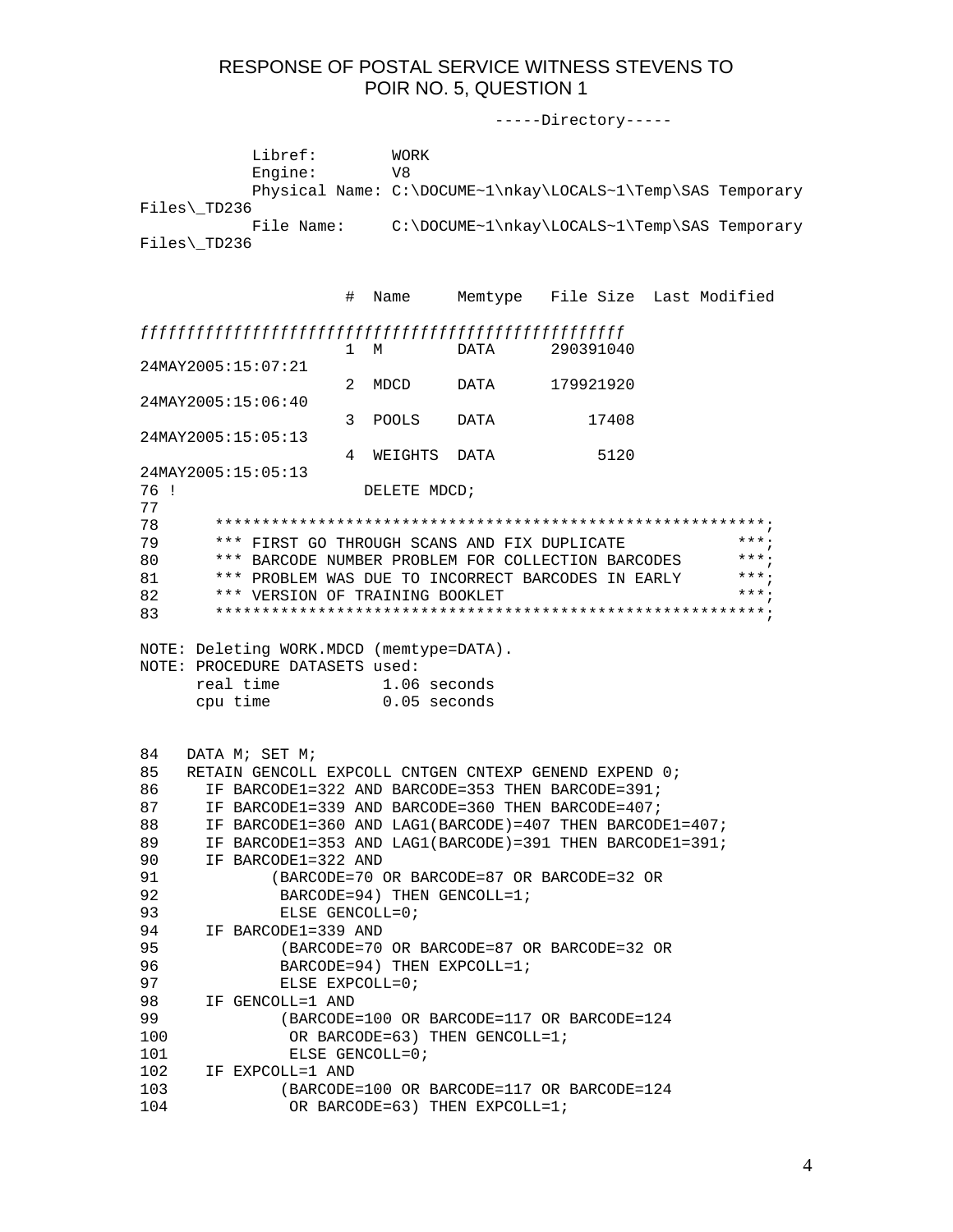| 105<br>106<br>107<br>108<br>109<br>110<br>111                                                                                                                                                                                   | ELSE EXPCOLL=0;<br>IF GENCOLL=1 AND BARCODE=353 AND<br>(BARCODE1=100 OR BARCODE1=117 OR BARCODE1=124<br>OR BARCODE1=63) THEN DO;<br>$BARCODE = 391;$<br>GENCOLL= $0;$<br>END;                                                        |
|---------------------------------------------------------------------------------------------------------------------------------------------------------------------------------------------------------------------------------|--------------------------------------------------------------------------------------------------------------------------------------------------------------------------------------------------------------------------------------|
| 112<br>113<br>114<br>115<br>116<br>117                                                                                                                                                                                          | IF EXPCOLL=1 AND BARCODE=360 AND<br>$(BARCODE1=100$ OR BARCODE1=117 OR BARCODE1=124<br>OR BARCODE1=63) THEN DO;<br>$BARCODE = 407;$<br>$EXPCOLL=0;$<br>END;                                                                          |
| 118<br>119<br>120<br>121<br>122                                                                                                                                                                                                 | DROP GENCOLL EXPCOLL;<br>/*NOT A LUNCH/BREAK/EMG OR AN END COLLECTION - NOT<br>ALLOWED AFTER START COLLECTION*/<br>* END FIX DUPLICATE BARCODES;                                                                                     |
| 123<br>124<br>125                                                                                                                                                                                                               | * * *<br>$***;$<br>MERGE IN COST POOL DEFINITIONS<br>$***$ ;<br>***<br>NEED TO CHOOSE FROM ALTERNATE DEFINITION<br>***<br>$***;$<br>FOR CERTAIN SCANS BASED ON WHETHER INSIDE                                                        |
| 126<br>127<br>128                                                                                                                                                                                                               | * * *<br>OR OUTSIDE A ROUTE SECTION<br>$***;$<br>* * *<br>$***;$<br>OR OTHER CONDITIONS                                                                                                                                              |
| 129                                                                                                                                                                                                                             | NOTE: There were 1276063 observations read from the data set WORK.M.<br>NOTE: The data set WORK.M has 1276063 observations and 37 variables.<br>NOTE: DATA statement used:<br>real time<br>50.21 seconds<br>5.02 seconds<br>cpu time |
| 130                                                                                                                                                                                                                             | PROC SORT DATA=M; BY BARCODE1 BARCODE;                                                                                                                                                                                               |
|                                                                                                                                                                                                                                 | NOTE: There were 1276063 observations read from the data set WORK.M.<br>NOTE: The data set WORK.M has 1276063 observations and 37 variables.<br>NOTE: PROCEDURE SORT used:<br>real time<br>6:01.63<br>cpu time<br>19.48 seconds      |
| 131 — 131 — 131 — 131 — 132 — 132 — 132 — 132 — 132 — 132 — 132 — 132 — 132 — 132 — 132 — 132 — 132 — 132 — 132 — 133 — 133 — 133 — 133 — 133 — 133 — 133 — 133 — 133 — 133 — 133 — 133 — 133 — 133 — 133 — 133 — 133 — 133 — 1 | PROC SORT DATA=POOLS; BY BARCODE1 BARCODE;                                                                                                                                                                                           |
|                                                                                                                                                                                                                                 | NOTE: There were 532 observations read from the data set WORK.POOLS.<br>NOTE: The data set WORK. POOLS has 532 observations and 3 variables.<br>NOTE: PROCEDURE SORT used:<br>real time<br>0.12 seconds                              |
|                                                                                                                                                                                                                                 | $0.01$ seconds<br>cpu time                                                                                                                                                                                                           |
| 132<br>133                                                                                                                                                                                                                      | DATA MPOOL; MERGE M (IN=MM) POOLS; BY BARCODE1 BARCODE;<br>$IF$ MM=1;                                                                                                                                                                |
|                                                                                                                                                                                                                                 | NOTE: There were 1276063 observations read from the data set WORK.M.                                                                                                                                                                 |

NOTE: There were 532 observations read from the data set WORK.POOLS.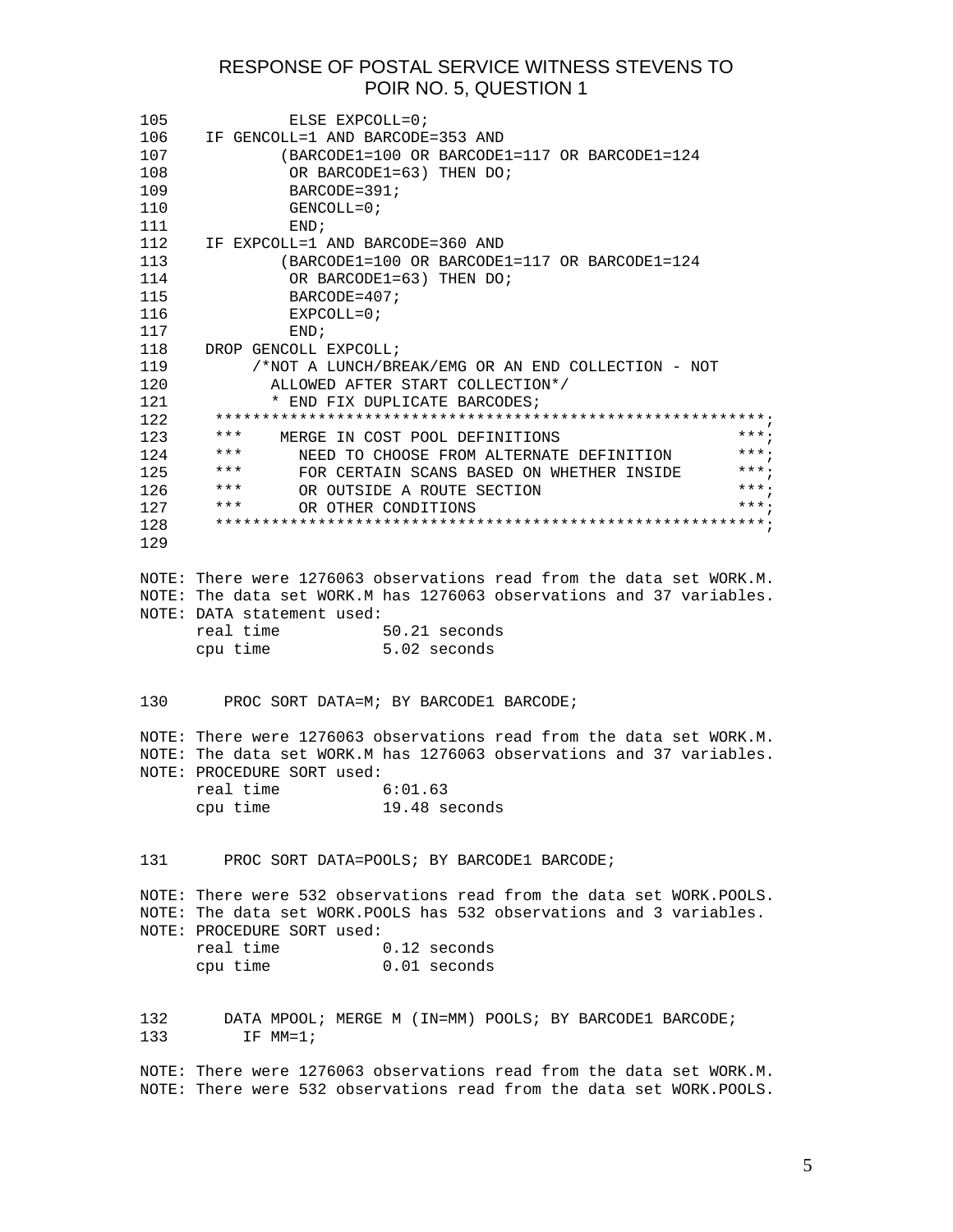| variables. |                      |                                       |                        |       | NOTE: The data set WORK. MPOOL has 1276063 observations and 38                                                                                                                                                                                                                                                                                                                                                                                                                            |                                                             |
|------------|----------------------|---------------------------------------|------------------------|-------|-------------------------------------------------------------------------------------------------------------------------------------------------------------------------------------------------------------------------------------------------------------------------------------------------------------------------------------------------------------------------------------------------------------------------------------------------------------------------------------------|-------------------------------------------------------------|
|            |                      | NOTE: DATA statement used:            |                        |       |                                                                                                                                                                                                                                                                                                                                                                                                                                                                                           |                                                             |
|            | real time            |                                       | 1:04.70                |       |                                                                                                                                                                                                                                                                                                                                                                                                                                                                                           |                                                             |
|            | cpu time             |                                       | 7.20 seconds           |       |                                                                                                                                                                                                                                                                                                                                                                                                                                                                                           |                                                             |
|            |                      |                                       |                        |       |                                                                                                                                                                                                                                                                                                                                                                                                                                                                                           |                                                             |
| 134        |                      | PROC DATASETS;                        |                        |       |                                                                                                                                                                                                                                                                                                                                                                                                                                                                                           |                                                             |
|            |                      |                                       |                        |       | -----Directory-----                                                                                                                                                                                                                                                                                                                                                                                                                                                                       |                                                             |
|            |                      |                                       |                        |       |                                                                                                                                                                                                                                                                                                                                                                                                                                                                                           |                                                             |
|            |                      | Libref:                               | <b>WORK</b>            |       |                                                                                                                                                                                                                                                                                                                                                                                                                                                                                           |                                                             |
|            |                      | Engine:                               | V8                     |       |                                                                                                                                                                                                                                                                                                                                                                                                                                                                                           |                                                             |
|            |                      |                                       |                        |       |                                                                                                                                                                                                                                                                                                                                                                                                                                                                                           | Physical Name: C:\DOCUME~1\nkay\LOCALS~1\Temp\SAS Temporary |
|            | Files\_TD236         |                                       |                        |       |                                                                                                                                                                                                                                                                                                                                                                                                                                                                                           |                                                             |
|            | $Files\rangle_TD236$ |                                       |                        |       |                                                                                                                                                                                                                                                                                                                                                                                                                                                                                           | File Name: C:\DOCUME~1\nkay\LOCALS~1\Temp\SAS Temporary     |
|            |                      |                                       |                        |       |                                                                                                                                                                                                                                                                                                                                                                                                                                                                                           |                                                             |
|            |                      |                                       |                        |       |                                                                                                                                                                                                                                                                                                                                                                                                                                                                                           |                                                             |
|            |                      |                                       | Name<br>#              |       |                                                                                                                                                                                                                                                                                                                                                                                                                                                                                           | Memtype File Size Last Modified                             |
|            |                      |                                       |                        |       | $\label{def:thm:main} \begin{minip} \quad \texttt{f} \quad \texttt{f} \quad \texttt{f} \quad \texttt{f} \quad \texttt{f} \quad \texttt{f} \quad \texttt{f} \quad \texttt{f} \quad \texttt{f} \quad \texttt{f} \quad \texttt{f} \quad \texttt{f} \quad \texttt{f} \quad \texttt{f} \quad \texttt{f} \quad \texttt{f} \quad \texttt{f} \quad \texttt{f} \quad \texttt{f} \quad \texttt{f} \quad \texttt{f} \quad \texttt{f} \quad \texttt{f} \quad \texttt{f} \quad \texttt{f} \quad \text$ |                                                             |
|            |                      |                                       | $\mathbf{1}$<br>M      | DATA  | 331875328                                                                                                                                                                                                                                                                                                                                                                                                                                                                                 |                                                             |
|            | 24MAY2005:15:14:16   |                                       |                        |       |                                                                                                                                                                                                                                                                                                                                                                                                                                                                                           |                                                             |
|            |                      |                                       | 2<br>MPOOL             | DATA  | 342754304                                                                                                                                                                                                                                                                                                                                                                                                                                                                                 |                                                             |
|            | 24MAY2005:15:15:19   |                                       |                        |       |                                                                                                                                                                                                                                                                                                                                                                                                                                                                                           |                                                             |
|            | 24MAY2005:15:14:16   |                                       | 3<br><b>POOLS</b>      | DATA  | 17408                                                                                                                                                                                                                                                                                                                                                                                                                                                                                     |                                                             |
|            |                      |                                       | 4<br>WEIGHTS           | DATA  | 5120                                                                                                                                                                                                                                                                                                                                                                                                                                                                                      |                                                             |
|            | 24MAY2005:15:05:13   |                                       |                        |       |                                                                                                                                                                                                                                                                                                                                                                                                                                                                                           |                                                             |
| 134!       |                      |                                       | DELETE M;              |       |                                                                                                                                                                                                                                                                                                                                                                                                                                                                                           |                                                             |
|            |                      |                                       |                        |       |                                                                                                                                                                                                                                                                                                                                                                                                                                                                                           |                                                             |
|            |                      | NOTE: Deleting WORK.M (memtype=DATA). |                        |       |                                                                                                                                                                                                                                                                                                                                                                                                                                                                                           |                                                             |
|            |                      | NOTE: PROCEDURE DATASETS used:        |                        |       |                                                                                                                                                                                                                                                                                                                                                                                                                                                                                           |                                                             |
|            | real time            |                                       | 0.44 seconds           |       |                                                                                                                                                                                                                                                                                                                                                                                                                                                                                           |                                                             |
|            | cpu time             |                                       | 0.06 seconds           |       |                                                                                                                                                                                                                                                                                                                                                                                                                                                                                           |                                                             |
|            |                      |                                       |                        |       |                                                                                                                                                                                                                                                                                                                                                                                                                                                                                           |                                                             |
| 135<br>136 |                      |                                       |                        |       | PROC SORT DATA=MPOOL; BY DATE RTEZIP ROUTE EMP TOD;                                                                                                                                                                                                                                                                                                                                                                                                                                       |                                                             |
| 137        | * * *                |                                       |                        |       | SET FLAGS FOR DETERMINING COST POOL                                                                                                                                                                                                                                                                                                                                                                                                                                                       | $***;$                                                      |
| 138        | ***                  |                                       |                        |       | WHEN ALTERNATE ASSIGNMENTS POSSIBLE                                                                                                                                                                                                                                                                                                                                                                                                                                                       | $***$ ;                                                     |
| 139        | ***                  |                                       | INSIDE ROUTE SECTION:  |       |                                                                                                                                                                                                                                                                                                                                                                                                                                                                                           | $***$ ;                                                     |
| 140        | ***                  |                                       |                        |       | ENDS AT END SECTION OR ANY OTHER START SECTION                                                                                                                                                                                                                                                                                                                                                                                                                                            | $***;$                                                      |
| 141        | ***                  | SECTIONS:                             |                        | START | END                                                                                                                                                                                                                                                                                                                                                                                                                                                                                       | $***;$                                                      |
| 142        | ***                  | FOOT (P&L)                            |                        | 148   | 179                                                                                                                                                                                                                                                                                                                                                                                                                                                                                       | $***;$                                                      |
| 143        | ***                  | CURBLINE                              |                        | 155   | 186                                                                                                                                                                                                                                                                                                                                                                                                                                                                                       | $***:$                                                      |
| 144        | ***                  | CENTRAL                               |                        | 209   | 230                                                                                                                                                                                                                                                                                                                                                                                                                                                                                       | $***;$                                                      |
| 145        | ***                  | DISMOUNT                              |                        | 261   | 292                                                                                                                                                                                                                                                                                                                                                                                                                                                                                       | $***;$                                                      |
| 146        | $***$                | VIM                                   |                        | 216   | 247                                                                                                                                                                                                                                                                                                                                                                                                                                                                                       | $***$ ;                                                     |
| 147        | ***<br>$***$         | NDCBU                                 |                        | 193   | 223                                                                                                                                                                                                                                                                                                                                                                                                                                                                                       | $***$ ;<br>$***:$                                           |
| 148        | ***                  | IN AN ACTIVITY:                       |                        |       |                                                                                                                                                                                                                                                                                                                                                                                                                                                                                           | $***;$                                                      |
| 149<br>150 | ***                  | ACTIVITY                              |                        | START | ENDS AT AN END ACTIVITY OR ANY NON-ADMIN SCAN<br>END                                                                                                                                                                                                                                                                                                                                                                                                                                      | $***;$                                                      |
| 151        | ***                  | RELAY                                 |                        | 315   | 346                                                                                                                                                                                                                                                                                                                                                                                                                                                                                       | $***;$                                                      |
| 152        | ***                  |                                       | GENERAL COLLECTION 322 |       | 391                                                                                                                                                                                                                                                                                                                                                                                                                                                                                       | $***$ ;                                                     |
| 153        | ***                  |                                       | EXPRESS COLLECTION 339 |       | 407                                                                                                                                                                                                                                                                                                                                                                                                                                                                                       | $***;$                                                      |
| 154        | ***                  | PARCEL DELIVERY                       |                        | 353   | 377                                                                                                                                                                                                                                                                                                                                                                                                                                                                                       | $***$ ;                                                     |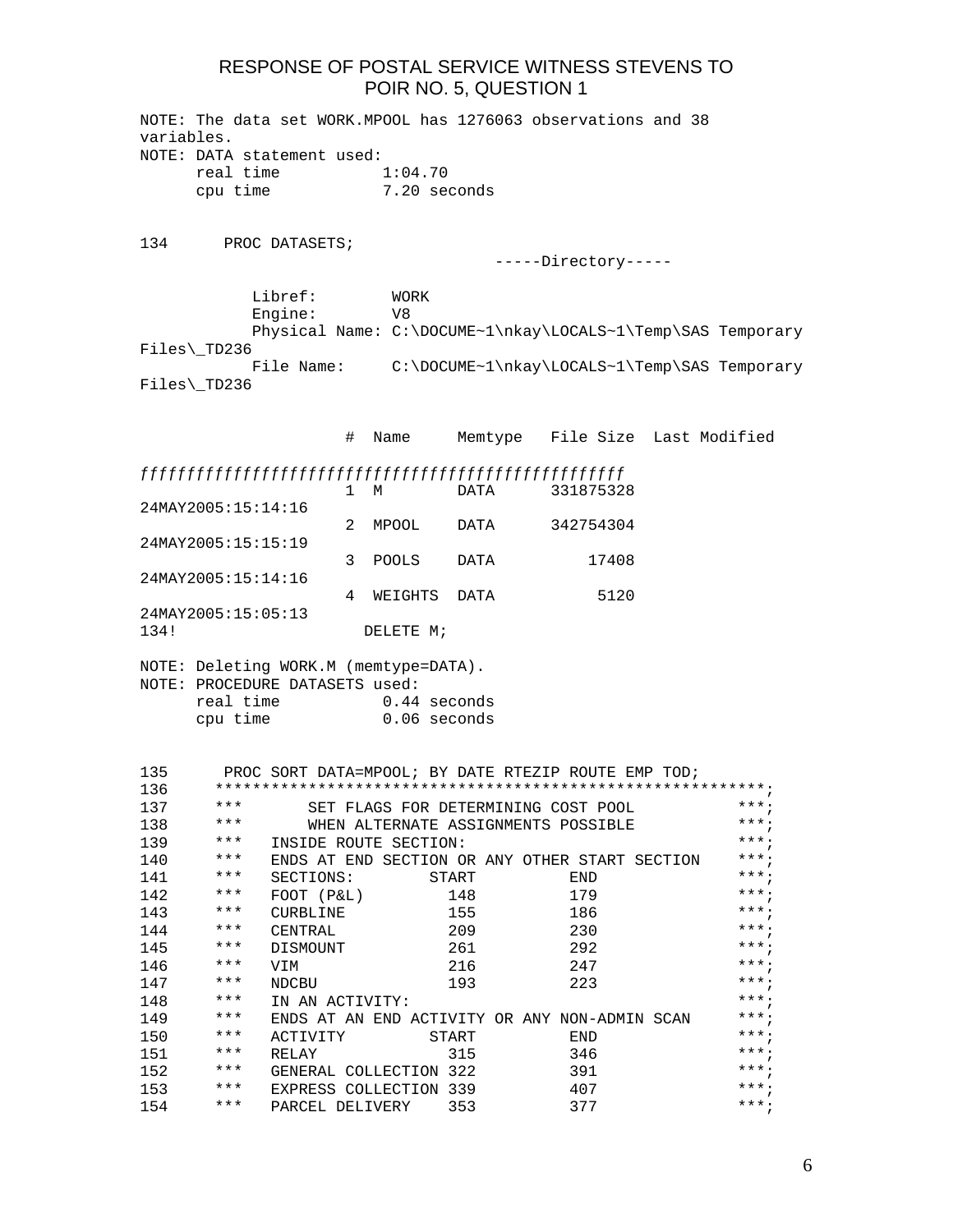| 155         | ***          | ACCOUNTABLE DEL                                                |         | 360           | 384                                            | $***;$                                                             |            |
|-------------|--------------|----------------------------------------------------------------|---------|---------------|------------------------------------------------|--------------------------------------------------------------------|------------|
| 156         | * * *        | OTHER FLAGS:                                                   |         |               |                                                | $***;$                                                             |            |
|             | $157$ ***    | LEAVE OFFICE                                                   |         | 25            |                                                | $***$ ;                                                            |            |
|             | $158$ ***    | AT DEV PARK PT 254                                             |         |               | 285                                            | $***$ ;                                                            |            |
| 159         |              |                                                                |         |               |                                                |                                                                    |            |
|             |              |                                                                |         |               |                                                |                                                                    |            |
|             |              | NOTE: There were 1276063 observations read from the data set   |         |               |                                                |                                                                    |            |
| WORK.MPOOL. |              |                                                                |         |               |                                                |                                                                    |            |
|             |              | NOTE: The data set WORK. MPOOL has 1276063 observations and 38 |         |               |                                                |                                                                    |            |
| variables.  |              |                                                                |         |               |                                                |                                                                    |            |
|             |              | NOTE: PROCEDURE SORT used:                                     |         |               |                                                |                                                                    |            |
|             | real time    |                                                                | 9:42.38 |               |                                                |                                                                    |            |
|             | cpu time     |                                                                |         | 22.73 seconds |                                                |                                                                    |            |
|             |              |                                                                |         |               |                                                |                                                                    |            |
|             |              |                                                                |         |               |                                                |                                                                    |            |
| 160         |              | DATA MPOOL; SET MPOOL; BY DATE RTEZIP ROUTE EMP;               |         |               |                                                |                                                                    |            |
| 161         |              | RETAIN FOOT CURB CENT MOUNT VIM NDCBU                          |         |               |                                                |                                                                    |            |
| 162         |              |                                                                |         |               | RELAY GENCOLL EXPCOLL PARC ACCT DEVPKPT        |                                                                    |            |
| 163         |              | LEAVEOFC 0;                                                    |         |               |                                                |                                                                    |            |
| 164         | $POOL = CP;$ |                                                                |         |               |                                                |                                                                    |            |
| 165         |              | IF POOL= $'$<br>THEN POOL='NA';                                |         |               |                                                |                                                                    |            |
| 166         |              | ELSE IF POOL=' ' THEN POOL='NA';                               |         |               |                                                |                                                                    |            |
| 167         |              |                                                                |         |               |                                                |                                                                    |            |
| 168         |              |                                                                |         |               |                                                | *SOME COST POOL ASSIGNMENTS ARE CONDITIONAL BASED ON INSIDE ;      |            |
| 169         |              |                                                                |         |               |                                                | *OUTSIDE ROUTE SECTION OR OTHER CONDITIONS. FIRST SET FLAGS;       |            |
| 170         |              | *TO KNOW WHAT ROUTE SECTION/ACTIVITY IS CURRENT                |         |               |                                                |                                                                    | $\ddot{i}$ |
| 171         |              |                                                                |         |               |                                                |                                                                    |            |
| 172         |              |                                                                |         |               |                                                |                                                                    |            |
| 173         |              | IF FIRST. EMP THEN DO;                                         |         |               |                                                |                                                                    |            |
| 174         |              |                                                                |         |               |                                                | $FOOT=0$ ; $CURB=0$ ; $CENT=0$ ; $MOUNT=0$ ; $VIM=0$ ; $NDCBU=0$ ; |            |
| 175         |              |                                                                |         |               | RELAY=0; GENCOLL=0; EXPCOLL=0; PARC=0; ACCT=0; |                                                                    |            |
| 176         |              | LEAVEOFC= $0;$ DEVPKPT= $0;$                                   |         |               |                                                |                                                                    |            |
| 177         |              | END;                                                           |         |               |                                                |                                                                    |            |
| 178         |              |                                                                |         |               |                                                |                                                                    |            |
| 179         |              | *START ROUTE SECTION;                                          |         |               |                                                |                                                                    |            |
| 180         |              |                                                                |         |               |                                                | IF BARCODE1= 148 THEN DO; *FOOT/LOOP SECTION START;                |            |
| 181         |              |                                                                |         |               |                                                | $FOOT=1$ ; $CURB=0$ ; $CENT=0$ ; $MOUNT=0$ ; $VIM=0$ ; $NDCBU=0$ ; |            |
| 182         |              |                                                                |         |               |                                                | RELAY=0; GENCOLL=0; EXPCOLL=0; PARC=0; ACCT=0;                     |            |
| 183         |              | END:                                                           |         |               |                                                |                                                                    |            |
| 184         |              | IF BARCODE1= 155 THEN DO; *MOUNTED-CURBLINE;                   |         |               |                                                |                                                                    |            |
| 185         |              |                                                                |         |               |                                                | $FOOT=0$ ; $CURB=1$ ; $CENT=0$ ; $MOUNT=0$ ; $VIM=0$ ; $NDCBU=0$ ; |            |
| 186         |              |                                                                |         |               |                                                | RELAY=0; GENCOLL=0; EXPCOLL=0; PARC=0; ACCT=0;                     |            |
| 187         |              | END <sub>i</sub>                                               |         |               |                                                |                                                                    |            |
| 188         |              | IF BARCODE1= 193 THEN DO; *NDCBU;                              |         |               |                                                |                                                                    |            |
| 189         |              |                                                                |         |               |                                                | $FOOT=0$ ; $CURB=0$ ; $CENT=0$ ; $MOUNT=0$ ; $VIM=0$ ; $NDCBU=1$ ; |            |
| 190         |              |                                                                |         |               |                                                | RELAY=0; GENCOLL=0; EXPCOLL=0; PARC=0; ACCT=0;                     |            |
| 191         |              | END:                                                           |         |               |                                                |                                                                    |            |
| 192         |              | IF BARCODE1= 209 THEN DO; *CENTRAL;                            |         |               |                                                |                                                                    |            |
| 193         |              |                                                                |         |               |                                                | $FOOT=0$ ; $CURB=0$ ; $CENT=1$ ; $MOUNT=0$ ; $VIM=0$ ; $NDCBU=0$ ; |            |
| 194         |              |                                                                |         |               |                                                | RELAY=0; GENCOLL=0; EXPCOLL=0; PARC=0; ACCT=0;                     |            |
| 195         |              | END;                                                           |         |               |                                                |                                                                    |            |
| 196         |              | IF BARCODE1= 216 THEN DO; *VIM;                                |         |               |                                                |                                                                    |            |
| 197         |              |                                                                |         |               |                                                | $FOOT=0$ ; $CURB=0$ ; $CENT=0$ ; $MOUT=0$ ; $VIM=1$ ; $NDCBU=0$ ;  |            |
| 198         |              |                                                                |         |               |                                                | RELAY=0; GENCOLL=0; EXPCOLL=0; PARC=0; ACCT=0;                     |            |
| 199         |              | END <sub>i</sub>                                               |         |               |                                                |                                                                    |            |
| 200         |              | IF BARCODE1= 261 THEN DO; *DISMOUNT;                           |         |               |                                                |                                                                    |            |
| 201         |              |                                                                |         |               |                                                | $FOOT=0$ ; $CURB=0$ ; $CENT=0$ ; $MOUT=1$ ; $VIM=0$ ; $NDCBU=0$ ;  |            |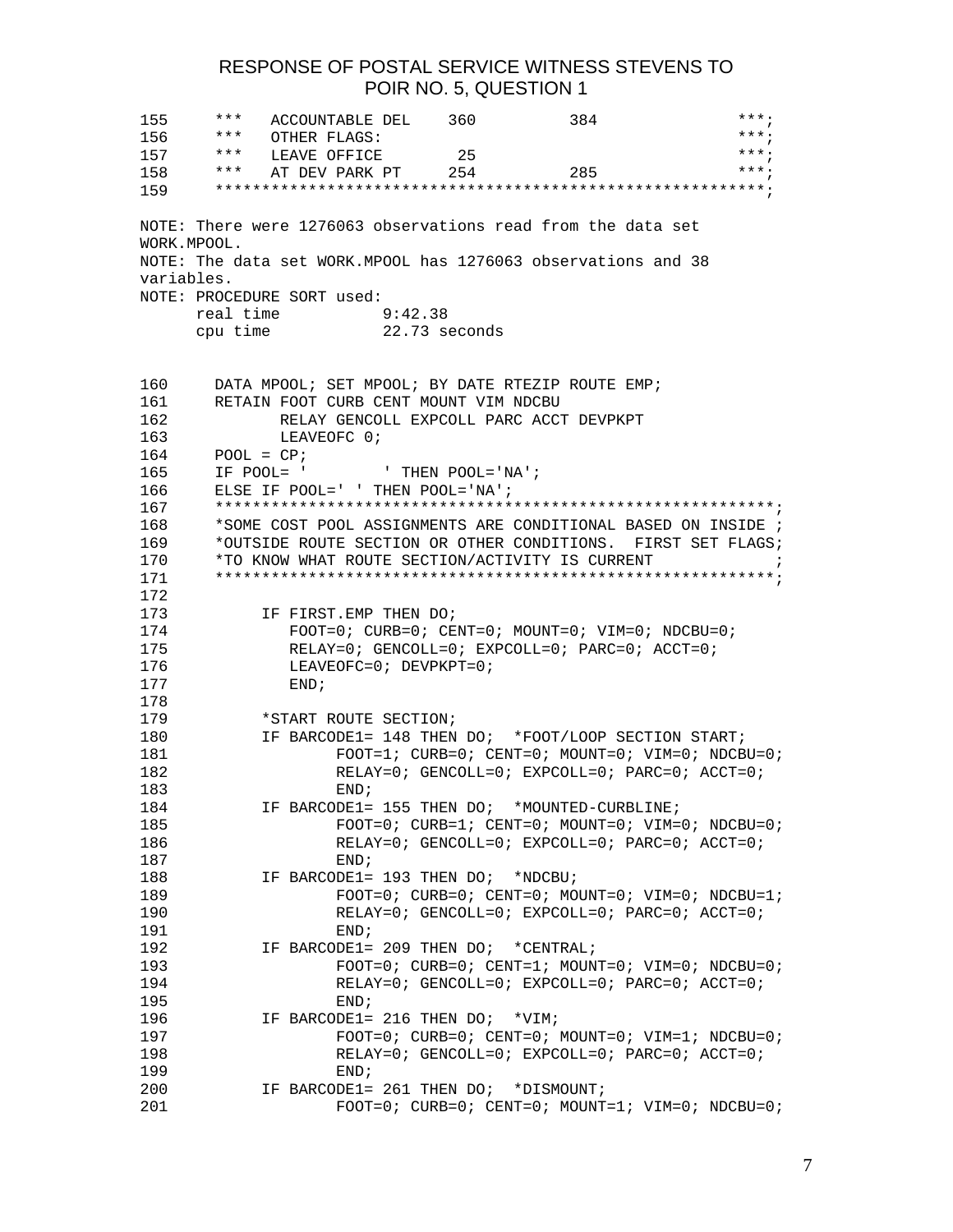| 202 | $RELAY=0$ ; $GENCOLL=0$ ; $EXPCOLL=0$ ; $PARC=0$ ; $ACCT=0$ ; |
|-----|---------------------------------------------------------------|
| 203 | END;                                                          |
| 204 |                                                               |
| 205 | *START ACTIVITY;                                              |
| 206 | IF BARCODE1=315 THEN RELAY=1;                                 |
| 207 | IF BARCODE1=322 THEN GENCOLL=1;                               |
| 208 | IF BARCODE1=339 THEN EXPCOLL=1;                               |
| 209 | IF BARCODE1=353 THEN PARC=1;                                  |
|     |                                                               |
| 210 | IF BARCODE1=360 THEN ACCT=1;                                  |
| 211 | IF BARCODE1=25 THEN LEAVEOFC=1;                               |
| 212 |                                                               |
| 213 | *ARRIVE AND LEAVE DEVIATION PARK POINT;                       |
| 214 | IF BARCODE1=254 THEN DEVPKPT=1; *ARRIVAL AT DEV PK PT;        |
| 215 | IF BARCODE1=285 THEN DEVPKPT=2; *LEAVE DEV PK PT;             |
| 216 |                                                               |
| 217 | *FINISH ROUTE SECTION - ALL ACTIVITIES END TOO;               |
| 218 | IF BARCODE1= 179 OR BARCODE1=186 OR BARCODE1=223 OR           |
| 219 | BARCODE1=230 OR BARCODE1=247 OR BARCODE1=292 THEN DO;         |
| 220 | *FINISH SECTION;                                              |
| 221 | $FOOT=0; CURB=0; CENT=0; MOUNT=0; VIM=0; NDCBU=0;$            |
| 222 | RELAY=0; GENCOLL=0; EXPCOLL=0; PARC=0; ACCT=0;                |
| 223 | DEVPKPT= $0;$ LEAVEOFC= $0;$                                  |
| 224 | END <sub>i</sub>                                              |
| 225 |                                                               |
|     |                                                               |
| 226 | *END ACTIVITY – END IF REACH END ACTIVITY SCAN OR ANY         |
| 227 | NON-ADMIN SCAN;                                               |
| 228 | IF RELAY=1 THEN DO;                                           |
| 229 | IF BARCODE1=315 THEN RELAY=1;                                 |
| 230 | ELSE IF BARCODE1=346 THEN RELAY=0;                            |
| 231 | ELSE IF BARCODE1= 32 THEN RELAY=1;                            |
| 232 | ELSE IF BARCODE1= 63 THEN RELAY=1;                            |
| 233 | ELSE IF BARCODE1= 70 THEN RELAY=1;                            |
| 234 | ELSE IF BARCODE1= 87 THEN RELAY=1;                            |
| 235 | ELSE IF BARCODE1= 94 THEN RELAY=1;                            |
| 236 | ELSE IF BARCODE1= 100 THEN RELAY=1;                           |
| 237 | ELSE IF BARCODE1= 117 THEN RELAY=1;                           |
| 238 | ELSE IF BARCODE1= 124 THEN RELAY=1;                           |
| 239 | ELSE RELAY= $0;$                                              |
| 240 | END;                                                          |
| 241 | IF GENCOLL=1 THEN DO;                                         |
| 242 | IF BARCODE1=322 THEN GENCOLL=1;                               |
| 243 | ELSE IF BARCODE1=391 THEN GENCOLL=0;                          |
| 244 | ELSE IF BARCODE1= 32 THEN GENCOLL=1;                          |
| 245 | ELSE IF BARCODE1= 63 THEN GENCOLL=1;                          |
| 246 | ELSE IF BARCODE1= 100 THEN GENCOLL=1;                         |
| 247 | ELSE IF BARCODE1= 117 THEN GENCOLL=1;                         |
| 248 | ELSE IF BARCODE1= 124 THEN GENCOLL=1;                         |
| 249 | ELSE IF BARCODE1= 94 THEN GENCOLL=1;                          |
| 250 |                                                               |
|     | ELSE IF BARCODE1= 87 THEN GENCOLL=1;                          |
| 251 | ELSE IF BARCODE1= 70 THEN GENCOLL=1;                          |
| 252 | ELSE GENCOLL=0;                                               |
| 253 | END;                                                          |
| 254 | IF EXPCOLL=1 THEN DO;                                         |
| 255 | IF BARCODE1=339 THEN EXPCOLL=1;                               |
| 256 | ELSE IF BARCODE1=407 THEN EXPCOLL=0;                          |
| 257 | ELSE IF BARCODE1= 32 THEN EXPCOLL=1;                          |
| 258 | ELSE IF BARCODE1= 63 THEN EXPCOLL=1;                          |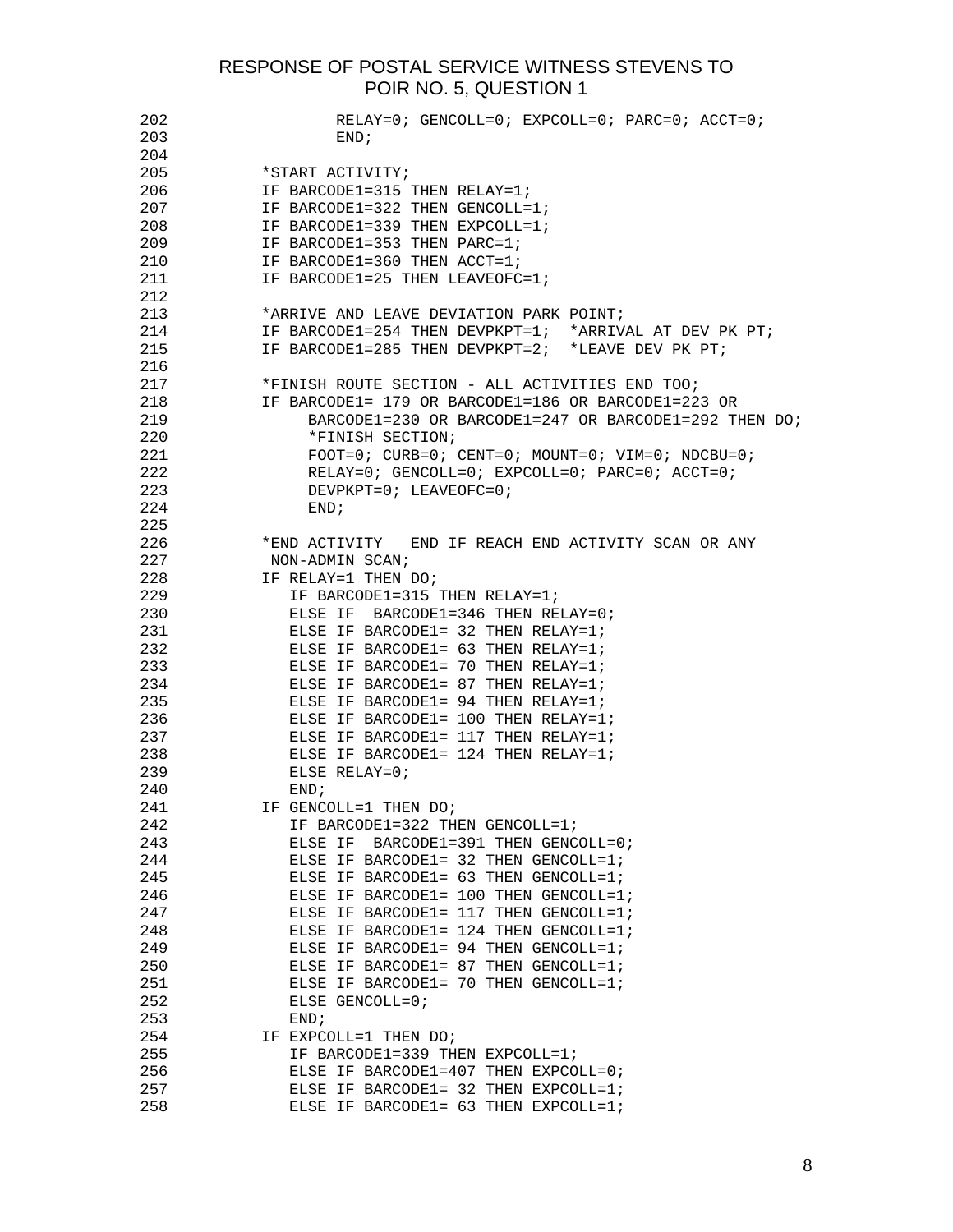| 259 | ELSE IF BARCODE1=100 THEN EXPCOLL=1;                     |
|-----|----------------------------------------------------------|
| 260 | ELSE IF BARCODE1=117 THEN EXPCOLL=1;                     |
| 261 | ELSE IF BARCODE1=124 THEN EXPCOLL=1;                     |
| 262 | ELSE IF BARCODE1= 94 THEN EXPCOLL=1;                     |
| 263 | ELSE IF BARCODE1= 87 THEN EXPCOLL=1;                     |
| 264 | ELSE IF BARCODE1= 70 THEN EXPCOLL=1;                     |
| 265 | ELSE EXPCOLL=0;                                          |
| 266 | END;                                                     |
| 267 | IF PARC=1 THEN DO;                                       |
| 268 | IF BARCODE1=353 THEN PARC=1;                             |
| 269 | ELSE IF BARCODE1=377 THEN PARC=0;                        |
| 270 | ELSE IF BARCODE1= 32 THEN PARC=1;                        |
| 271 | ELSE IF BARCODE1= 63 THEN PARC=1;                        |
| 272 | ELSE IF BARCODE1= 100 THEN PARC=1;                       |
| 273 | ELSE IF BARCODE1= 117 THEN PARC=1;                       |
| 274 | ELSE IF BARCODE1= 124 THEN PARC=1;                       |
| 275 | ELSE IF BARCODE1= 94 THEN PARC=1;                        |
| 276 | ELSE IF BARCODE1= 70 THEN PARC=1;                        |
| 277 | ELSE IF BARCODE1= 87 THEN PARC=1;                        |
| 278 | ELSE PARC= $0;$                                          |
| 279 | END;                                                     |
| 280 | IF ACCT=1 THEN DO;                                       |
| 281 | IF BARCODE1=360 THEN ACCT=1;                             |
| 282 | ELSE IF BARCODE1=384 THEN ACCT=0;                        |
| 283 | ELSE IF BARCODE1= 32 THEN ACCT=1;                        |
| 284 | ELSE IF BARCODE1= $63$ THEN ACCT=1;                      |
| 285 | ELSE IF BARCODE1= 70 THEN ACCT=1;                        |
| 286 | ELSE IF BARCODE1= 100 THEN ACCT=1;                       |
| 287 | ELSE IF BARCODE1= $117$ THEN ACCT=1;                     |
| 288 | ELSE IF BARCODE1= $124$ THEN ACCT=1;                     |
| 289 | ELSE IF BARCODE1= 94 THEN ACCT=1;                        |
| 290 | ELSE IF BARCODE1= 87 THEN ACCT=1;                        |
| 291 | ELSE ACCT=0;                                             |
| 292 | END:                                                     |
| 293 | *END LEAVE OFFICE AS SOON AS REACH ANY NON-ADMIN SCAN    |
| 294 | AFTER LEAVING OFFICE;                                    |
| 295 | IF LEAVEOFC=1 THEN DO;                                   |
| 296 | IF BARCODE1=25 THEN LEAVEOFC=1;                          |
| 297 | ELSE IF BARCODE1= 70 THEN LEAVEOFC=1;                    |
| 298 | ELSE IF BARCODE1= 32 THEN LEAVEOFC=1;                    |
| 299 | ELSE IF BARCODE1= 63 THEN LEAVEOFC=1;                    |
| 300 | ELSE IF BARCODE1= 100 THEN LEAVEOFC=1;                   |
| 301 | ELSE IF BARCODE1= 117 THEN LEAVEOFC=1;                   |
| 302 | ELSE IF BARCODE1= 124 THEN LEAVEOFC=1;                   |
| 303 | ELSE IF BARCODE1= 94 THEN LEAVEOFC=1;                    |
| 304 | ELSE IF BARCODE1= 87 THEN LEAVEOFC=1;                    |
| 305 | ELSE LEAVEOFC=0;                                         |
| 306 | END;                                                     |
| 307 | *END DEVIATION PARK POINT AS SOON AS REACH ANY NON-ADMIN |
| 308 | SCAN AFTER A DEVIATION PARK POINT SCAN;                  |
| 309 | IF DEVPKPT=1 OR DEVPKPT=2 THEN DO;                       |
| 310 | IF BARCODE1= 70 THEN DEVPKPT=DEVPKPT;                    |
| 311 | ELSE IF BARCODE1= 32 THEN DEVPKPT=DEVPKPT;               |
| 312 | ELSE IF BARCODE1= 63 THEN DEVPKPT=DEVPKPT;               |
| 313 | ELSE IF BARCODE1= 100 THEN DEVPKPT=DEVPKPT;              |
| 314 | ELSE IF BARCODE1= 117 THEN DEVPKPT=DEVPKPT;              |
| 315 | ELSE IF BARCODE1= 124 THEN DEVPKPT=DEVPKPT;              |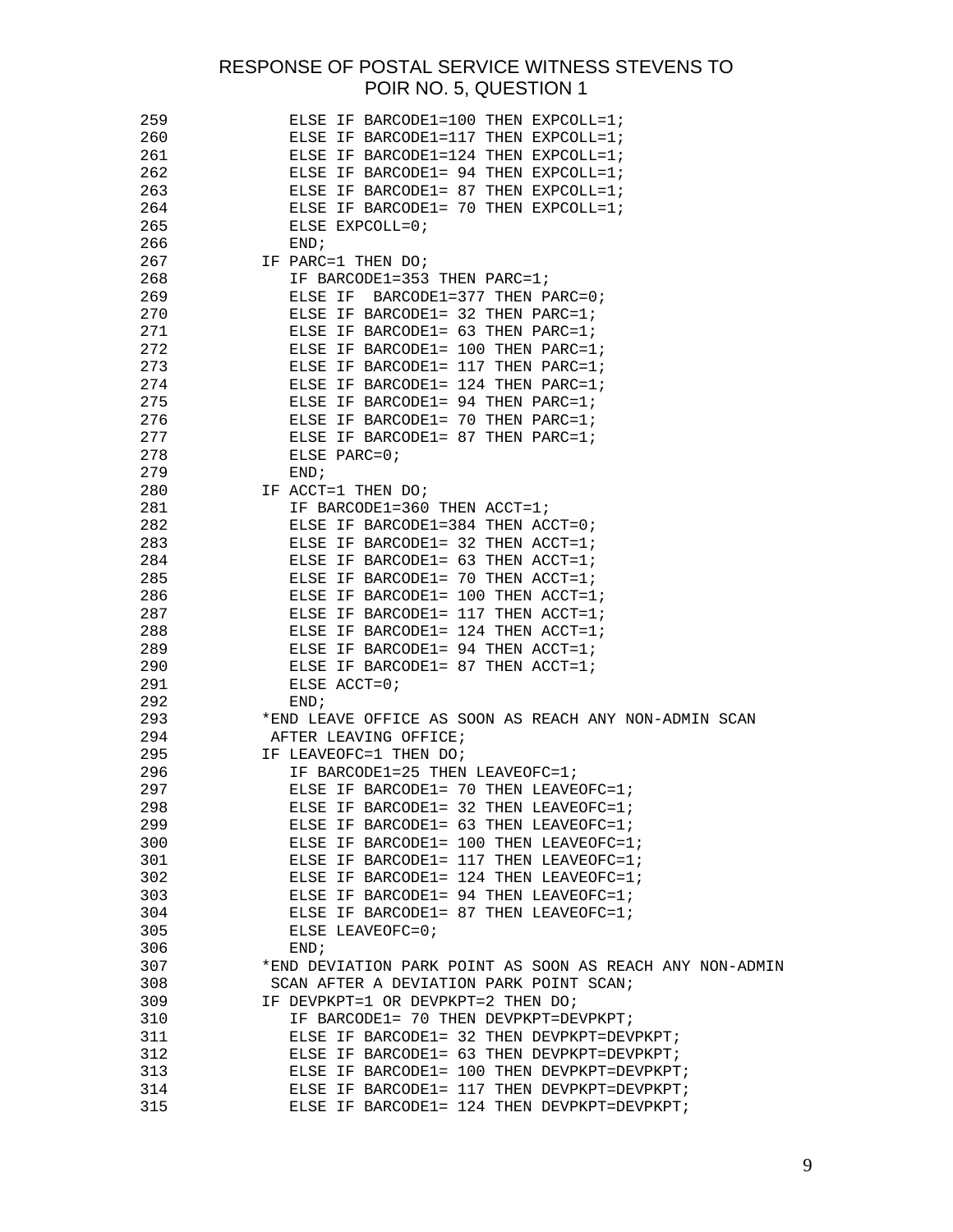316 ELSE IF BARCODE1= 94 THEN DEVPKPT=DEVPKPT; 317 ELSE IF BARCODE1= 87 THEN DEVPKPT=DEVPKPT; 318 ELSE DEVPKPT=0; 319 END; 320 \*\*\*\*\*\*\*\*\*\*\*\*\*\*\*\*\*\*\*\*\*\*\*\*\*\*\*\*\*\*\*\*\*\*\*\*\*\*\*\*\*\*\*\*\*\*\*\*\*\*\*\*\*\*\*\*\*\*\*\*\*; 321 \*\*\* FLAGS ALL SET NOW GO THROUGH SCAN PAIRS AND \*\*\*; 322 \*\*\* ASSIGN COST POOLS BASED ON FLAGS IF NEEDED \*\*\*; 323 \*\*\*\*\*\*\*\*\*\*\*\*\*\*\*\*\*\*\*\*\*\*\*\*\*\*\*\*\*\*\*\*\*\*\*\*\*\*\*\*\*\*\*\*\*\*\*\*\*\*\*\*\*\*\*\*\*\*\*\*\*; 324 325 \*END ADMIN START ANOTHER ADMIN; 326 IF (BARCODE1=63 AND BARCODE=32) OR 327 (BARCODE1=63 AND BARCODE=70) OR 328 (BARCODE1=63 AND BARCODE=87) OR 329 (BARCODE1=63 AND BARCODE=94) OR 330 (BARCODE1=100 AND BARCODE=32) OR 331 (BARCODE1=100 AND BARCODE=70) OR 332 (BARCODE1=100 AND BARCODE=87) OR 333 (BARCODE1=100 AND BARCODE=94) OR 334 (BARCODE1=117 AND BARCODE=32) OR 335 (BARCODE1=117 AND BARCODE=70) OR 336 (BARCODE1=117 AND BARCODE=87) OR 337 (BARCODE1=117 AND BARCODE=94) OR 338 (BARCODE1=124 AND BARCODE=32) OR 339 (BARCODE1=124 AND BARCODE=70) OR 340 (BARCODE1=124 AND BARCODE=87) OR 341 (BARCODE1=124 AND BARCODE=94) THEN DO; 342 IF RELAY=1 THEN POOL= 'RELAY'; 343 ELSE IF GENCOLL=1 THEN POOL= 'GENCOLL'; 344 ELSE IF EXPCOLL=1 THEN POOL= 'EXPCOLL'; 345 ELSE IF PARC=1 THEN POOL= 'PARCEL' ; 346 ELSE IF ACCT=1 THEN POOL= 'ACCOUNT' ; 347 ELSE IF FOOT=1 THEN POOL= 'LOOPFOOT' ; 348 ELSE IF CURB=1 THEN POOL= 'CURBLINE' ; 349 ELSE IF CENT=1 THEN POOL= 'CENTRAL' ; 350 ELSE IF MOUNT=1 THEN POOL= 'DISMOUNT' ; 351 ELSE IF VIM=1 THEN POOL= 'VIM' ; 352 ELSE IF NDCBU=1 THEN POOL= 'NDCBU' ; 353 ELSE IF (FOOT=0 AND CURB=0 AND CENT=0 AND 354 MOUNT=0 AND VIM=0 AND NDCBU=0 AND 355 LEAVEOFC=0) THEN POOL= 'NETWORK' ; 356 ELSE IF (FOOT=0 AND CURB=0 AND CENT=0 AND 357 MOUNT=0 AND VIM=0 AND NDCBU=0 AND 358 LEAVEOFC=1) THEN POOL= 'TOFROM' ; 359 ELSE IF DEVPKPT=2 THEN POOL= 'DDTRAVEL' ; 360 ELSE IF DEVPKPT=1 THEN POOL= 'PARCACCT' ; 361 ELSE POOL= 'NA' ; 362 END; 363 364 /\*END ADMIN - START SECTION\*/ 365 IF (BARCODE1=63 AND BARCODE=148) OR 366 (BARCODE1=63 AND BARCODE=155) OR 367 (BARCODE1=63 AND BARCODE=193) OR 368 (BARCODE1=63 AND BARCODE=209) OR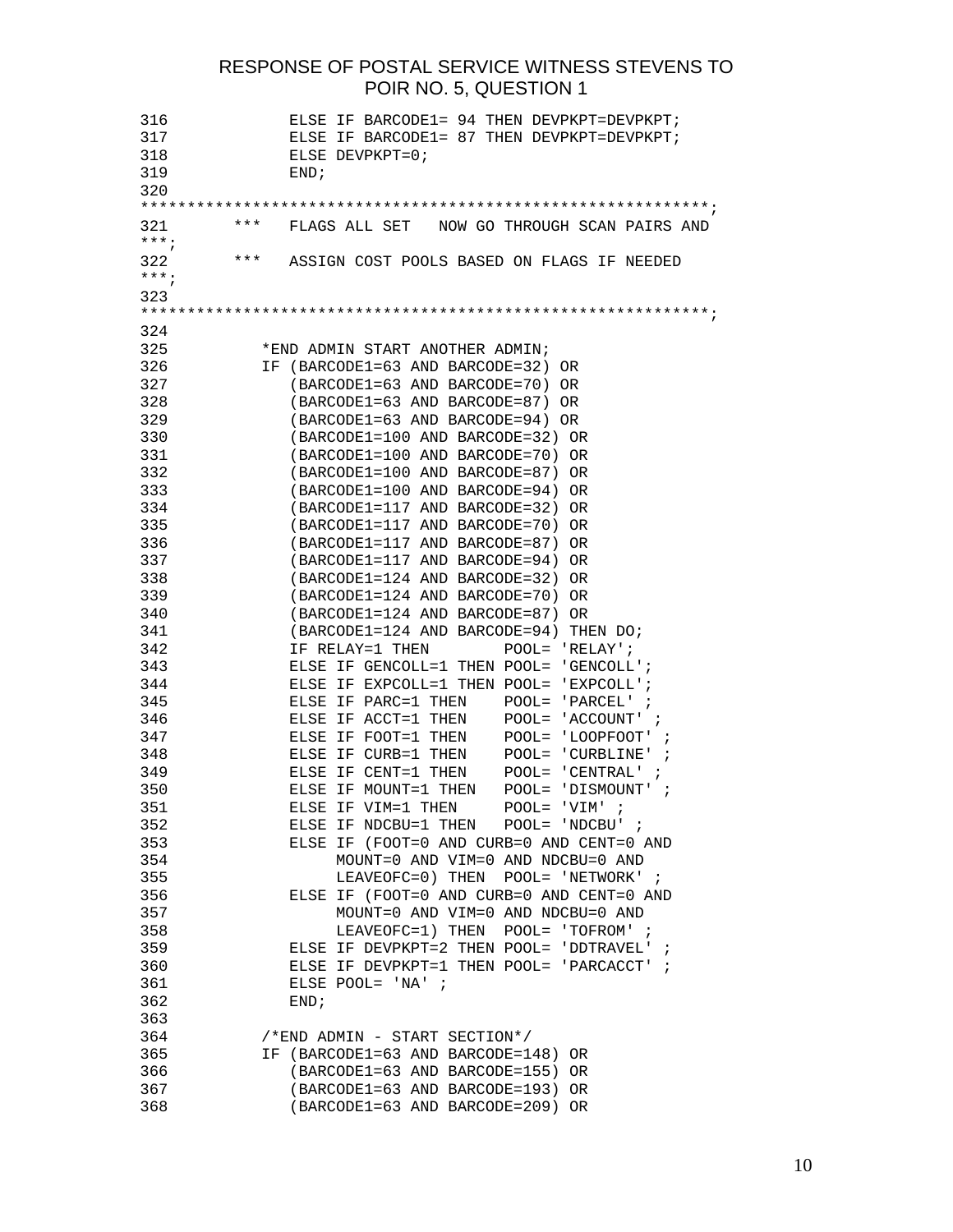| 369 | (BARCODE1=63 AND BARCODE=216) OR                                                          |
|-----|-------------------------------------------------------------------------------------------|
| 370 | (BARCODE1=63 AND BARCODE=261) OR                                                          |
| 371 | (BARCODE1=100 AND BARCODE=148) OR                                                         |
| 372 | (BARCODE1=100 AND BARCODE=155)<br>0R                                                      |
| 373 | (BARCODE1=100 AND BARCODE=193)<br>0R                                                      |
| 374 | (BARCODE1=100 AND BARCODE=209)<br>0R                                                      |
| 375 | (BARCODE1=100 AND BARCODE=216)<br>0R                                                      |
| 376 | (BARCODE1=100 AND BARCODE=261)<br>OR.                                                     |
|     |                                                                                           |
| 377 | (BARCODE1=117 AND BARCODE=148)<br>0R                                                      |
| 378 | (BARCODE1=117 AND BARCODE=155)<br>OR.                                                     |
| 379 | (BARCODE1=117 AND BARCODE=193)<br>0R                                                      |
| 380 | (BARCODE1=117 AND BARCODE=209)<br>OR.                                                     |
| 381 | (BARCODE1=117 AND BARCODE=216)<br>0R                                                      |
| 382 | (BARCODE1=117 AND BARCODE=261)<br>0R                                                      |
| 383 | (BARCODE1=124 AND BARCODE=148)<br>0R                                                      |
| 384 | (BARCODE1=124 AND BARCODE=155)<br>0R                                                      |
| 385 | (BARCODE1=124 AND BARCODE=193) OR                                                         |
| 386 | (BARCODE1=124 AND BARCODE=209) OR                                                         |
| 387 | (BARCODE1=124 AND BARCODE=216) OR                                                         |
| 388 | (BARCODE1=124 AND BARCODE=261) THEN DO;                                                   |
| 389 | IF LEAVEOFC=1 THEN POOL = 'TOFROM'<br>$\cdot$ ;                                           |
| 390 | ELSE IF DEVPKPT=2 THEN POOL = $"$ DDTRAVEL' ;                                             |
| 391 | ELSE IF (CURB=0 AND CENT=0 AND MOUNT=0 AND                                                |
| 392 | VIM=0 AND NDCBU=0 AND FOOT=0) THEN                                                        |
| 393 | POOL= $'$ NETWORK' ;                                                                      |
| 394 | ELSE POOL = $'NA'$ ;                                                                      |
| 395 | END:                                                                                      |
| 396 |                                                                                           |
| 397 | *END ADMIN - ARRIVE DEVIATION PARK POINT;                                                 |
| 398 | IF (BARCODE1=63 AND BARCODE=254) OR                                                       |
| 399 | (BARCODE1=100 AND BARCODE=254) OR                                                         |
| 400 | (BARCODE1=117 AND BARCODE=254) OR                                                         |
| 401 |                                                                                           |
| 402 | (BARCODE1=124 AND BARCODE=254) THEN DO;<br>IF FOOT=1 THEN POOL = 'LOOPFOOT' $\mathcal{V}$ |
|     |                                                                                           |
| 403 | ELSE IF CURB=1 THEN POOL = $'$ CURBLINE' ;                                                |
| 404 | ELSE IF CENT=1 THEN POOL = $'$ CENTRAL' ;                                                 |
| 405 | ELSE IF MOUNT=1 THEN POOL = 'DISMOUNT' $\dot{i}$                                          |
| 406 | ELSE IF VIM=1 THEN POOL = $'$ VIM' ;                                                      |
| 407 | ELSE IF NDCBU=1 THEN POOL = 'NDCBU' ;                                                     |
| 408 | ELSE IF LEAVEOFC=1 THEN POOL = $'$ TOFROM' ;                                              |
| 409 | ELSE IF (CURB=0 AND CENT=0 AND MOUNT=0 AND                                                |
| 410 | VIM=0 AND NDCBU=0 AND FOOT=0) OR                                                          |
| 411 | DEVPKPT=2 THEN                                                                            |
| 412 | $POOL = 'DDTRAVEL'$ ;                                                                     |
| 413 | ELSE IF RELAY=1 OR PARC=1 OR ACCT=1 OR                                                    |
| 414 | GENCOLL=1 OR EXPCOLL=1                                                                    |
| 415 | THEN POOL = $'NA'$ ;                                                                      |
| 416 | ELSE POOL='DDTRAVEL';                                                                     |
| 417 | END;                                                                                      |
| 418 |                                                                                           |
| 419 | *END ADMIN - START RELAY, GEN COLL, EXP COLL;                                             |
| 420 | IF (BARCODE1=63 AND BARCODE=315) OR                                                       |
| 421 | (BARCODE1=63 AND BARCODE=322) OR                                                          |
| 422 | (BARCODE1=63 AND BARCODE=339) OR                                                          |
| 423 | (BARCODE1=100 AND BARCODE=315) OR                                                         |
| 424 | (BARCODE1=100 AND BARCODE=322) OR                                                         |
| 425 | (BARCODE1=100 AND BARCODE=339) OR                                                         |
|     |                                                                                           |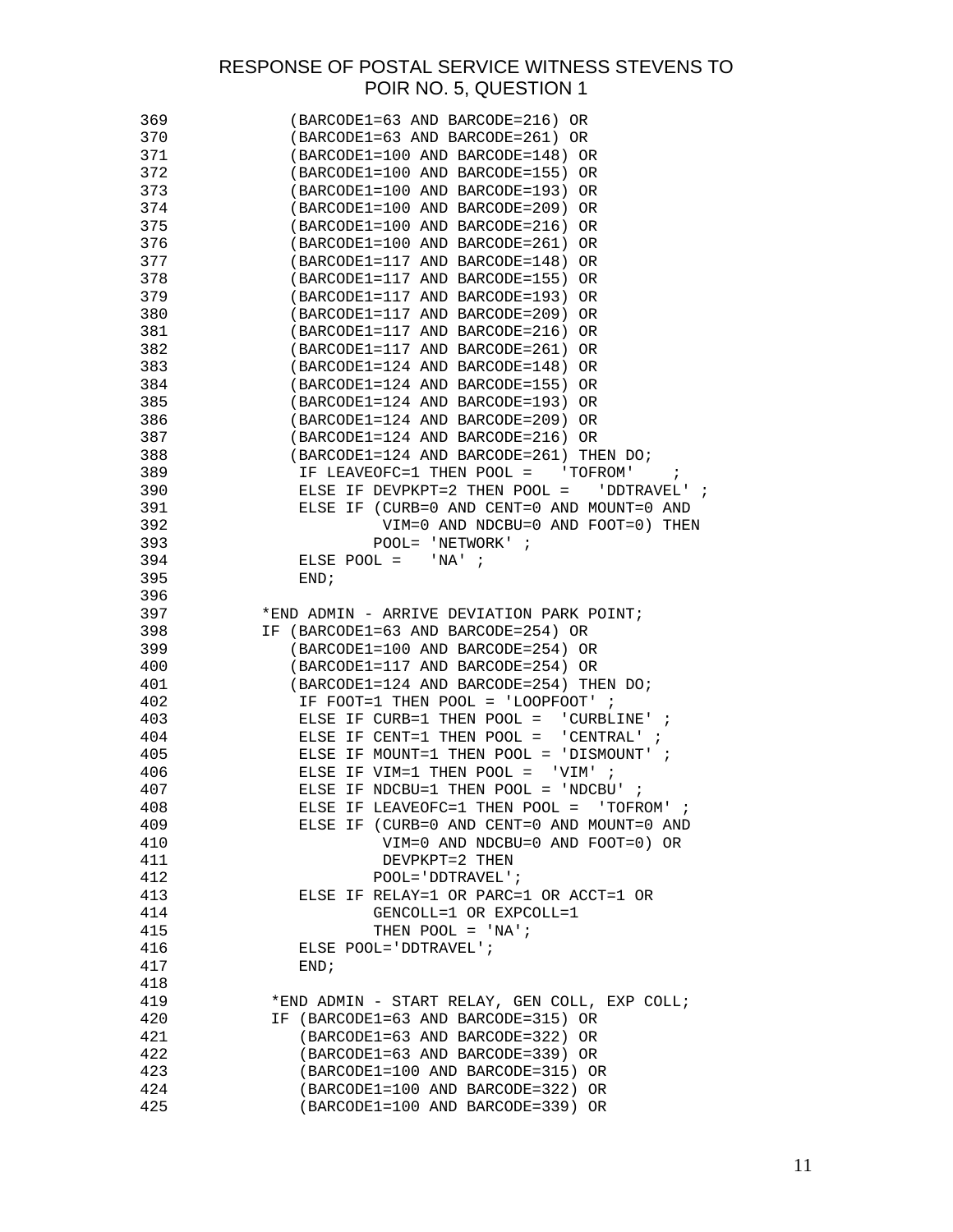| 426 | (BARCODE1=117 AND BARCODE=315) OR           |
|-----|---------------------------------------------|
| 427 | (BARCODE1=117 AND BARCODE=322) OR           |
| 428 | (BARCODE1=117 AND BARCODE=339) OR           |
| 429 | (BARCODE1=124 AND BARCODE=315) OR           |
| 430 | (BARCODE1=124 AND BARCODE=322) OR           |
| 431 | (BARCODE1=124 AND BARCODE=339) THEN DO;     |
| 432 | IF FOOT=1 THEN POOL = 'LOOPFOOT';           |
| 433 | ELSE IF CURB=1 THEN POOL = $'$ CURBLINE';   |
| 434 | ELSE IF CENT=1 THEN POOL = $'CFNTRAL'$ ;    |
| 435 | ELSE IF MOUNT=1 THEN POOL = 'DISMOUNT';     |
| 436 | ELSE IF VIM=1 THEN POOL = 'VIM';            |
| 437 | ELSE IF NDCBU=1 THEN POOL = 'NDCBU';        |
| 438 | ELSE IF LEAVEOFC=1 THEN POOL = $'T$ OFROM'; |
| 439 | ELSE IF DEVPKPT=2 THEN POOL= 'DDTRAVEL';    |
|     |                                             |
| 440 | ELSE IF (CURB=0 AND CENT=0 AND MOUNT=0 AND  |
| 441 | VIM=0 AND NDCBU=0 AND FOOT=0 AND            |
| 442 | RELAY=0 AND GENCOLL=0 AND EXPCOLL=0         |
| 443 | AND PARC=0 AND ACCT=0) THEN                 |
| 444 | $POOL = 'NETWORK'$                          |
| 445 | $POOL='NA'$<br>ELSE                         |
| 446 | END;                                        |
| 447 |                                             |
| 448 | *END ADMIN - START PARCEL OR ACCT DELIVERY; |
| 449 | IF (BARCODE1=63 AND BARCODE=353) OR         |
| 450 | (BARCODE1=100 AND BARCODE=353) OR           |
| 451 | (BARCODE1=117 AND BARCODE=353) OR           |
| 452 | (BARCODE1=124 AND BARCODE=353) THEN DO;     |
| 453 | IF DEVPKPT=1 THEN POOL = $'PARCEL'$ ;       |
| 454 | ELSE IF FOOT=1 THEN POOL = $'LOOPFOOT'$ ;   |
| 455 | ELSE IF CURB=1 THEN POOL = $'$ CURBLINE';   |
| 456 | ELSE IF CENT=1 THEN POOL = $'CFNTRAL'$ ;    |
| 457 | ELSE IF MOUNT=1 THEN POOL = 'DISMOUNT';     |
| 458 | ELSE IF VIM=1 THEN POOL = 'VIM';            |
| 459 |                                             |
|     | ELSE IF NDCBU=1 THEN POOL = 'NDCBU';        |
| 460 | ELSE IF LEAVEOFC=1 THEN POOL = $'TOFROM'$ ; |
| 461 | ELSE IF DEVPKPT=2 THEN POOL= 'DDTRAVEL';    |
| 462 | ELSE IF (CURB=0 AND CENT=0 AND MOUNT=0 AND  |
| 463 | VIM=0 AND NDCBU=0 AND FOOT=0 AND            |
| 464 | RELAY=0 AND GENCOLL=0 AND EXPCOLL=0         |
| 465 | AND PARC=0 AND ACCT=0) THEN                 |
| 466 | $POOL = 'NETWORK'$                          |
| 467 | ELSE $POOL='NA'$                            |
| 468 | END;                                        |
| 469 |                                             |
| 470 | IF (BARCODE1=63 AND BARCODE=360) OR         |
| 471 | (BARCODE1=100 AND BARCODE=360) OR           |
| 472 | (BARCODE1=117 AND BARCODE=360) OR           |
| 473 | (BARCODE1=124 AND BARCODE=360) THEN DO;     |
| 474 | IF DEVPKPT=1 THEN POOL = $'ACCOUNT'$ ;      |
| 475 | ELSE IF FOOT=1 THEN POOL = $'LOOPFOOT'$ ;   |
| 476 | ELSE IF CURB=1 THEN POOL = $'$ CURBLINE';   |
| 477 | ELSE IF CENT=1 THEN POOL = $'CFNTRAL'$ ;    |
| 478 | ELSE IF MOUNT=1 THEN POOL = 'DISMOUNT';     |
|     |                                             |
| 479 | ELSE IF VIM=1 THEN POOL = $'VIM'$ ;         |
| 480 | ELSE IF NDCBU=1 THEN POOL = 'NDCBU';        |
| 481 | ELSE IF LEAVEOFC=1 THEN POOL = $'TOFROM'$ ; |
| 482 | ELSE IF DEVPKPT=2 THEN POOL= 'DDTRAVEL';    |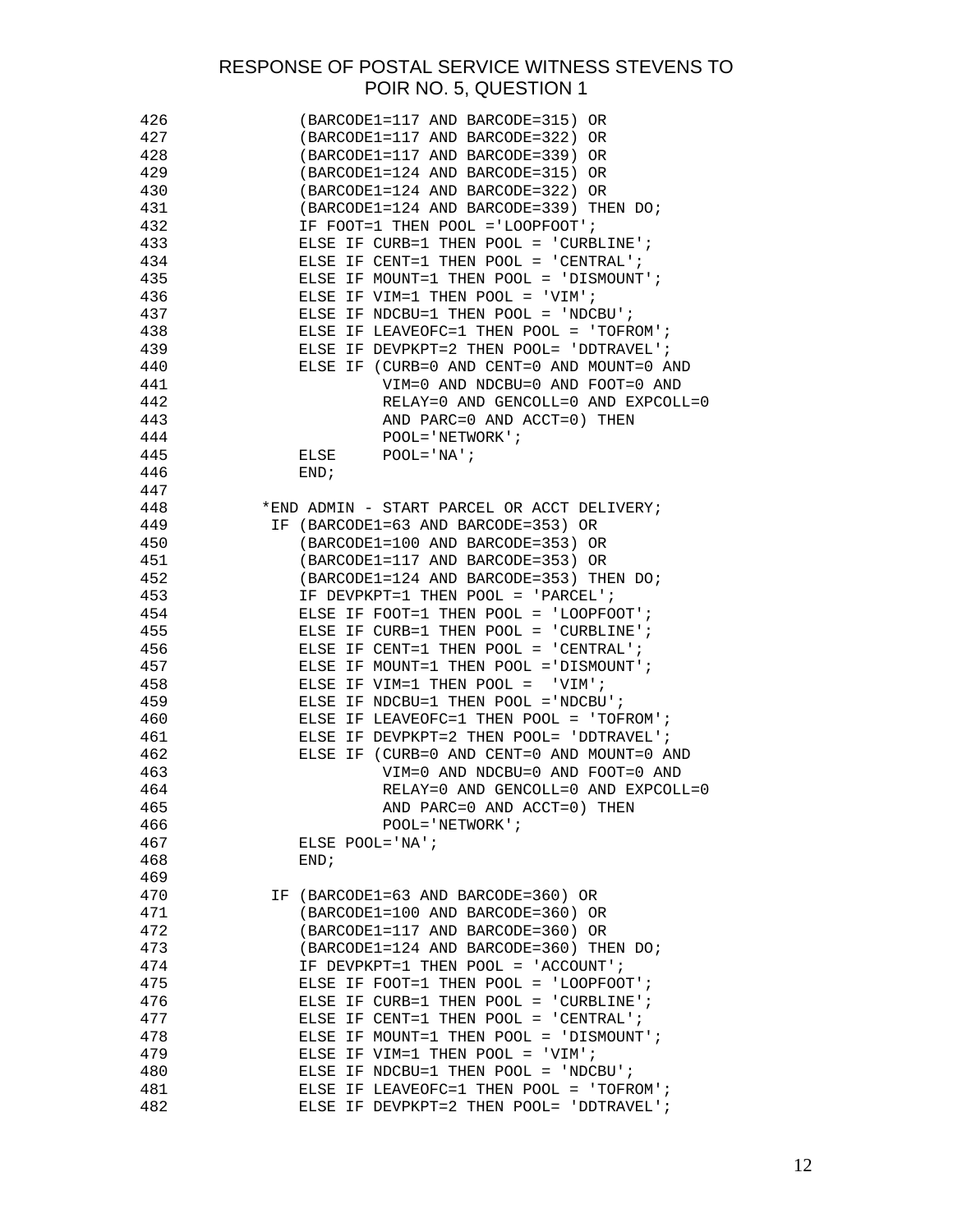| 483 | ELSE IF (CURB=0 AND CENT=0 AND MOUNT=0 AND         |
|-----|----------------------------------------------------|
| 484 | VIM=0 AND NDCBU=0 AND FOOT=0 AND                   |
| 485 | RELAY=0 AND GENCOLL=0 AND EXPCOLL=0                |
| 486 | AND PARC=0 AND ACCT=0) THEN                        |
| 487 | $POOL='NETWORK'$                                   |
| 488 | ELSE $POOL='NA$                                    |
| 489 | END;                                               |
| 490 |                                                    |
| 491 | *END ADMIN - END SECTION;                          |
| 492 | IF (BARCODE1=63 OR BARCODE1=100 OR BARCODE1=117 OR |
| 493 | BARCODE1=124) AND BARCODE=179 THEN DO;             |
| 494 | IF FOOT=1 THEN POOL = $'LOOPFOOT'$ ;               |
| 495 | ELSE $POOL='NA$                                    |
| 496 | END;                                               |
| 497 | IF (BARCODE1=63 OR BARCODE1=100 OR BARCODE1=117 OR |
| 498 | BARCODE1=124) AND BARCODE=186 THEN DO;             |
| 499 | IF CURB=1 THEN POOL = $'$ CURBLINE';               |
| 500 | ELSE POOL='NA';                                    |
| 501 |                                                    |
| 502 | END;                                               |
|     |                                                    |
| 503 | IF (BARCODE1=63 OR BARCODE1=100 OR BARCODE1=117 OR |
| 504 | BARCODE1=124) AND BARCODE=223 THEN $DO$ ;          |
| 505 | IF NDCBU=1 THEN POOL = $'NDCBU'$ ;                 |
| 506 | ELSE POOL='NA';                                    |
| 507 | END;                                               |
| 508 |                                                    |
| 509 | IF (BARCODE1=63 OR BARCODE1=100 OR BARCODE1=117 OR |
| 510 | BARCODE1=124) AND BARCODE=230 THEN DO;             |
| 511 | IF CENT=1 THEN POOL = $'CFNTRAL'$ ;                |
| 512 | ELSE $POOL='NA$                                    |
| 513 | END;                                               |
| 514 |                                                    |
| 515 | IF (BARCODE1=63 OR BARCODE1=100 OR BARCODE1=117 OR |
| 516 | BARCODE1=124) AND BARCODE=247 THEN DO;             |
| 517 | IF VIM=1 THEN POOL = 'VIM';                        |
| 518 | ELSE $POOL='NA'$ ;                                 |
| 519 | END:                                               |
| 520 |                                                    |
| 521 | IF (BARCODE1=63 OR BARCODE1=100 OR BARCODE1=117 OR |
| 522 | $BARCODE1=124$ ) AND BARCODE=292 THEN DO;          |
| 523 | IF MOUNT=1 THEN POOL = 'DISMOUNT';                 |
| 524 | ELSE $POOL='NA$                                    |
| 525 | END:                                               |
| 526 |                                                    |
| 527 | *END ADMIN - LEAVE DEVIATION PARK POINT;           |
| 528 | IF (BARCODE1=63 OR BARCODE1=100 OR BARCODE1=117 OR |
| 529 | BARCODE1=124) AND BARCODE=285 THEN DO;             |
| 530 | IF DEVPKPT = 1 AND PARC=1 THEN $DO$ ;              |
| 531 | $POOL='PARCEL':$                                   |
| 532 | END;                                               |
| 533 | ELSE IF DEVPKPT=1 AND ACCT=1 THEN DO;              |
| 534 | $POOL='ACCOUNT':$                                  |
| 535 | END:                                               |
| 536 |                                                    |
|     | ELSE POOL='NA';                                    |
| 537 | END;                                               |
| 538 |                                                    |
| 539 | *END ADMIN - END ACTIVITY;                         |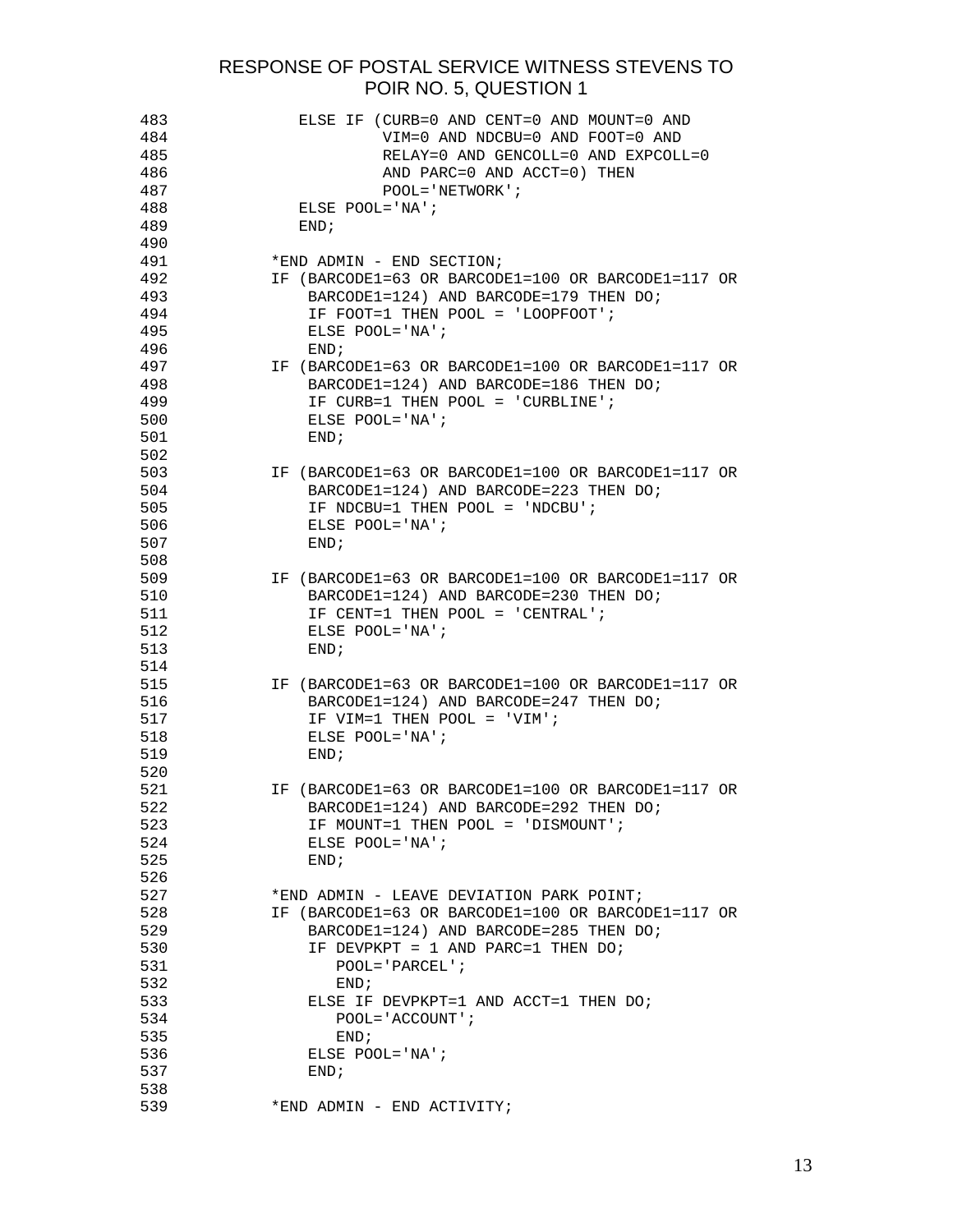| 540<br>541<br>542<br>543<br>544 | IF (BARCODE1=63 OR BARCODE1=100 OR BARCODE1=117 OR<br>BARCODE1=124) AND BARCODE=346 THEN DO;<br>IF RELAY=1 THEN POOL='RELAY';<br>END:     |
|---------------------------------|-------------------------------------------------------------------------------------------------------------------------------------------|
| 545<br>546<br>547<br>548<br>549 | IF (BARCODE1=63 OR BARCODE1=100 OR BARCODE1=117 OR<br>$BARCODE1=124$ ) AND BARCODE=377 THEN DO;<br>IF PARC=1 THEN POOL='PARCEL';<br>END:  |
| 550<br>551<br>552<br>553<br>554 | IF (BARCODE1=63 OR BARCODE1=100 OR BARCODE1=117 OR<br>BARCODE1=124) AND BARCODE=384 THEN DO;<br>IF ACCT=1 THEN POOL='ACCOUNT';<br>END;    |
| 555<br>556<br>557<br>558<br>559 | IF (BARCODE1=63 OR BARCODE1=100 OR BARCODE1=117 OR<br>BARCODE1=124) AND BARCODE=391 THEN DO;<br>IF GENCOLL=1 THEN POOL='GENCOLL';<br>END; |
| 560<br>561<br>562<br>563<br>564 | IF (BARCODE1=63 OR BARCODE1=100 OR BARCODE1=117 OR<br>BARCODE1=124) AND BARCODE=407 THEN DO;<br>IF EXPCOLL=1 THEN POOL='EXPCOLL';<br>END; |
| 565                             | *LEAVE DEVIATION PARK PT - START ADMIN;                                                                                                   |
|                                 |                                                                                                                                           |
| 566                             | IF BARCODE1=285 AND (BARCODE=32 OR BARCODE=70 OR                                                                                          |
| 567                             | BARCODE=87 OR BARCODE=94) THEN DO;                                                                                                        |
| 568                             | IF FOOT=1 THEN POOL = 'LOOPFOOT';                                                                                                         |
| 569                             | ELSE IF CURB=1 THEN POOL = $'$ CURBLINE';                                                                                                 |
| 570                             | ELSE IF CENT=1 THEN POOL = $'CFNTRAL'$ ;                                                                                                  |
| 571                             | ELSE IF MOUNT=1 THEN POOL = 'DISMOUNT';                                                                                                   |
| 572                             | ELSE IF VIM=1 THEN POOL = $'VIM'$ ;                                                                                                       |
| 573                             | ELSE IF NDCBU=1 THEN POOL = $'NDCBU'$ ;                                                                                                   |
| 574                             | ELSE POOL = 'DDTRAVEL';                                                                                                                   |
| 575                             | END;                                                                                                                                      |
| 576                             |                                                                                                                                           |
| 577                             | *END ACTIVITY - START ADMIN;                                                                                                              |
| 578                             | IF (BARCODE1=346 OR BARCODE1=377 OR BARCODE1=384 OR                                                                                       |
| 579                             | BARCODE1=391 OR BARCODE1=407) AND                                                                                                         |
| 580                             | (BARCODE=32 OR BARCODE=70 OR BARCODE=87 OR                                                                                                |
| 581                             | BARCODE=94) THEN DO;                                                                                                                      |
| 582                             | IF FOOT=1 THEN POOL = $'LOOPFOOT'$ ;                                                                                                      |
| 583                             | ELSE IF CURB=1 THEN POOL = $'$ CURBLINE';                                                                                                 |
| 584                             | ELSE IF CENT=1 THEN POOL = $'CFNTRAL'$ ;                                                                                                  |
| 585                             | ELSE IF MOUNT=1 THEN POOL = 'DISMOUNT';                                                                                                   |
| 586                             | ELSE IF VIM=1 THEN POOL = 'VIM';                                                                                                          |
| 587                             | ELSE IF NDCBU=1 THEN POOL = 'NDCBU';                                                                                                      |
| 588                             | ELSE POOL = $'NETWORK'$ ;                                                                                                                 |
| 589                             | END;                                                                                                                                      |
| 590                             |                                                                                                                                           |
| 591                             | *END SECTION WHILE NOT IN SECTION IS ILLEGAL;                                                                                             |
| 592                             | IF BARCODE = 179 AND FOOT=0 THEN POOL = $'NA'$ ;                                                                                          |
| 593                             | IF BARCODE = 186 AND CURB=0 THEN POOL = $NA'$ ;                                                                                           |
| 594                             | IF BARCODE = 223 AND NDCBU=0 THEN POOL = 'NA';                                                                                            |
| 595                             | IF BARCODE = $247$ AND VIM=0 THEN<br>$POOL = 'NA';$                                                                                       |
| 596                             | IF BARCODE = 292 AND MOUNT=0 THEN POOL = $'NA'$ ;                                                                                         |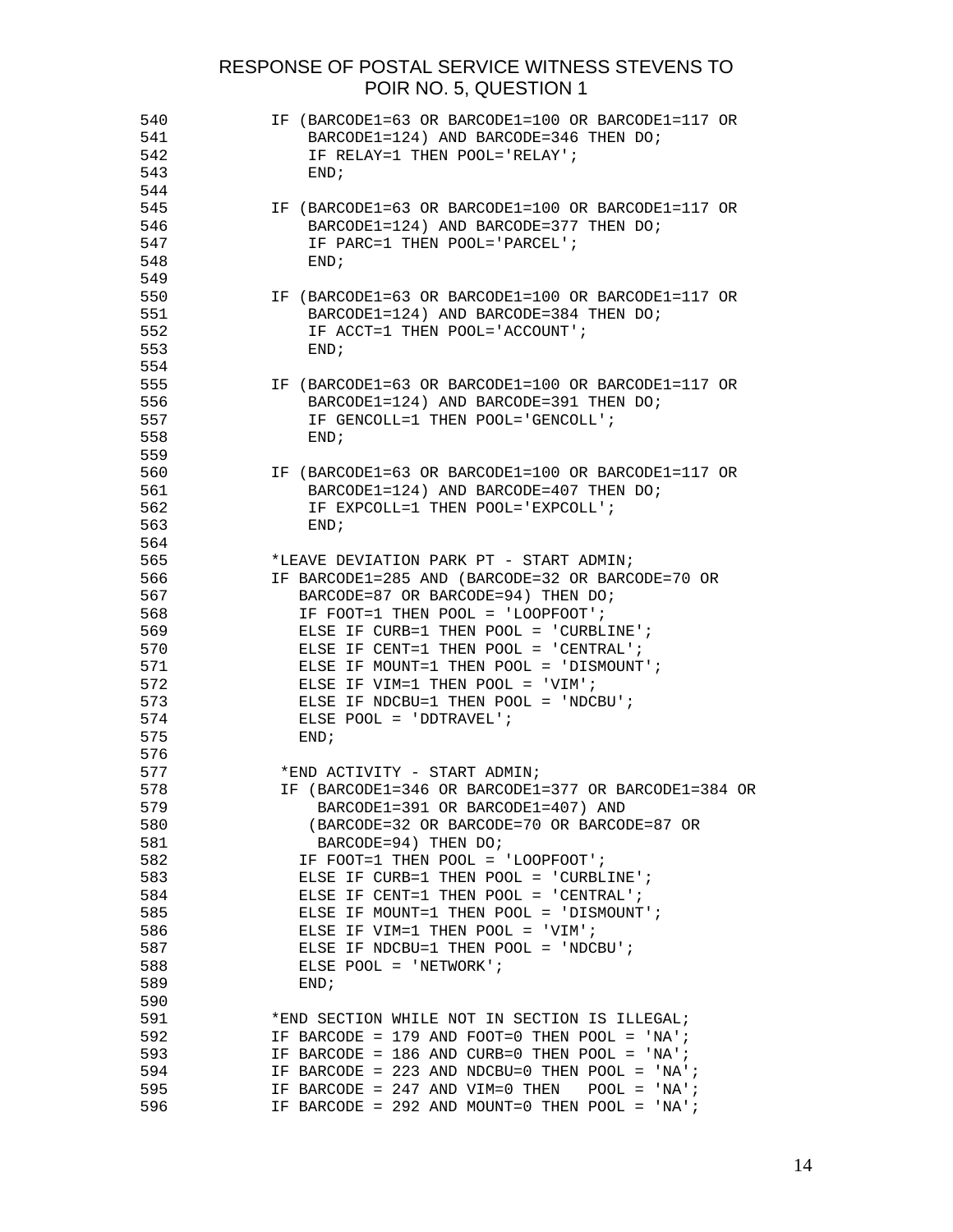| 597 | IF BARCODE = 230 AND CENT=0 THEN POOL = $'NA'$ ;                        |
|-----|-------------------------------------------------------------------------|
| 598 |                                                                         |
| 599 | *START SECTION WHILE IN A SECTION IS ILLEGAL;                           |
| 600 | IF BARCODE=148 OR BARCODE=155 OR BARCODE=193 OR                         |
| 601 | BARCODE=209 OR BARCODE=216 OR BARCODE=261 THEN DO;                      |
| 602 | IF FOOT=1 OR CURB=1 OR NDCBU=1 OR                                       |
| 603 | VIM=1 OR NDCBU=1 OR CENT=1 THEN POOL='NA';                              |
| 604 | END;                                                                    |
| 605 |                                                                         |
| 606 | *END ACTIVITY / START ACTIVITY;                                         |
| 607 | IF (BARCODE1=346 OR BARCODE1=377 OR BARCODE1=384 OR                     |
| 608 | BARCODE1=391 OR BARCODE1=407 ) AND                                      |
| 609 | (BARCODE=315 OR BARCODE=322 OR                                          |
| 610 | BARCODE=339 OR BARCODE=353 OR BARCODE=360) THEN DO;                     |
| 611 | IF FOOT=1 THEN POOL='LOOPFOOT';                                         |
| 612 | ELSE IF CURB=1 THEN POOL='CURBLINE';                                    |
| 613 | ELSE IF CENT=1 THEN POOL='CENTRAL';                                     |
| 614 |                                                                         |
| 615 | ELSE IF MOUNT=1 THEN POOL='DISMOUNT';<br>ELSE IF VIM=1 THEN POOL='VIM'; |
|     |                                                                         |
| 616 | ELSE IF NDCBU=1 THEN POOL='NDCBU';                                      |
| 617 | ELSE POOL='NETWORK';                                                    |
| 618 | END;                                                                    |
| 619 |                                                                         |
| 620 | *LEAVE DEVIATION PARK PK - START ACTIVITY;                              |
| 621 | BARCODE1=285 AND<br>IF                                                  |
| 622 | (BARCODE=254 OR BARCODE=315 OR BARCODE=322 OR                           |
| 623 | $BARCODE = 339$ OR BARCODE=353 OR BARCODE=360) THEN DO;                 |
| 624 | IF FOOT=1 THEN POOL='LOOPFOOT';                                         |
| 625 | ELSE IF CURB=1 THEN POOL='CURBLINE';                                    |
| 626 | ELSE IF CENT=1 THEN POOL='CENTRAL';                                     |
| 627 | ELSE IF MOUNT=1 THEN POOL='DISMOUNT';                                   |
| 628 | ELSE IF VIM=1 THEN POOL='VIM';                                          |
| 629 | ELSE IF NDCBU=1 THEN POOL='NDCBU';                                      |
| 630 | ELSE POOL = $'$ DDTRAVEL';                                              |
| 631 | END;                                                                    |
| 632 |                                                                         |
| 633 | *END ACTIVITY - ARRIVE DEVIATION PARK POINT;                            |
| 634 | IF (BARCODE1=346 OR BARCODE1=377 OR BARCODE1=384 OR                     |
| 635 | BARCODE1=391 OR BARCODE1=407) AND                                       |
| 636 | BARCODE=254 THEN DO;                                                    |
| 637 | IF FOOT=1 THEN POOL='LOOPFOOT';                                         |
| 638 | ELSE IF CURB=1 THEN POOL='CURBLINE';                                    |
| 639 | ELSE IF CENT=1 THEN POOL='CENTRAL';                                     |
| 640 | ELSE IF MOUNT=1 THEN POOL='DISMOUNT';                                   |
| 641 | ELSE IF VIM=1 THEN POOL='VIM';                                          |
| 642 | ELSE IF NDCBU=1 THEN POOL='NDCBU';                                      |
| 643 | ELSE POOL = $'$ DDTRAVEL';                                              |
| 644 | END:                                                                    |
| 645 |                                                                         |
| 646 | * THESE TWO SCAN PAIRS ARE SET LEGAL;                                   |
| 647 | IF BARCODE1=353 AND BARCODE=384 THEN POOL='PARCACCT';                   |
| 648 | IF BARCODE1=360 AND BARCODE=377 THEN POOL='PARCACCT';                   |
| 649 | $*$ ;                                                                   |
| 650 | IF $POOL = 'N/A$ $'$ THEN $POOL = 'NA'$ ;                               |
| 651 | $*$ ;                                                                   |
| 652 |                                                                         |
| 653 | *** SUMMARIZE COST POOL TOTALS BY ROUTE/DAY<br>$***$ ;                  |
|     |                                                                         |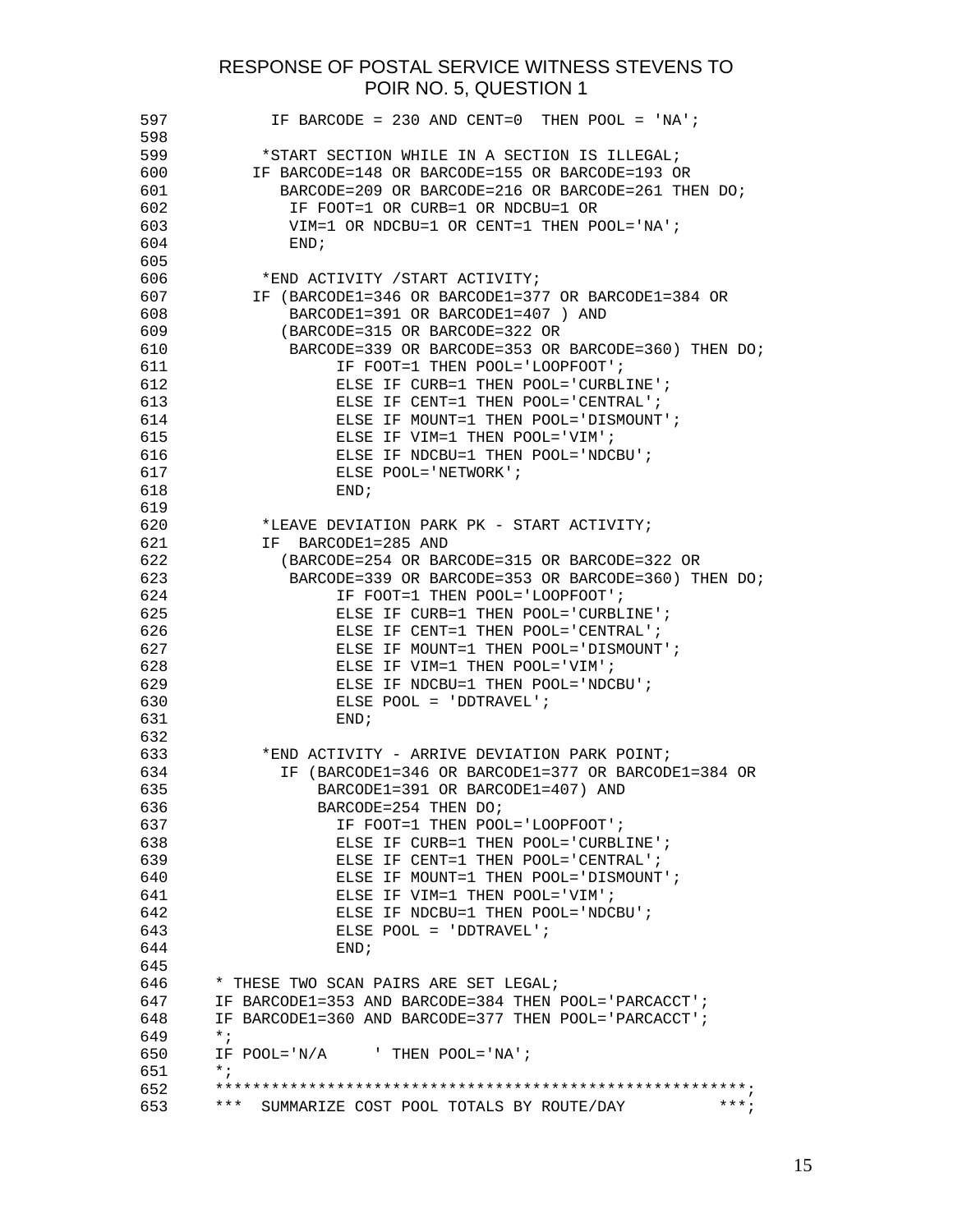654 \*\*\*\*\*\*\*\*\*\*\*\*\*\*\*\*\*\*\*\*\*\*\*\*\*\*\*\*\*\*\*\*\*\*\*\*\*\*\*\*\*\*\*\*\*\*\*\*\*\*\*\*\*\*\*\*\*;

NOTE: There were 1276063 observations read from the data set WORK.MPOOL. NOTE: The data set WORK.MPOOL has 1276063 observations and 52 variables. NOTE: DATA statement used: real time 1:27.87 cpu time 10.97 seconds 655 DATA MPOOL; SET MPOOL; 656 DROP FOOT CURB CENT MOUNT VIM NDCBU DEVPKPT LEAVEOFC 657 PARC ACCT RELAY GENCOLL EXPCOLL; 658 OUTPUT; NOTE: There were 1276063 observations read from the data set WORK.MPOOL. NOTE: The data set WORK.MPOOL has 1276063 observations and 39 variables. NOTE: DATA statement used: real time 2:11.98 cpu time 6.45 seconds 659 PROC SORT DATA=MPOOL; BY DATE RTEZIP ROUTENO POOL; 660 ; 661 /\*FIRST SUM UP THE COST POOL TIME FOR EACH ROUTE DAY\*/ NOTE: There were 1276063 observations read from the data set WORK.MPOOL. NOTE: The data set WORK.MPOOL has 1276063 observations and 39 variables. NOTE: PROCEDURE SORT used: real time 5:18.25 cpu time 21.67 seconds 662 PROC MEANS DATA=MPOOL NOPRINT; 663 BY DATE RTEZIP ROUTENO POOL; 664 VAR ETOD; 665 OUTPUT OUT=MOUT SUM=; 666 ; 667 /\*ALSO SUM UP THE NUMBER OF DELIVERIES FOR EACH ROUTE DAY 668 AND THE TOTAL TIME\*/ NOTE: There were 1276063 observations read from the data set WORK.MPOOL. NOTE: The data set WORK.MOUT has 313571 observations and 7 variables. NOTE: PROCEDURE MEANS used: real time 6.23 seconds cpu time 2.18 seconds 669 PROC MEANS DATA=MPOOL NOPRINT; 670 BY DATE RTEZIP ROUTENO;

16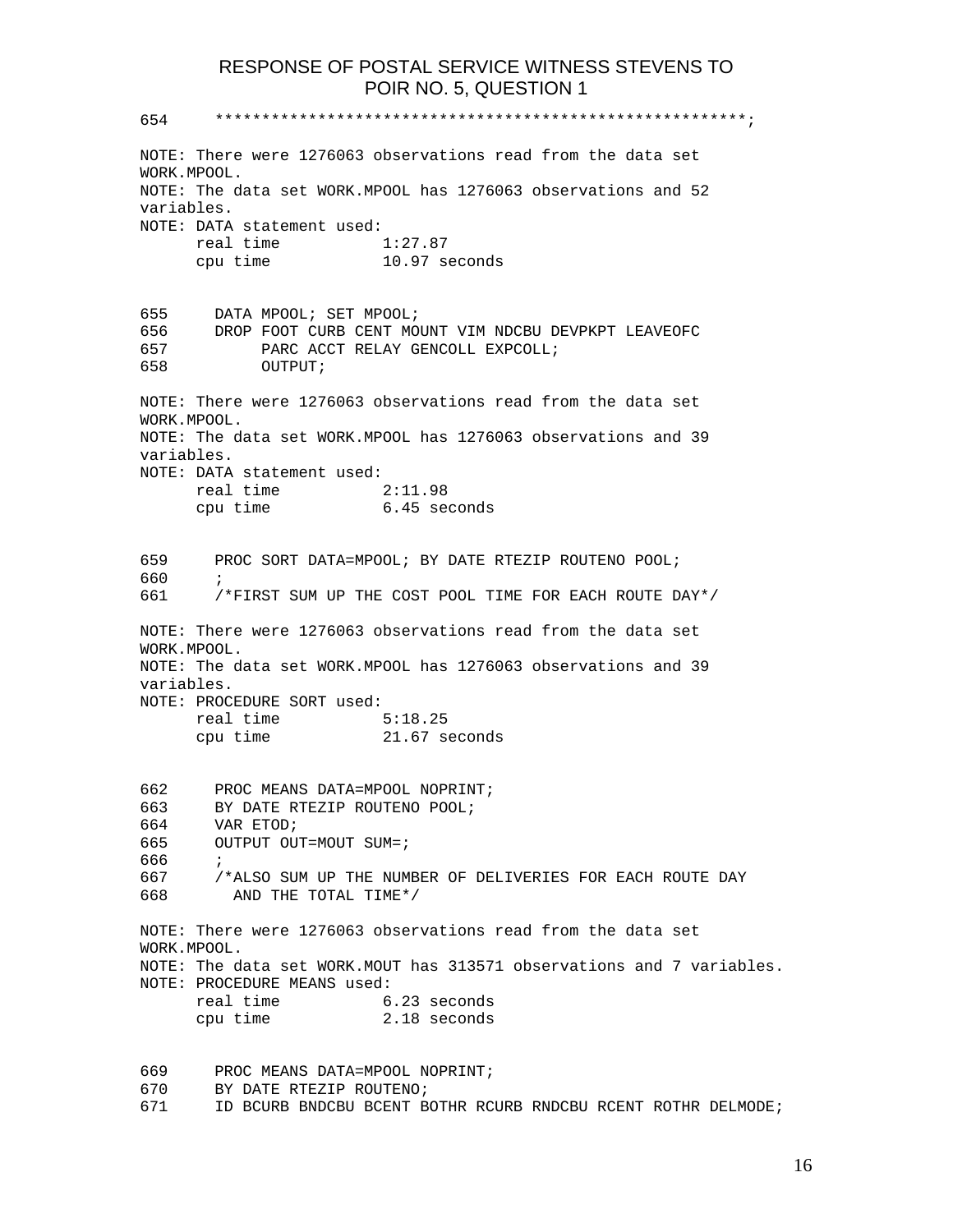672 VAR ETOD; 673 OUTPUT OUT=TOTT SUM=TOTTIME; 674 \*; 675 /\*THIS NEXT SECTION GENERATES ONE RECORD FOR EACH ROUTE DAY, 676 WITH THE TOTAL TIME IN EACH COST POOL, AS WELL AS TOTAL 677 ROUTE DAY TIME AND ROUTE DELIVERIES\*/ NOTE: There were 1276063 observations read from the data set WORK.MPOOL. NOTE: The data set WORK.TOTT has 36290 observations and 15 variables. NOTE: PROCEDURE MEANS used: real time 1.97 seconds cpu time 1.81 seconds 678 DATA LOOPFOOT CURBLINE NDCBU VIM CENTRAL DISMOUNT 679 NONSTRT PREP TOFROM NETWORK DDTRAVEL TRAVEL 680 RELAY GENCOLL EXPCOLL 681 PARCEL ACCOUNT PARCACCT OFFCLOCK NA ERROR; 682 SET MOUT; 683 IF POOL='NETWORK' THEN OUTPUT NETWORK; 684 ELSE IF POOL='DDTRAVEL' THEN OUTPUT DDTRAVEL; 685 ELSE IF POOL='LOOPFOOT' THEN OUTPUT LOOPFOOT; 686 ELSE IF POOL='CURBLINE' THEN OUTPUT CURBLINE; 687 ELSE IF POOL='NDCBU' THEN OUTPUT NDCBU; 688 ELSE IF POOL='VIM' THEN OUTPUT VIM; 689 ELSE IF POOL='CENTRAL' THEN OUTPUT CENTRAL; 690 ELSE IF POOL='DISMOUNT' THEN OUTPUT DISMOUNT; 691 ELSE IF POOL='NONSTRT' THEN OUTPUT NONSTRT; 692 ELSE IF POOL='PREP' THEN OUTPUT PREP; 693 ELSE IF POOL='OFFCLOCK' THEN OUTPUT OFFCLOCK;<br>694 ELSE IF POOL='TOFROM' THEN OUTPUT TOFROM; ELSE IF POOL='TOFROM' THEN OUTPUT TOFROM; 695 ELSE IF POOL='RELAY' THEN OUTPUT RELAY; 696 ELSE IF POOL='GENCOLL' THEN OUTPUT GENCOLL; 697 ELSE IF POOL='EXPCOLL' THEN OUTPUT EXPCOLL; 698 ELSE IF POOL='PARCEL' THEN OUTPUT PARCEL; 699 ELSE IF POOL='ACCOUNT' THEN OUTPUT ACCOUNT; 700 ELSE IF POOL='TRAVEL' THEN OUTPUT TRAVEL; 701 ELSE IF POOL='PARCACCT' THEN OUTPUT PARCACCT; 702 ELSE IF POOL='NA' THEN OUTPUT NA; 703 ELSE OUTPUT ERROR; NOTE: There were 313571 observations read from the data set WORK.MOUT. NOTE: The data set WORK.LOOPFOOT has 22276 observations and 7 variables. NOTE: The data set WORK.CURBLINE has 14291 observations and 7 variables. NOTE: The data set WORK.NDCBU has 10323 observations and 7 variables. NOTE: The data set WORK.VIM has 397 observations and 7 variables. NOTE: The data set WORK.CENTRAL has 11775 observations and 7 variables. NOTE: The data set WORK.DISMOUNT has 17003 observations and 7 variables. NOTE: The data set WORK.NONSTRT has 22764 observations and 7 variables. NOTE: The data set WORK.PREP has 29369 observations and 7 variables. NOTE: The data set WORK.TOFROM has 30749 observations and 7 variables. NOTE: The data set WORK.NETWORK has 30514 observations and 7 variables. NOTE: The data set WORK.DDTRAVEL has 4492 observations and 7 variables.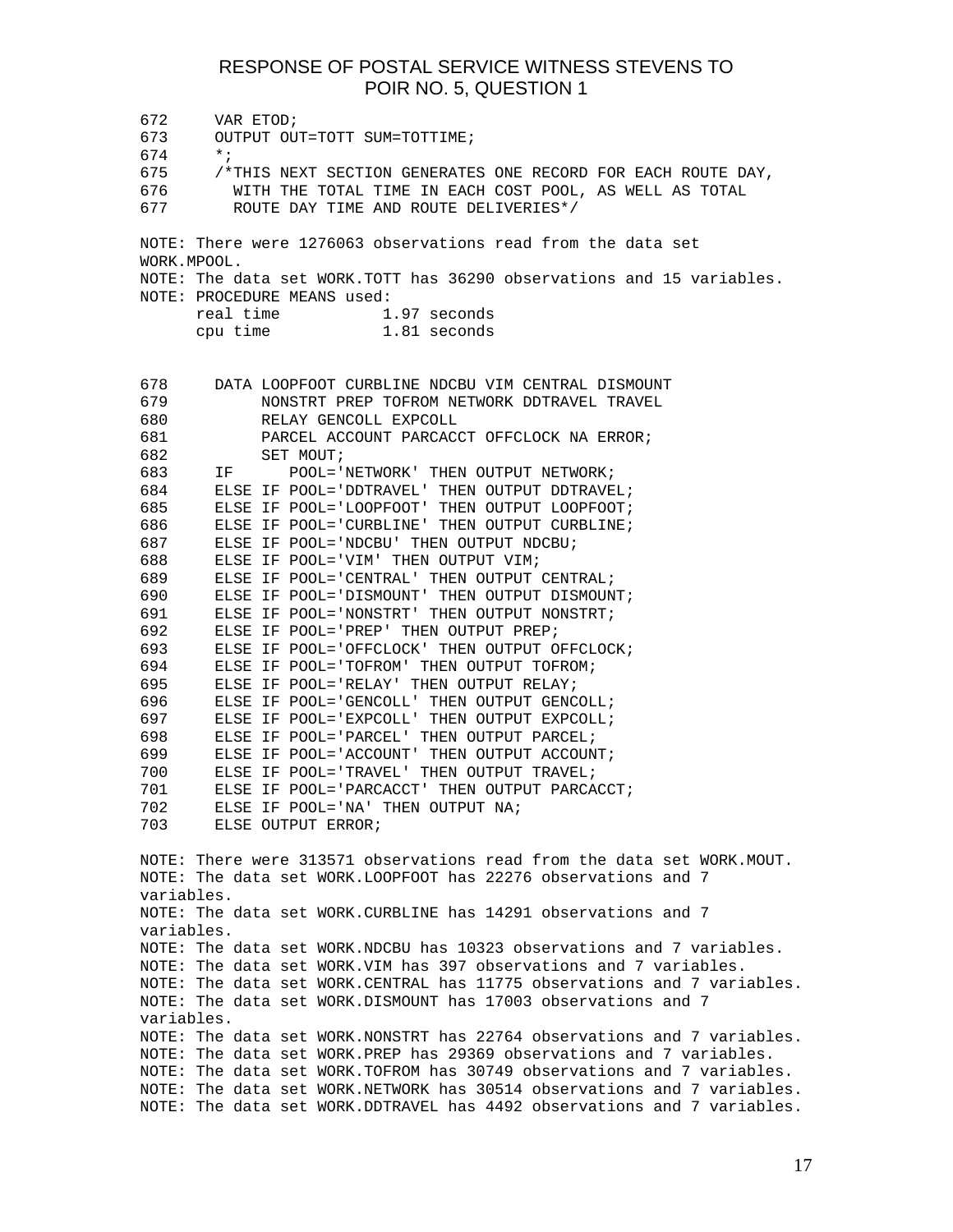NOTE: The data set WORK.TRAVEL has 10678 observations and 7 variables. NOTE: The data set WORK.RELAY has 3167 observations and 7 variables. NOTE: The data set WORK.GENCOLL has 2091 observations and 7 variables. NOTE: The data set WORK.EXPCOLL has 350 observations and 7 variables. NOTE: The data set WORK.PARCEL has 25788 observations and 7 variables. NOTE: The data set WORK.ACCOUNT has 22314 observations and 7 variables. NOTE: The data set WORK.PARCACCT has 4359 observations and 7 variables. NOTE: The data set WORK.OFFCLOCK has 24714 observations and 7 variables. NOTE: The data set WORK.NA has 26157 observations and 7 variables. NOTE: The data set WORK.ERROR has 0 observations and 7 variables. NOTE: DATA statement used: real time 0.66 seconds cpu time 0.39 seconds 704 PROC PRINT DATA=ERROR (OBS=25); 705 TITLE 'SCANS WITH NO COST POOL ASSIGMENT'; 706 \*; NOTE: No observations in data set WORK.ERROR. NOTE: PROCEDURE PRINT used: real time 0.05 seconds cpu time 0.01 seconds 707 DATA NETWORK; SET NETWORK; NETWORK=ETOD; DROP ETOD; NOTE: There were 30514 observations read from the data set WORK.NETWORK. NOTE: The data set WORK.NETWORK has 30514 observations and 7 variables. NOTE: DATA statement used: real time 0.03 seconds cpu time 0.03 seconds 708 DATA DDTRAVEL; SET DDTRAVEL; DDTRAVEL=ETOD; DROP ETOD; NOTE: There were 4492 observations read from the data set WORK.DDTRAVEL. NOTE: The data set WORK.DDTRAVEL has 4492 observations and 7 variables. NOTE: DATA statement used: real time 0.02 seconds cpu time 0.02 seconds 709 DATA LOOPFOOT; SET LOOPFOOT; LOOPFOOT=ETOD; DROP ETOD; NOTE: There were 22276 observations read from the data set WORK.LOOPFOOT. NOTE: The data set WORK.LOOPFOOT has 22276 observations and 7 variables. NOTE: DATA statement used: real time 0.02 seconds cpu time 0.02 seconds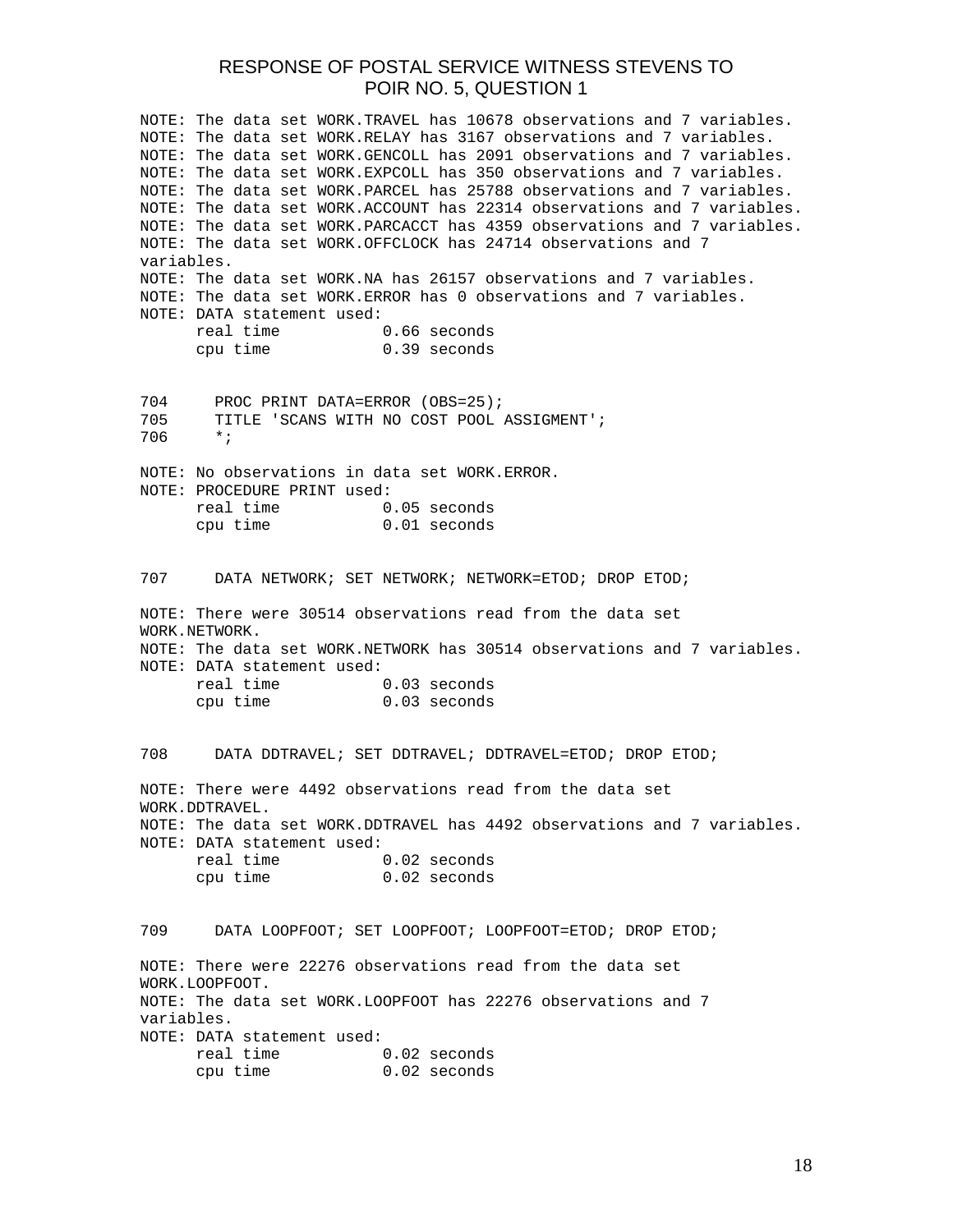710 DATA CURBLINE; SET CURBLINE; CURBLINE=ETOD; DROP ETOD; NOTE: There were 14291 observations read from the data set WORK.CURBLINE. NOTE: The data set WORK.CURBLINE has 14291 observations and 7 variables. NOTE: DATA statement used: real time 0.02 seconds cpu time 0.02 seconds 711 DATA NDCBU; SET NDCBU; NDCBU=ETOD; DROP ETOD; NOTE: There were 10323 observations read from the data set WORK.NDCBU. NOTE: The data set WORK.NDCBU has 10323 observations and 7 variables. NOTE: DATA statement used: real time 0.02 seconds cpu time 0.02 seconds 712 DATA VIM; SET VIM; VIM=ETOD; DROP ETOD; NOTE: There were 397 observations read from the data set WORK.VIM. NOTE: The data set WORK.VIM has 397 observations and 7 variables. NOTE: DATA statement used: real time 0.01 seconds cpu time 0.01 seconds 713 DATA CENTRAL; SET CENTRAL; CENTRAL=ETOD; DROP ETOD; NOTE: There were 11775 observations read from the data set WORK.CENTRAL. NOTE: The data set WORK.CENTRAL has 11775 observations and 7 variables. NOTE: DATA statement used: real time 0.02 seconds cpu time 0.02 seconds 714 DATA DISMOUNT; SET DISMOUNT; DISMOUNT=ETOD; DROP ETOD; NOTE: There were 17003 observations read from the data set WORK.DISMOUNT. NOTE: The data set WORK.DISMOUNT has 17003 observations and 7 variables. NOTE: DATA statement used: real time 0.02 seconds cpu time 0.02 seconds 715 DATA NONSTRT; SET NONSTRT; NONSTRT=ETOD; DROP ETOD; NOTE: There were 22764 observations read from the data set WORK.NONSTRT. NOTE: The data set WORK.NONSTRT has 22764 observations and 7 variables. NOTE: DATA statement used: real time 0.02 seconds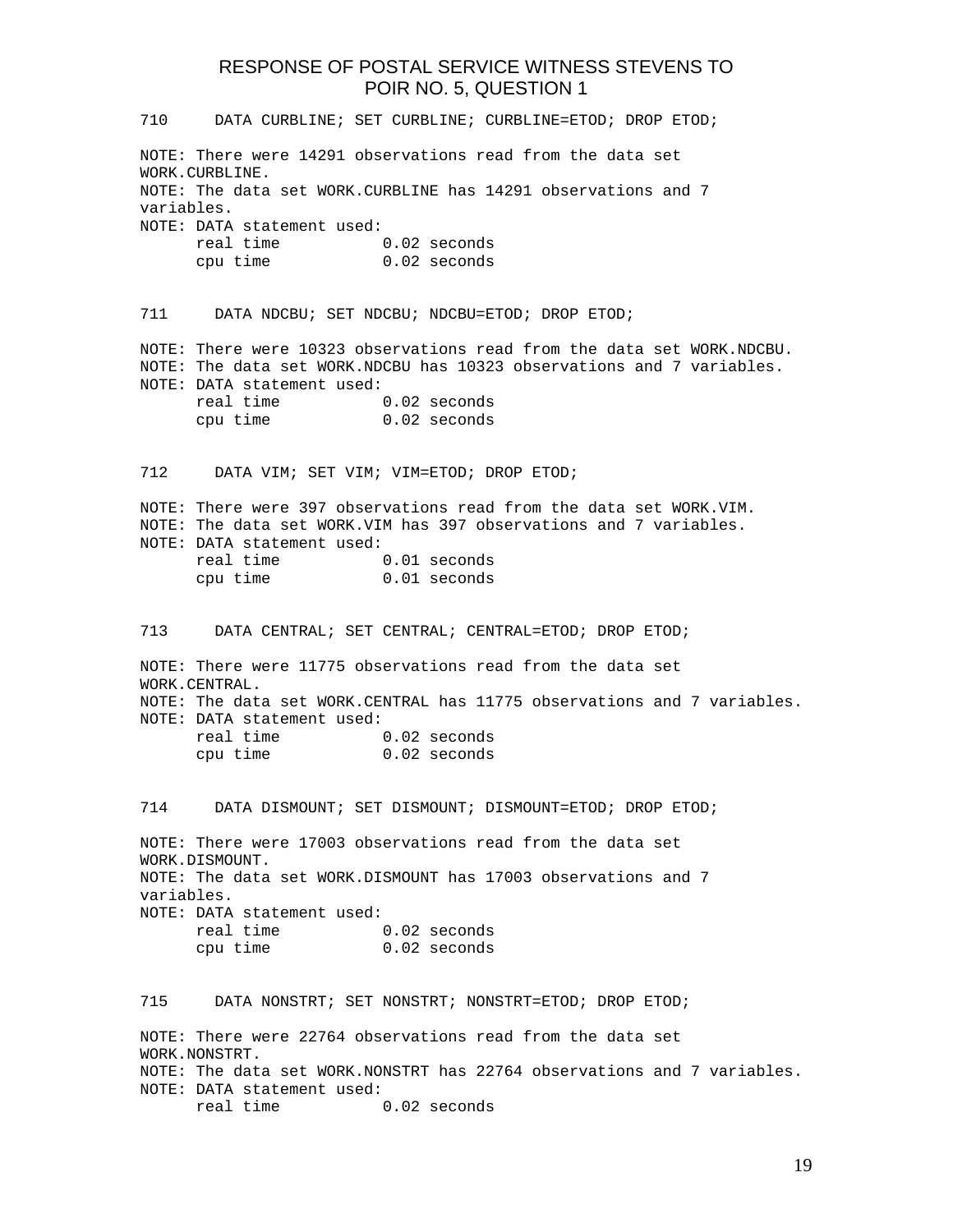cpu time 0.02 seconds 716 DATA PREP; SET PREP; PREP=ETOD; DROP ETOD; NOTE: There were 29369 observations read from the data set WORK.PREP. NOTE: The data set WORK.PREP has 29369 observations and 7 variables. NOTE: DATA statement used: real time 0.03 seconds cpu time 0.03 seconds 717 DATA OFFCLOCK; SET OFFCLOCK; OFFCLOCK=ETOD; DROP ETOD; NOTE: There were 24714 observations read from the data set WORK.OFFCLOCK. NOTE: The data set WORK.OFFCLOCK has 24714 observations and 7 variables. NOTE: DATA statement used: real time 0.03 seconds cpu time 0.03 seconds 718 DATA TOFROM; SET TOFROM; TOFROM=ETOD; DROP ETOD; NOTE: There were 30749 observations read from the data set WORK.TOFROM. NOTE: The data set WORK.TOFROM has 30749 observations and 7 variables. NOTE: DATA statement used: real time 0.03 seconds cpu time 0.03 seconds 719 DATA RELAY; SET RELAY; RELAY=ETOD; DROP ETOD; NOTE: There were 3167 observations read from the data set WORK.RELAY. NOTE: The data set WORK.RELAY has 3167 observations and 7 variables. NOTE: DATA statement used: real time 0.02 seconds cpu time 0.02 seconds 720 DATA GENCOLL; SET GENCOLL; GENCOLL=ETOD; DROP ETOD; NOTE: There were 2091 observations read from the data set WORK.GENCOLL. NOTE: The data set WORK.GENCOLL has 2091 observations and 7 variables. NOTE: DATA statement used: real time 0.02 seconds cpu time 0.02 seconds 721 DATA EXPCOLL; SET EXPCOLL; EXPCOLL=ETOD; DROP ETOD; NOTE: There were 350 observations read from the data set WORK.EXPCOLL. NOTE: The data set WORK.EXPCOLL has 350 observations and 7 variables. NOTE: DATA statement used: real time 0.01 seconds cpu time 0.01 seconds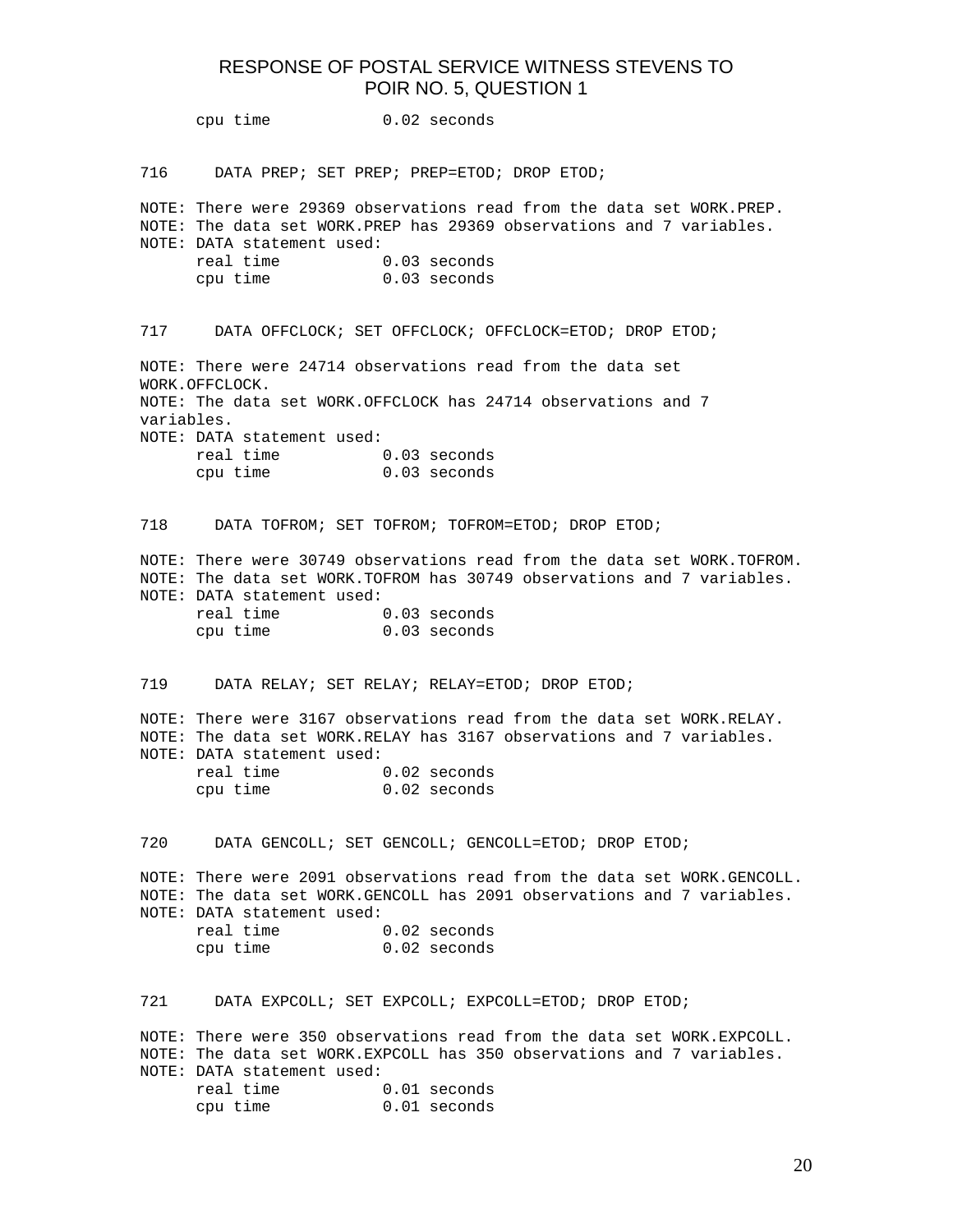722 DATA PARCEL; SET PARCEL; PARCEL=ETOD; DROP ETOD; NOTE: There were 25788 observations read from the data set WORK.PARCEL. NOTE: The data set WORK.PARCEL has 25788 observations and 7 variables. NOTE: DATA statement used: real time 0.51 seconds cpu time 0.02 seconds 723 DATA ACCOUNT; SET ACCOUNT; ACCOUNT=ETOD; DROP ETOD; NOTE: There were 22314 observations read from the data set WORK.ACCOUNT. NOTE: The data set WORK.ACCOUNT has 22314 observations and 7 variables. NOTE: DATA statement used: real time 0.03 seconds cpu time 0.03 seconds 724 DATA PARCACCT; SET PARCACCT; PARCACCT=ETOD; DROP ETOD; NOTE: There were 4359 observations read from the data set WORK.PARCACCT. NOTE: The data set WORK.PARCACCT has 4359 observations and 7 variables. NOTE: DATA statement used: real time 0.11 seconds cpu time 0.03 seconds 725 DATA TRAVEL; SET TRAVEL; TRAVEL=ETOD; DROP ETOD; NOTE: There were 10678 observations read from the data set WORK.TRAVEL. NOTE: The data set WORK.TRAVEL has 10678 observations and 7 variables. NOTE: DATA statement used: real time 0.05 seconds cpu time 0.05 seconds 726 DATA NA; SET NA; NA=ETOD; DROP ETOD; NOTE: There were 26157 observations read from the data set WORK.NA. NOTE: The data set WORK.NA has 26157 observations and 7 variables. NOTE: DATA statement used: real time 0.34 seconds cpu time 0.06 seconds 727 PROC SORT DATA=NETWORK; BY DATE RTEZIP ROUTENO; NOTE: There were 30514 observations read from the data set WORK.NETWORK. NOTE: The data set WORK.NETWORK has 30514 observations and 7 variables. NOTE: PROCEDURE SORT used: real time 0.33 seconds cpu time 0.14 seconds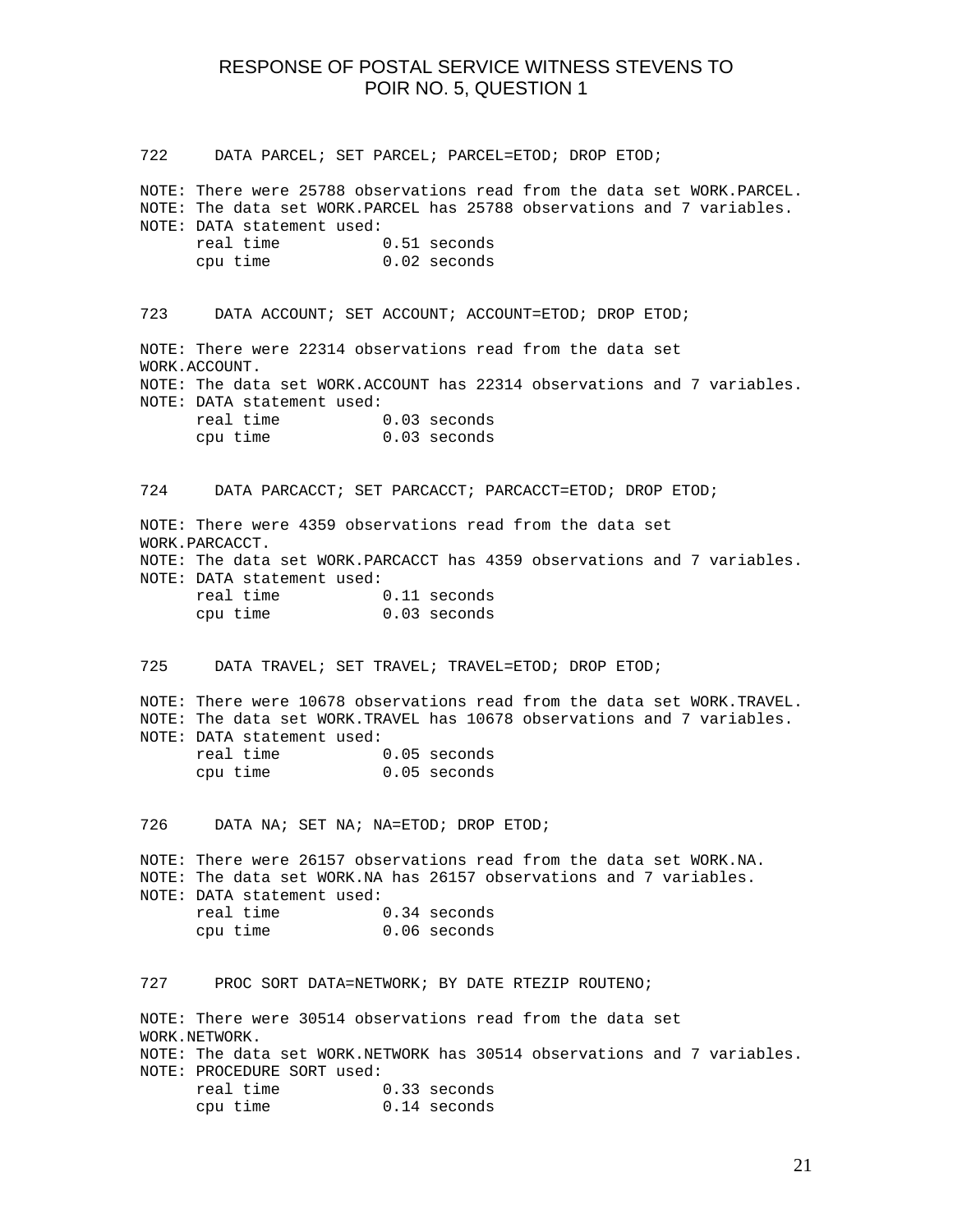728 PROC SORT DATA=LOOPFOOT; BY DATE RTEZIP ROUTENO; NOTE: There were 22276 observations read from the data set WORK.LOOPFOOT. NOTE: The data set WORK.LOOPFOOT has 22276 observations and 7 variables. NOTE: PROCEDURE SORT used: real time 0.09 seconds cpu time 0.09 seconds 729 PROC SORT DATA=DDTRAVEL; BY DATE RTEZIP ROUTENO; NOTE: There were 4492 observations read from the data set WORK.DDTRAVEL. NOTE: The data set WORK.DDTRAVEL has 4492 observations and 7 variables. NOTE: PROCEDURE SORT used: real time 0.02 seconds cpu time 0.02 seconds 730 PROC SORT DATA=CURBLINE; BY DATE RTEZIP ROUTENO; NOTE: There were 14291 observations read from the data set WORK.CURBLINE. NOTE: The data set WORK.CURBLINE has 14291 observations and 7 variables. NOTE: PROCEDURE SORT used: real time 0.03 seconds cpu time 0.03 seconds 731 PROC SORT DATA=NDCBU; BY DATE RTEZIP ROUTENO; NOTE: There were 10323 observations read from the data set WORK.NDCBU. NOTE: The data set WORK.NDCBU has 10323 observations and 7 variables. NOTE: PROCEDURE SORT used: real time 0.03 seconds cpu time 0.03 seconds 732 PROC SORT DATA=VIM; BY DATE RTEZIP ROUTENO; NOTE: There were 397 observations read from the data set WORK.VIM. NOTE: The data set WORK.VIM has 397 observations and 7 variables. NOTE: PROCEDURE SORT used: real time 0.01 seconds cpu time 0.01 seconds 733 PROC SORT DATA=CENTRAL; BY DATE RTEZIP ROUTENO; NOTE: There were 11775 observations read from the data set

WORK.CENTRAL. NOTE: The data set WORK.CENTRAL has 11775 observations and 7 variables.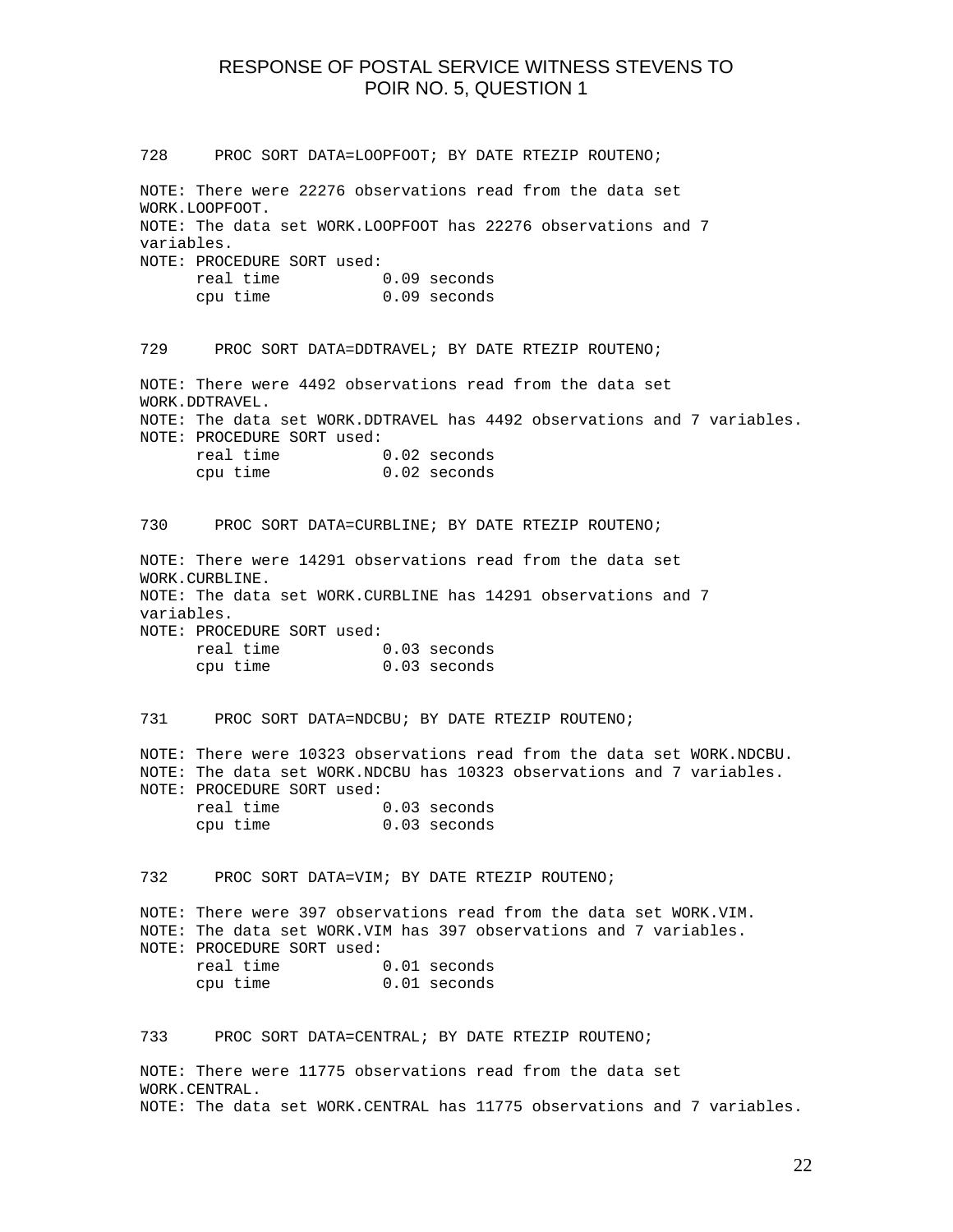| NOTE: PROCEDURE SORT used: |  |                |
|----------------------------|--|----------------|
| real time                  |  | $0.02$ seconds |
| cpu time                   |  | $0.02$ seconds |

734 PROC SORT DATA=DISMOUNT; BY DATE RTEZIP ROUTENO;

NOTE: There were 17003 observations read from the data set WORK.DISMOUNT. NOTE: The data set WORK.DISMOUNT has 17003 observations and 7 variables. NOTE: PROCEDURE SORT used: real time 0.12 seconds cpu time 0.03 seconds

735 PROC SORT DATA=NONSTRT; BY DATE RTEZIP ROUTENO;

NOTE: There were 22764 observations read from the data set WORK.NONSTRT. NOTE: The data set WORK.NONSTRT has 22764 observations and 7 variables. NOTE: PROCEDURE SORT used: real time 0.24 seconds cpu time 0.04 seconds

736 PROC SORT DATA=PREP; BY DATE RTEZIP ROUTENO;

NOTE: There were 29369 observations read from the data set WORK.PREP. NOTE: The data set WORK.PREP has 29369 observations and 7 variables. NOTE: PROCEDURE SORT used:

| real time | 0.17 seconds   |
|-----------|----------------|
| cpu time  | $0.06$ seconds |

737 PROC SORT DATA=OFFCLOCK; BY DATE RTEZIP ROUTENO;

NOTE: There were 24714 observations read from the data set WORK.OFFCLOCK. NOTE: The data set WORK.OFFCLOCK has 24714 observations and 7 variables. NOTE: PROCEDURE SORT used: real time 0.06 seconds cpu time 0.06 seconds

738 PROC SORT DATA=TOFROM; BY DATE RTEZIP ROUTENO;

NOTE: There were 30749 observations read from the data set WORK.TOFROM. NOTE: The data set WORK.TOFROM has 30749 observations and 7 variables. NOTE: PROCEDURE SORT used: real time 0.30 seconds cpu time 0.13 seconds

739 PROC SORT DATA=RELAY; BY DATE RTEZIP ROUTENO;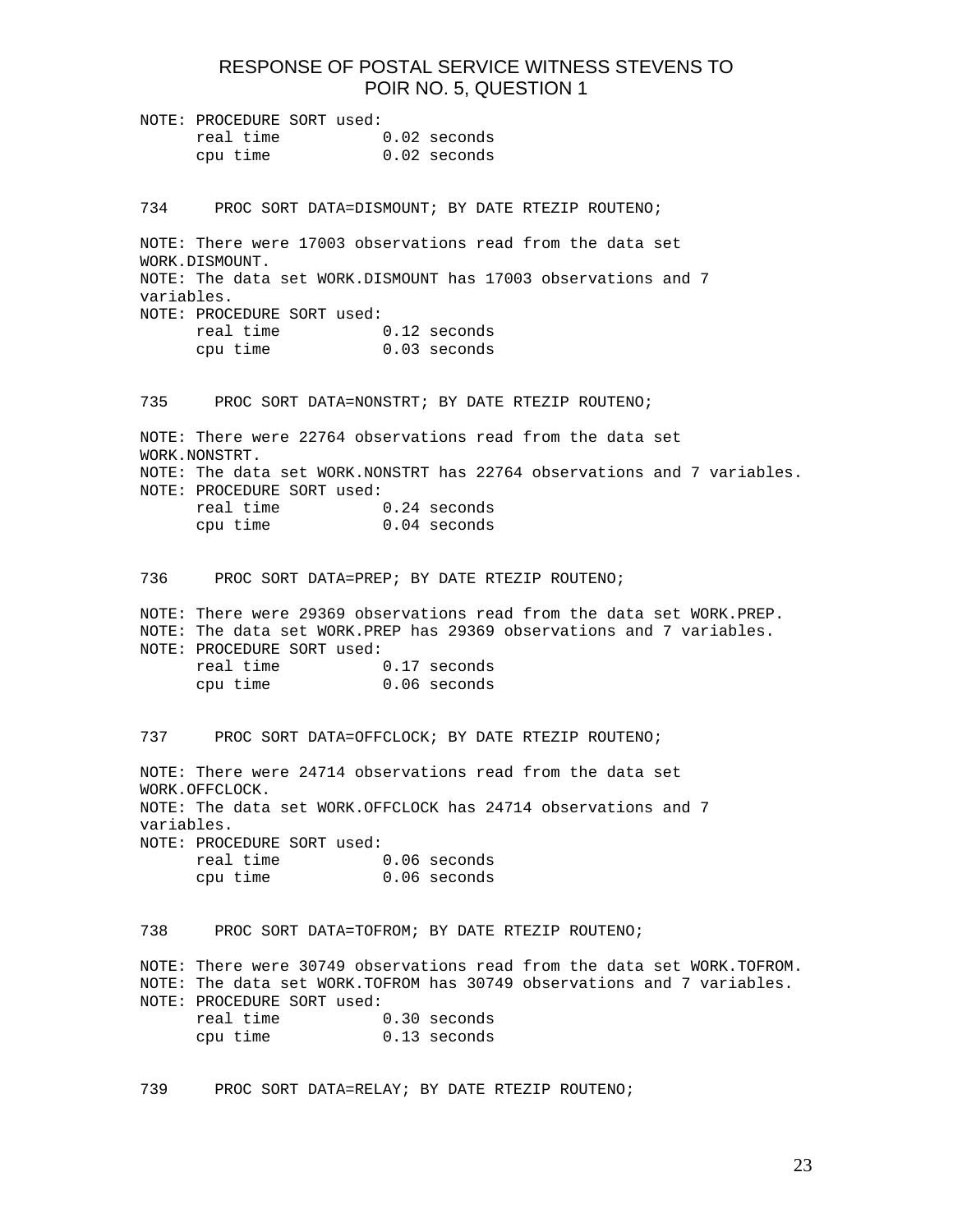|     | NOTE: There were 3167 observations read from the data set WORK.RELAY.<br>NOTE: The data set WORK.RELAY has 3167 observations and 7 variables.<br>NOTE: PROCEDURE SORT used:                               |                                                                                                                                                  |  |  |  |
|-----|-----------------------------------------------------------------------------------------------------------------------------------------------------------------------------------------------------------|--------------------------------------------------------------------------------------------------------------------------------------------------|--|--|--|
|     | real time 0.03 seconds                                                                                                                                                                                    |                                                                                                                                                  |  |  |  |
|     | cpu time 0.03 seconds                                                                                                                                                                                     |                                                                                                                                                  |  |  |  |
| 740 |                                                                                                                                                                                                           | PROC SORT DATA=GENCOLL; BY DATE RTEZIP ROUTENO;                                                                                                  |  |  |  |
|     | NOTE: There were 2091 observations read from the data set WORK.GENCOLL.<br>NOTE: The data set WORK.GENCOLL has 2091 observations and 7 variables.<br>NOTE: PROCEDURE SORT used:<br>real time 0.04 seconds |                                                                                                                                                  |  |  |  |
|     | cpu time                                                                                                                                                                                                  | 0.04 seconds                                                                                                                                     |  |  |  |
| 741 |                                                                                                                                                                                                           | PROC SORT DATA=EXPCOLL; BY DATE RTEZIP ROUTENO;                                                                                                  |  |  |  |
|     | NOTE: PROCEDURE SORT used:                                                                                                                                                                                | NOTE: There were 350 observations read from the data set WORK.EXPCOLL.<br>NOTE: The data set WORK. EXPCOLL has 350 observations and 7 variables. |  |  |  |
|     | real time 0.03 seconds                                                                                                                                                                                    |                                                                                                                                                  |  |  |  |
|     | cpu time 0.03 seconds                                                                                                                                                                                     |                                                                                                                                                  |  |  |  |
| 742 |                                                                                                                                                                                                           | PROC SORT DATA=PARCEL; BY DATE RTEZIP ROUTENO;                                                                                                   |  |  |  |
|     | NOTE: There were 25788 observations read from the data set WORK. PARCEL.<br>NOTE: The data set WORK. PARCEL has 25788 observations and 7 variables.<br>NOTE: PROCEDURE SORT used:                         |                                                                                                                                                  |  |  |  |
|     | real time 0.31 seconds<br>cpu time                                                                                                                                                                        | 0.17 seconds                                                                                                                                     |  |  |  |
| 743 |                                                                                                                                                                                                           | PROC SORT DATA=ACCOUNT; BY DATE RTEZIP ROUTENO;                                                                                                  |  |  |  |
|     | WORK.ACCOUNT.                                                                                                                                                                                             | NOTE: There were 22314 observations read from the data set                                                                                       |  |  |  |
|     | NOTE: PROCEDURE SORT used:                                                                                                                                                                                | NOTE: The data set WORK.ACCOUNT has 22314 observations and 7 variables.                                                                          |  |  |  |
|     | real time                                                                                                                                                                                                 | 0.08 seconds                                                                                                                                     |  |  |  |
|     | cpu time                                                                                                                                                                                                  | 0.08 seconds                                                                                                                                     |  |  |  |
| 744 |                                                                                                                                                                                                           | PROC SORT DATA=PARCACCT; BY DATE RTEZIP ROUTENO;                                                                                                 |  |  |  |
|     | WORK.PARCACCT.                                                                                                                                                                                            | NOTE: There were 4359 observations read from the data set                                                                                        |  |  |  |
|     | NOTE: PROCEDURE SORT used:                                                                                                                                                                                | NOTE: The data set WORK. PARCACCT has 4359 observations and 7 variables.                                                                         |  |  |  |
|     | real time                                                                                                                                                                                                 | $0.02$ seconds                                                                                                                                   |  |  |  |
|     | cpu time                                                                                                                                                                                                  | $0.02$ seconds                                                                                                                                   |  |  |  |
|     |                                                                                                                                                                                                           | 745 PROC SORT DATA=TRAVEL; BY DATE RTEZIP ROUTENO;                                                                                               |  |  |  |

NOTE: There were 10678 observations read from the data set WORK.TRAVEL.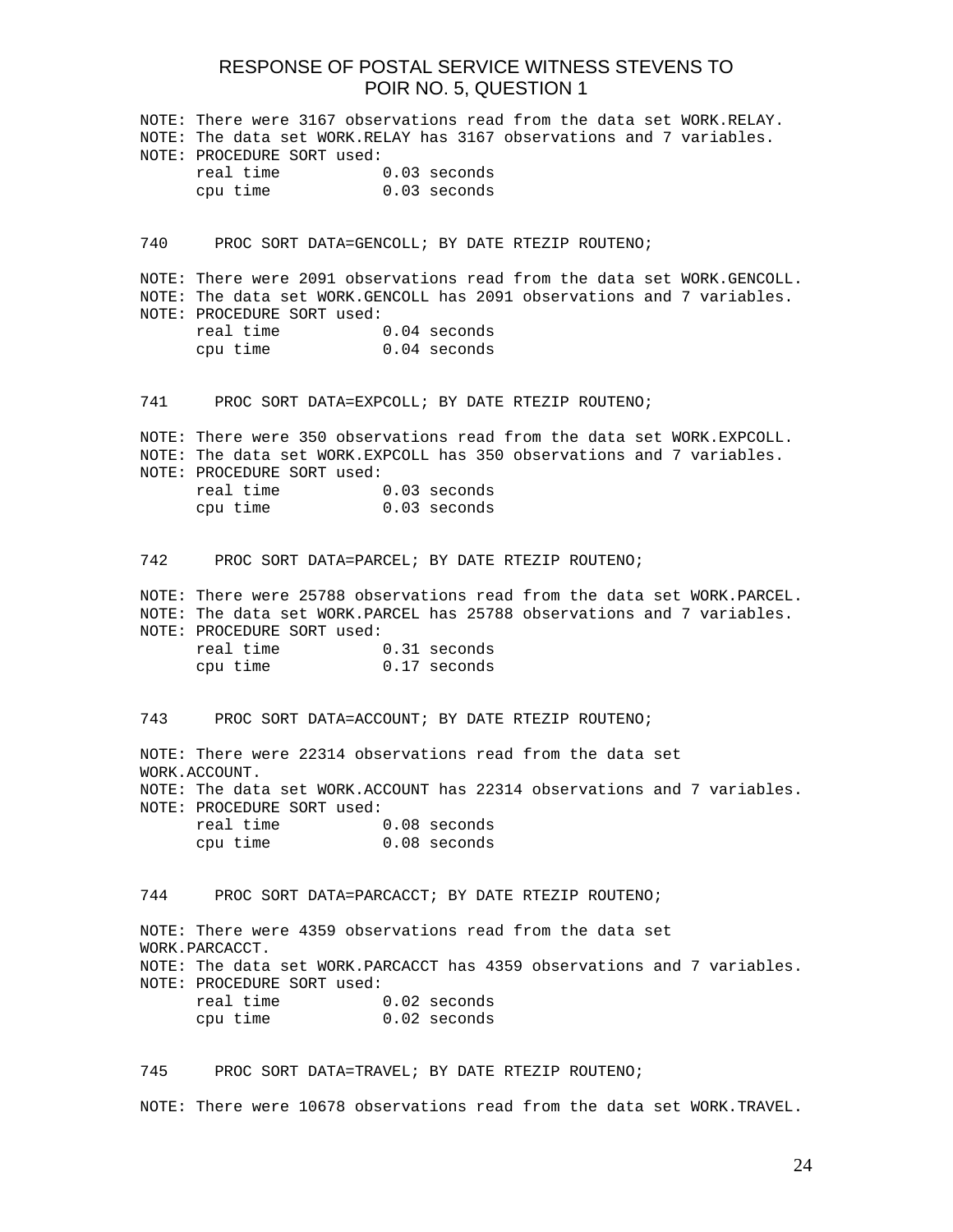|            | NOTE: The data set WORK.TRAVEL has 10678 observations and 7 variables.<br>NOTE: PROCEDURE SORT used:<br>real time<br>0.03 seconds                                                                                                    |  |  |  |  |
|------------|--------------------------------------------------------------------------------------------------------------------------------------------------------------------------------------------------------------------------------------|--|--|--|--|
|            | cpu time<br>$0.03$ seconds                                                                                                                                                                                                           |  |  |  |  |
| 746        | PROC SORT DATA=NA; BY DATE RTEZIP ROUTENO;                                                                                                                                                                                           |  |  |  |  |
|            |                                                                                                                                                                                                                                      |  |  |  |  |
|            | NOTE: There were 26157 observations read from the data set WORK.NA.<br>NOTE: The data set WORK.NA has 26157 observations and 7 variables.<br>NOTE: PROCEDURE SORT used:<br>real time<br>$0.06$ seconds<br>cpu time<br>$0.05$ seconds |  |  |  |  |
| 748        | 747     PROC SORT DATA=TOTT; BY DATE RTEZIP ROUTENO;<br>/*MERGE IN COST POOL TOTALS SO ONE RECORD PER ROUTE DAY*/                                                                                                                    |  |  |  |  |
|            |                                                                                                                                                                                                                                      |  |  |  |  |
|            | NOTE: There were 36290 observations read from the data set WORK.TOTT.<br>NOTE: The data set WORK.TOTT has 36290 observations and 15 variables.<br>NOTE: PROCEDURE SORT used:                                                         |  |  |  |  |
|            | real time<br>0.25 seconds                                                                                                                                                                                                            |  |  |  |  |
|            | cpu time<br>$0.09$ seconds                                                                                                                                                                                                           |  |  |  |  |
|            |                                                                                                                                                                                                                                      |  |  |  |  |
| 749        | DATA ALL; MERGE TOTT                                                                                                                                                                                                                 |  |  |  |  |
| 750        | NETWORK LOOPFOOT CURBLINE NDCBU VIM CENTRAL DISMOUNT                                                                                                                                                                                 |  |  |  |  |
| 751<br>752 | NONSTRT PREP OFFCLOCK TOFROM RELAY GENCOLL EXPCOLL<br>PARCEL ACCOUNT PARCACCT TRAVEL DDTRAVEL NA;                                                                                                                                    |  |  |  |  |
| 753        | BY DATE RTEZIP ROUTENO;                                                                                                                                                                                                              |  |  |  |  |
| 754        | IF NETWORK=. THEN NETWORK=0;                                                                                                                                                                                                         |  |  |  |  |
| 755        | IF LOOPFOOT=. THEN LOOPFOOT=0;                                                                                                                                                                                                       |  |  |  |  |
| 756        | IF DDTRAVEL=. THEN DDTRAVEL=0;                                                                                                                                                                                                       |  |  |  |  |
| 757        | IF CURBLINE=. THEN CURBLINE=0;                                                                                                                                                                                                       |  |  |  |  |
| 758        | IF NDCBU=. THEN NDCBU=0;                                                                                                                                                                                                             |  |  |  |  |
| 759        | IF VIM=. THEN VIM=0;                                                                                                                                                                                                                 |  |  |  |  |
| 760        | IF CENTRAL=. THEN CENTRAL=0;                                                                                                                                                                                                         |  |  |  |  |
| 761        | IF DISMOUNT=. THEN DISMOUNT=0;                                                                                                                                                                                                       |  |  |  |  |
| 762        | IF NONSTRT=. THEN NONSTRT=0;<br>IF PREP=. THEN PREP=0;                                                                                                                                                                               |  |  |  |  |
| 763<br>764 | IF OFFCLOCK=. THEN OFFCLOCK=0;                                                                                                                                                                                                       |  |  |  |  |
| 765        | IF TOFROM=. THEN TOFROM=0;                                                                                                                                                                                                           |  |  |  |  |
| 766        | IF RELAY=. THEN RELAY=0;                                                                                                                                                                                                             |  |  |  |  |
| 767        | IF GENCOLL=. THEN GENCOLL=0;                                                                                                                                                                                                         |  |  |  |  |
| 768        | IF EXPCOLL=. THEN EXPCOLL=0;                                                                                                                                                                                                         |  |  |  |  |
| 769        | IF PARCEL=. THEN PARCEL=0;                                                                                                                                                                                                           |  |  |  |  |
| 770        | IF ACCOUNT=. THEN ACCOUNT=0;                                                                                                                                                                                                         |  |  |  |  |
| 771        | IF PARCACCT=. THEN PARCACCT=0;                                                                                                                                                                                                       |  |  |  |  |
| 772        | IF TRAVEL=. THEN TRAVEL=0;                                                                                                                                                                                                           |  |  |  |  |
| 773<br>774 | IF NA=. THEN NA=0;<br>IF (PREP + TOFROM) GT 0 THEN DO;                                                                                                                                                                               |  |  |  |  |
| 775        | PREPN=PREP+(TRAVEL*PREP/(PREP+TOFROM));                                                                                                                                                                                              |  |  |  |  |
| 776        | TOFROMN=TOFROM+(TRAVEL*TOFROM/(PREP+TOFROM));                                                                                                                                                                                        |  |  |  |  |
| 777        | END;                                                                                                                                                                                                                                 |  |  |  |  |
| 778        | ELSE IF (PREP + TOFROM)=0 AND TRAVEL GT 0 THEN                                                                                                                                                                                       |  |  |  |  |
| 779        | TOFROMN = TRAVEL;                                                                                                                                                                                                                    |  |  |  |  |
| 780        | TOFROM=TOFROMN;                                                                                                                                                                                                                      |  |  |  |  |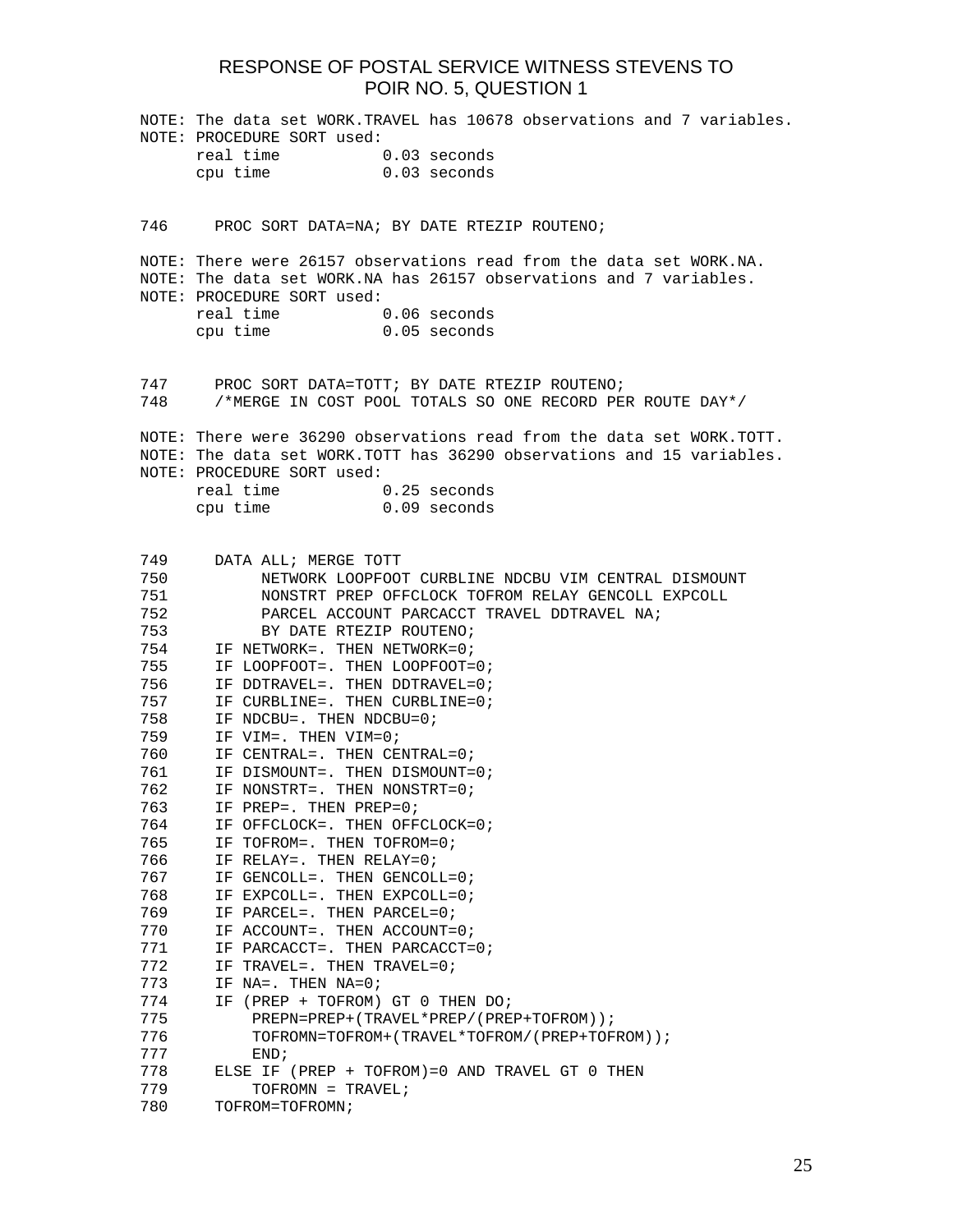781 PREP=PREPN; 782 PARCACCT=PARCACCT+PARCEL+ACCOUNT; 783 \*\*\*\*\*\*\*\*\*\*\*\*\*\*\*\*\*\*\*\*\*\*\*\*\*\*\*\*\*\*\*\*\*\*\*\*\*\*\*\*\*\*\*\*\*\*\*\*\*\*\*\*\*\*\*\*\*\*\*\*\*\*\*\*; 784 /\*THIS NEXT SECTION MULTIPLIES THE COST POOL TOTALS BY THE 785 SAMPLE WEIGHTS\*/ 786 NOTE: There were 36290 observations read from the data set WORK.TOTT. NOTE: There were 30514 observations read from the data set WORK.NETWORK. NOTE: There were 22276 observations read from the data set WORK.LOOPFOOT. NOTE: There were 14291 observations read from the data set WORK.CURBLINE. NOTE: There were 10323 observations read from the data set WORK.NDCBU. NOTE: There were 397 observations read from the data set WORK.VIM. NOTE: There were 11775 observations read from the data set WORK.CENTRAL. NOTE: There were 17003 observations read from the data set WORK.DISMOUNT. NOTE: There were 22764 observations read from the data set WORK.NONSTRT. NOTE: There were 29369 observations read from the data set WORK.PREP. NOTE: There were 24714 observations read from the data set WORK.OFFCLOCK. NOTE: There were 30749 observations read from the data set WORK.TOFROM. NOTE: There were 3167 observations read from the data set WORK.RELAY. NOTE: There were 2091 observations read from the data set WORK.GENCOLL. NOTE: There were 350 observations read from the data set WORK.EXPCOLL. NOTE: There were 25788 observations read from the data set WORK.PARCEL. NOTE: There were 22314 observations read from the data set WORK.ACCOUNT. NOTE: There were 4359 observations read from the data set WORK.PARCACCT. NOTE: There were 10678 observations read from the data set WORK.TRAVEL. NOTE: There were 4492 observations read from the data set WORK.DDTRAVEL. NOTE: There were 26157 observations read from the data set WORK.NA. NOTE: The data set WORK.ALL has 36290 observations and 38 variables. NOTE: DATA statement used: real time 2.97 seconds cpu time 0.94 seconds 787 PROC SORT DATA=WEIGHTS; BY RTEZIP; NOTE: There were 167 observations read from the data set WORK.WEIGHTS. NOTE: The data set WORK.WEIGHTS has 167 observations and 2 variables. NOTE: PROCEDURE SORT used: real time 0.14 seconds cpu time 0.02 seconds 788 PROC SORT DATA=ALL; BY RTEZIP; NOTE: There were 36290 observations read from the data set WORK.ALL.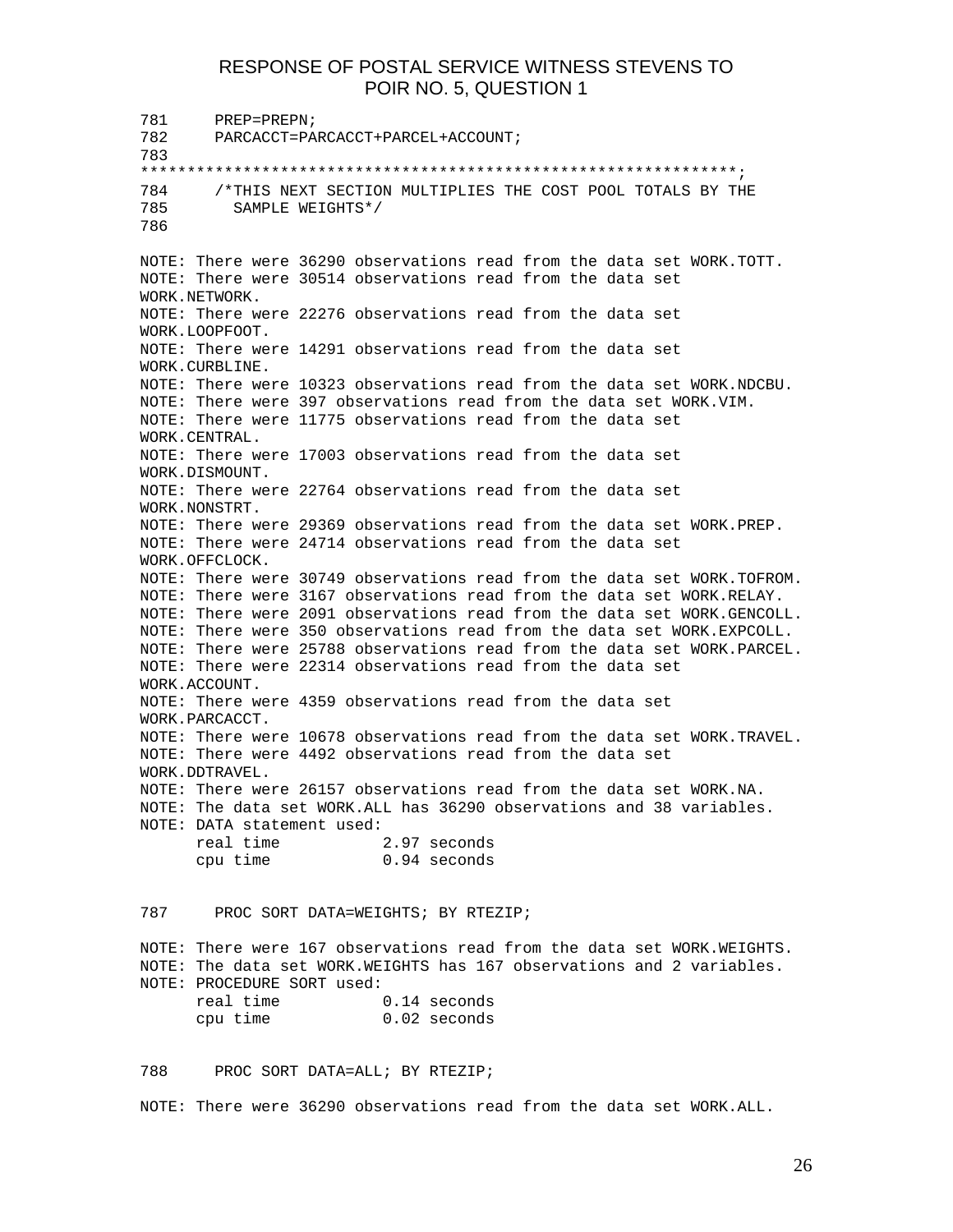|            | NOTE: PROCEDURE SORT used:                       | NOTE: The data set WORK.ALL has 36290 observations and 38 variables.    |
|------------|--------------------------------------------------|-------------------------------------------------------------------------|
|            | real time                                        | 1.48 seconds                                                            |
|            | cpu time                                         | $0.30$ seconds                                                          |
|            |                                                  |                                                                         |
| 789        |                                                  | DATA WALL; MERGE ALL (IN=A) WEIGHTS; BY RTEZIP;                         |
| 790        | $IF A=1;$                                        |                                                                         |
| 791        | IF WGT=. THEN DELETE;                            |                                                                         |
| 792        | LOOPFOOT=LOOPFOOT*WGT;                           |                                                                         |
| 793<br>794 | CURBLINE=CURBLINE * WGT;                         |                                                                         |
| 795        | NDCBU=NDCBU*WGT;<br>VIM=VIM*WGT;                 |                                                                         |
| 796        | CENTRAL=CENTRAL*WGT;                             |                                                                         |
| 797        | DISMOUNT=DISMOUNT*WGT;                           |                                                                         |
| 798        | NONSTRT=NONSTRT*WGT;                             |                                                                         |
| 799        | $PREP = PREP * WGT;$                             |                                                                         |
| 800        | TOFROM=TOFROM*WGT;                               |                                                                         |
| 801        | NETWORK=NETWORK * WGT;                           |                                                                         |
| 802<br>803 | DDTRAVEL=DDTRAVEL*WGT;<br>$RELAY = RELAY * WGT;$ |                                                                         |
| 804        | GENCOLL=GENCOLL*WGT;                             |                                                                         |
| 805        | EXPCOLL=EXPCOLL*WGT;                             |                                                                         |
| 806        | PARCEL=PARCEL*WGT;                               |                                                                         |
| 807        | ACCOUNT=ACCOUNT*WGT;                             |                                                                         |
| 808        | TRAVEL=TRAVEL*WGT;                               |                                                                         |
| 809        | PARCACCT=PARCACCT*WGT;                           |                                                                         |
| 810        | OFFCLOCK=OFFCLOCK*WGT;                           |                                                                         |
| 811<br>812 | $NA = NA * WGT;$<br>TOTTIME=TOTTIME*WGT;         |                                                                         |
| 813        |                                                  |                                                                         |
|            |                                                  |                                                                         |
|            | operation on missing values.                     | NOTE: Missing values were generated as a result of performing an        |
|            |                                                  | Each place is given by: (Number of times) at (Line): (Column).          |
|            | 4512 at 799:13 1151 at 800:17                    |                                                                         |
|            |                                                  | NOTE: There were 36290 observations read from the data set WORK. ALL.   |
|            |                                                  | NOTE: There were 167 observations read from the data set WORK. WEIGHTS. |
|            |                                                  | NOTE: The data set WORK. WALL has 36290 observations and 39 variables.  |
|            | NOTE: DATA statement used:                       |                                                                         |
|            | real time                                        | $0.23$ seconds<br>0.20 seconds                                          |
|            | cpu time                                         |                                                                         |
|            |                                                  |                                                                         |
| 814        |                                                  | PROC SORT DATA=WALL; BY DELMODE;                                        |
| 815        | $\cdot$                                          |                                                                         |
| 816        |                                                  |                                                                         |
| 817        |                                                  |                                                                         |
| $***;$     |                                                  | ***DO FINAL SUMMARY OF COST POOL TIMES BY DELIVERY MODE                 |
| 818        |                                                  | ***READ INPUT INTO A SPREADSHEET AND CALCULATE PROPORTIONS              |
| $OF***;$   |                                                  |                                                                         |
| 819        |                                                  | ***TOTAL TIME FOR ALL DELIVERY MODES                                    |
| $***$ ;    |                                                  |                                                                         |
| 820        |                                                  |                                                                         |
|            |                                                  |                                                                         |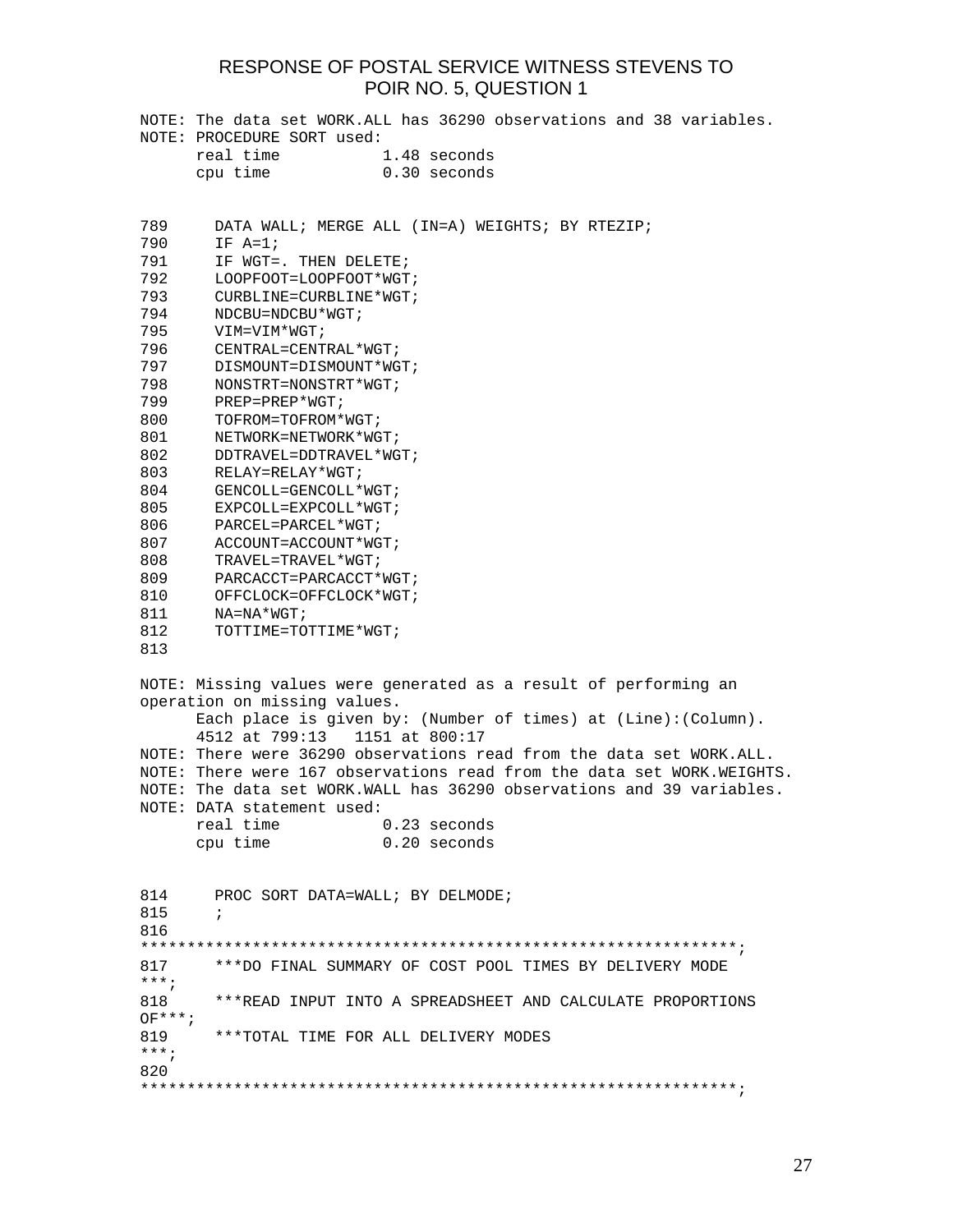|                            | NOTE: There were 36290 observations read from the data set WORK.WALL. |                                                                       |  |  |  |
|----------------------------|-----------------------------------------------------------------------|-----------------------------------------------------------------------|--|--|--|
|                            | NOTE: The data set WORK.WALL has 36290 observations and 39 variables. |                                                                       |  |  |  |
|                            | NOTE: PROCEDURE SORT used:                                            |                                                                       |  |  |  |
|                            | real time                                                             | 1.57 seconds                                                          |  |  |  |
|                            | cpu time                                                              | $0.26$ seconds                                                        |  |  |  |
|                            |                                                                       |                                                                       |  |  |  |
|                            |                                                                       |                                                                       |  |  |  |
| 821                        | PROC MEANS DATA=WALL NOPRINT;                                         |                                                                       |  |  |  |
| 822                        | BY DELMODE;                                                           |                                                                       |  |  |  |
| 823                        | VAR                                                                   |                                                                       |  |  |  |
| 824                        |                                                                       | LOOPFOOT CURBLINE NDCBU VIM CENTRAL DISMOUNT                          |  |  |  |
| 825<br>PREP TOFROM NETWORK |                                                                       |                                                                       |  |  |  |
| 826                        | RELAY GENCOLL EXPCOLL                                                 |                                                                       |  |  |  |
| 827                        |                                                                       | PARCACCT DDTRAVEL NONSTRT OFFCLOCK NA TOTTIME;                        |  |  |  |
| 828                        | OUTPUT OUT=WOUT SUM=;                                                 |                                                                       |  |  |  |
|                            |                                                                       |                                                                       |  |  |  |
|                            |                                                                       | NOTE: There were 36290 observations read from the data set WORK.WALL. |  |  |  |
|                            |                                                                       | NOTE: The data set WORK.WOUT has 6 observations and 21 variables.     |  |  |  |
|                            | NOTE: PROCEDURE MEANS used:                                           |                                                                       |  |  |  |
|                            | real time                                                             | $0.16$ seconds                                                        |  |  |  |
|                            | cpu time                                                              | $0.16$ seconds                                                        |  |  |  |
|                            |                                                                       |                                                                       |  |  |  |
|                            |                                                                       |                                                                       |  |  |  |
| 829                        | DATA NULL ; SET WOUT;                                                 |                                                                       |  |  |  |
| 830                        | FILE OUT1;                                                            |                                                                       |  |  |  |
|                            |                                                                       |                                                                       |  |  |  |
| 831                        | PUT DELMODE                                                           |                                                                       |  |  |  |
| 832                        |                                                                       | LOOPFOOT CURBLINE NDCBU VIM CENTRAL DISMOUNT                          |  |  |  |
| 833                        | PREP TOFROM NETWORK                                                   |                                                                       |  |  |  |
| 834                        | RELAY GENCOLL EXPCOLL                                                 |                                                                       |  |  |  |
| 835                        |                                                                       | PARCACCT DDTRAVEL NONSTRT OFFCLOCK NA TOTTIME;                        |  |  |  |
| 836                        | Run;                                                                  |                                                                       |  |  |  |
|                            |                                                                       |                                                                       |  |  |  |
|                            | NOTE: The file OUT1 is:                                               |                                                                       |  |  |  |
|                            |                                                                       |                                                                       |  |  |  |
|                            |                                                                       | File Name=C:\Documents and Settings\nkay\My Documents\POSTAL on       |  |  |  |
|                            | Nkay\SASfiles\LR-79\cpfinal.DAT,                                      |                                                                       |  |  |  |
|                            | RECFM=V, LRECL=256                                                    |                                                                       |  |  |  |
|                            |                                                                       |                                                                       |  |  |  |
|                            |                                                                       | NOTE: 6 records were written to the file OUT1.                        |  |  |  |
|                            | The minimum record length was 232.                                    |                                                                       |  |  |  |
|                            | The maximum record length was 235.                                    |                                                                       |  |  |  |
|                            |                                                                       | NOTE: There were 6 observations read from the data set WORK.WOUT.     |  |  |  |
|                            | NOTE: DATA statement used:                                            |                                                                       |  |  |  |
|                            |                                                                       |                                                                       |  |  |  |
|                            | real time                                                             | $0.25$ seconds                                                        |  |  |  |
|                            | cpu time                                                              | $0.01$ seconds                                                        |  |  |  |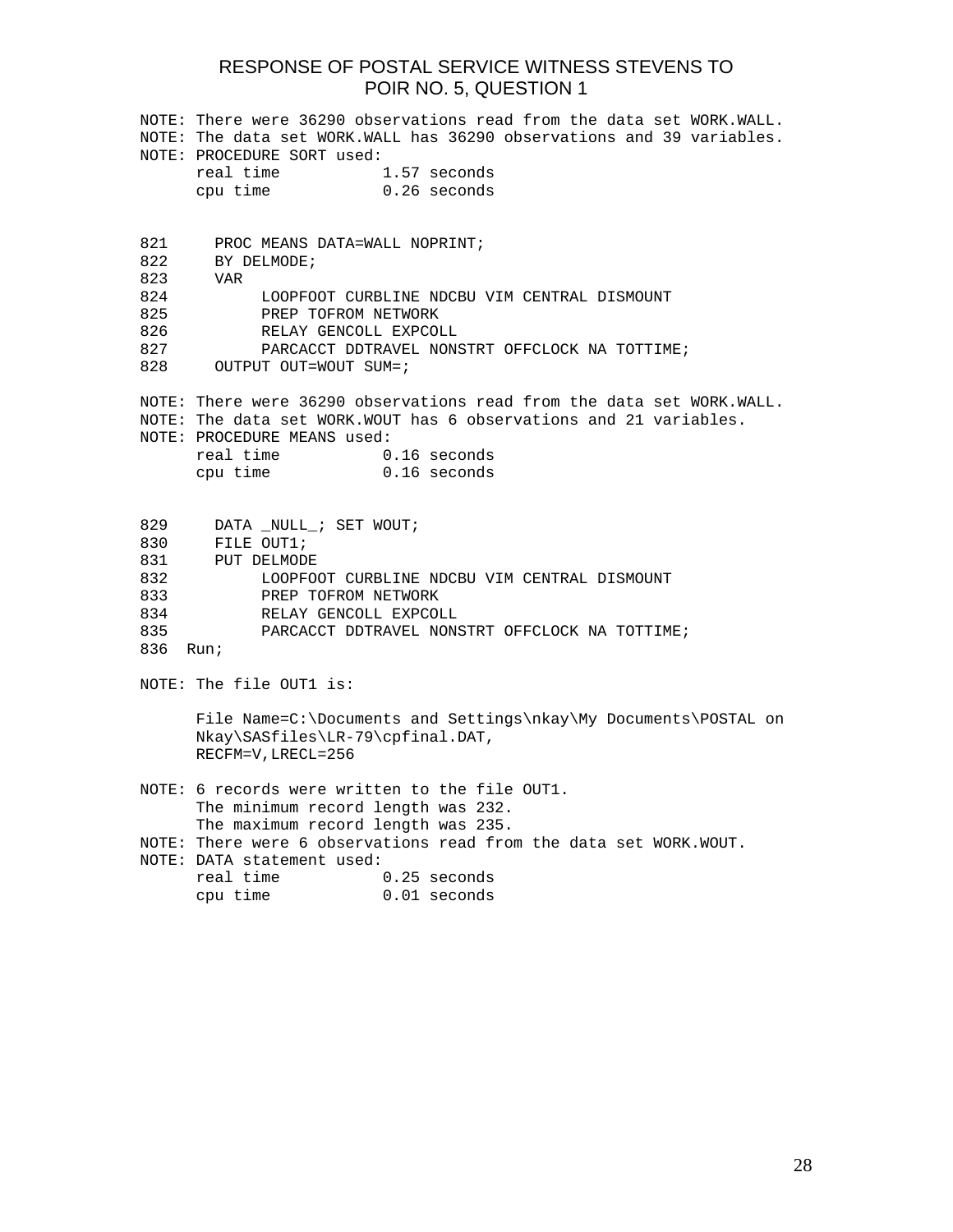### RESPONSE OF POSTAL SERVICE WITNESS MEEHAN TO POIR NO. 5, QUESTION 2, PART 1

**2.** In response to Time Warner's request, the Postal Service has provided the IOCS flat files and mail processing tables for FY 2001 through FY 2003 indicating that certain cost changes took place in FY 2001. In 2004, the Postal Service submitted a complete set of the B Workpapers for FY 2003. Please provide the B Workpapers for FY 2001 and FY 2002 for both the PRC and the USPS versions.

### **RESPONSE:**

For the requested USPS version, please see USPS-LR-K-130, B Workpapers

For FY2001, FY2002, USPS Versions in Response to POIR No. 5, Item 2.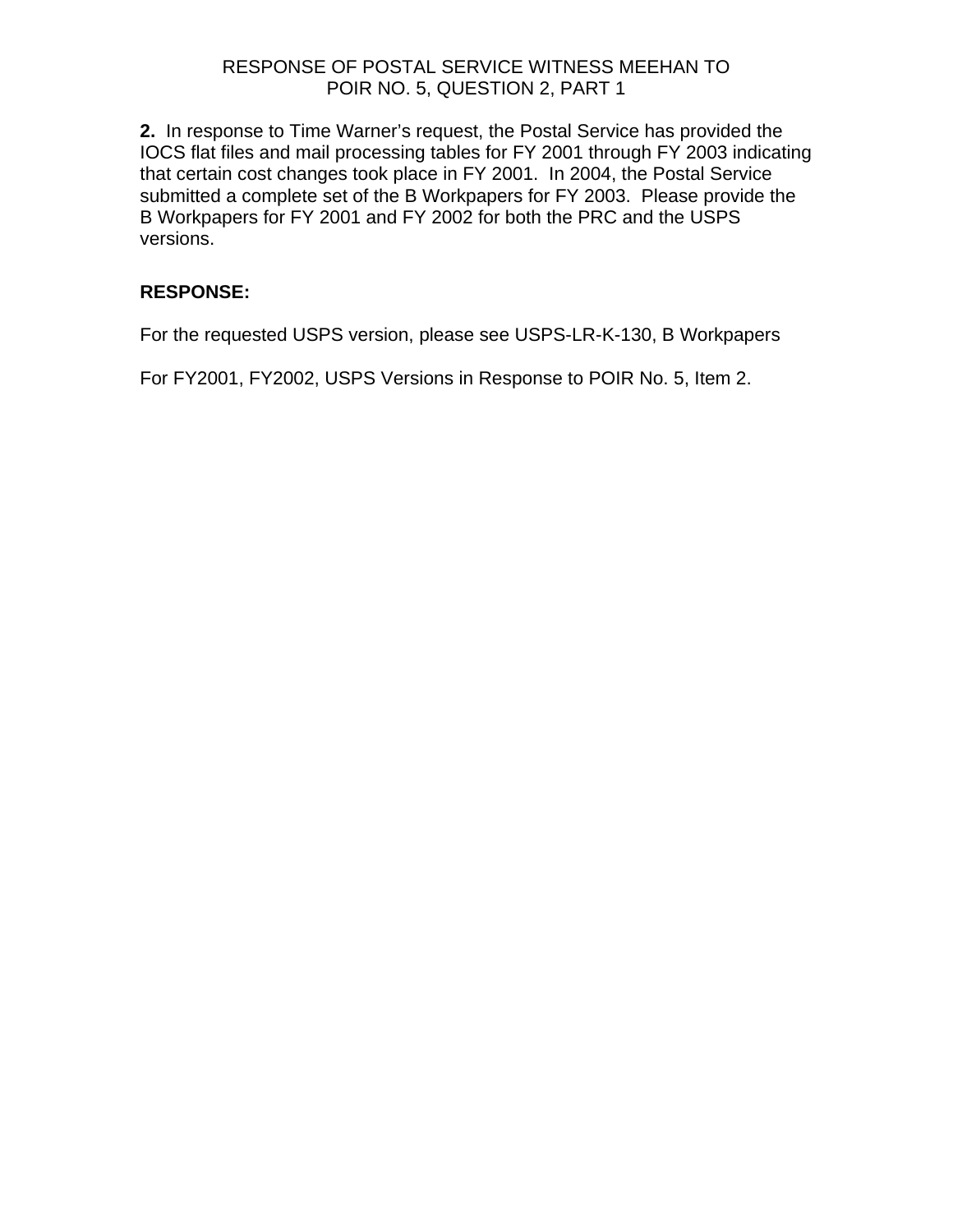### RESPONSE OF THE UNITED STATES POSTAL SERVICE TO POIR NO. 5, QUESTION 2, PART 2

**2.** In response to Time Warner's request, the Postal Service has provided the IOCS flat files and mail processing tables for FY 2001 through FY 2003 indicating that certain cost changes took place in FY 2001. In 2004, the Postal Service submitted a complete set of the B Workpapers for FY 2003. Please provide the B Workpapers for FY 2001 and FY 2002 for both the PRC and the USPS versions.

### **RESPONSE:**

For the requested PRC version, please see USPS-LR-K-131, B Workpapers For

FY2001, FY2002, PRC Versions in Response to POIR No. 5, Item 2.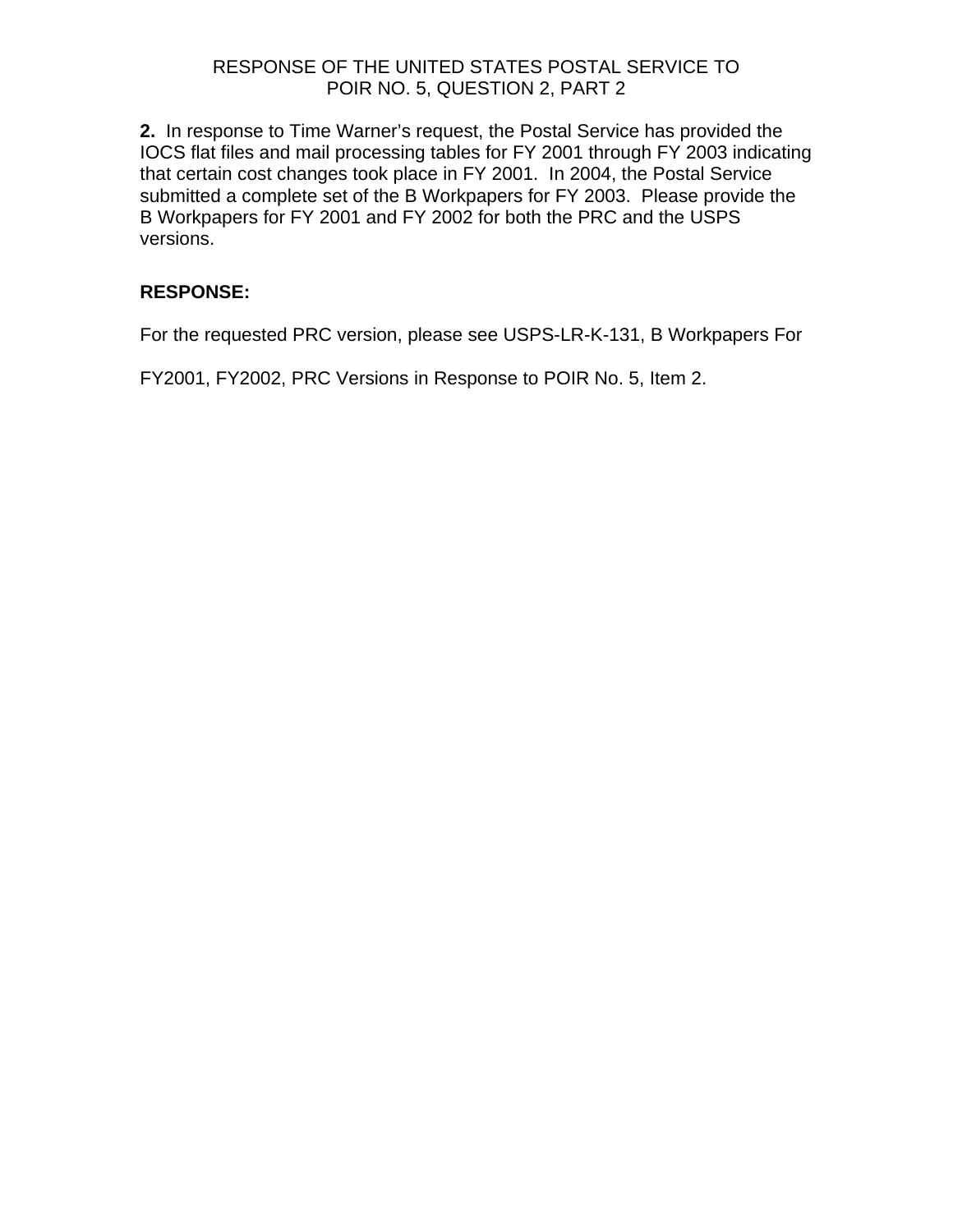**3.** The following questions are regarding Priority Mail. Please refer to R2005-1, USPS-T-28A spreadsheets and R2001-1, LR-J-103. In R2001-1, there was no separate line item in the rate calculation worksheets for the balloon volume (packages weighing less than 10 pounds but measuring more than 84 inches in length and girth combined). In R2005-1, in the USPS-T-28A spreadsheets, the balloon mail is a separate line item.

- (a) In R2001-1, was all the balloon volume allocated to the 15 lbs. category or was it spread out among weight increments? Please explain.
- (b) Please explain why the balloon mail was separated from the rest of Priority in R2005-1 and not in R2001-1.
- (c) In R2005-1, what are the attributable costs associated with the balloon mail and how should they be distributed? Please break the attributable costs for the balloon mail into per-piece costs and per-pound costs using the method applied to the rest of Priority Mail in R2001-1, LR-J-103.
- (d) Have there ever been studies done to determine the extra costs associated with balloon mail? If yes, please provide the latest data.
- (e) The FY 2004 volume for the 14 lbs. category is 1,018,938, for the 15 lbs. category is 490,904, and for the 16 lbs. category is 710,184. Please explain the considerably lower volume in the 15 lbs. category compared with both the 14 lbs. and 16 lbs. categories.

### **RESPONSE:**

First, for clarification, the balloon rate does not apply to "packages weighing less

than 10 pounds but measuring more than 84 inches in length and girth combined."

According to DMM Section 101.5.3, the balloon rate applies to Priority Mail "items

weighing less than *15 pounds* but measuring more than 84 inches in combined length

and girth" (italics added).

However, ODIS-RPW does not consider parcels weighing more than 14 pounds,

up to 15 pounds, to be balloon-rated, even if they do exceed 84 inches in combined

length and girth. That is because regardless of their dimensions, such parcels would

pay the 15-pound rate anyway.

(a) The RPW data system did not separately identify Priority Mail balloon-rated parcels until FY 2002. Docket No. R2001-1, which relied upon a FY 2000 Base Year,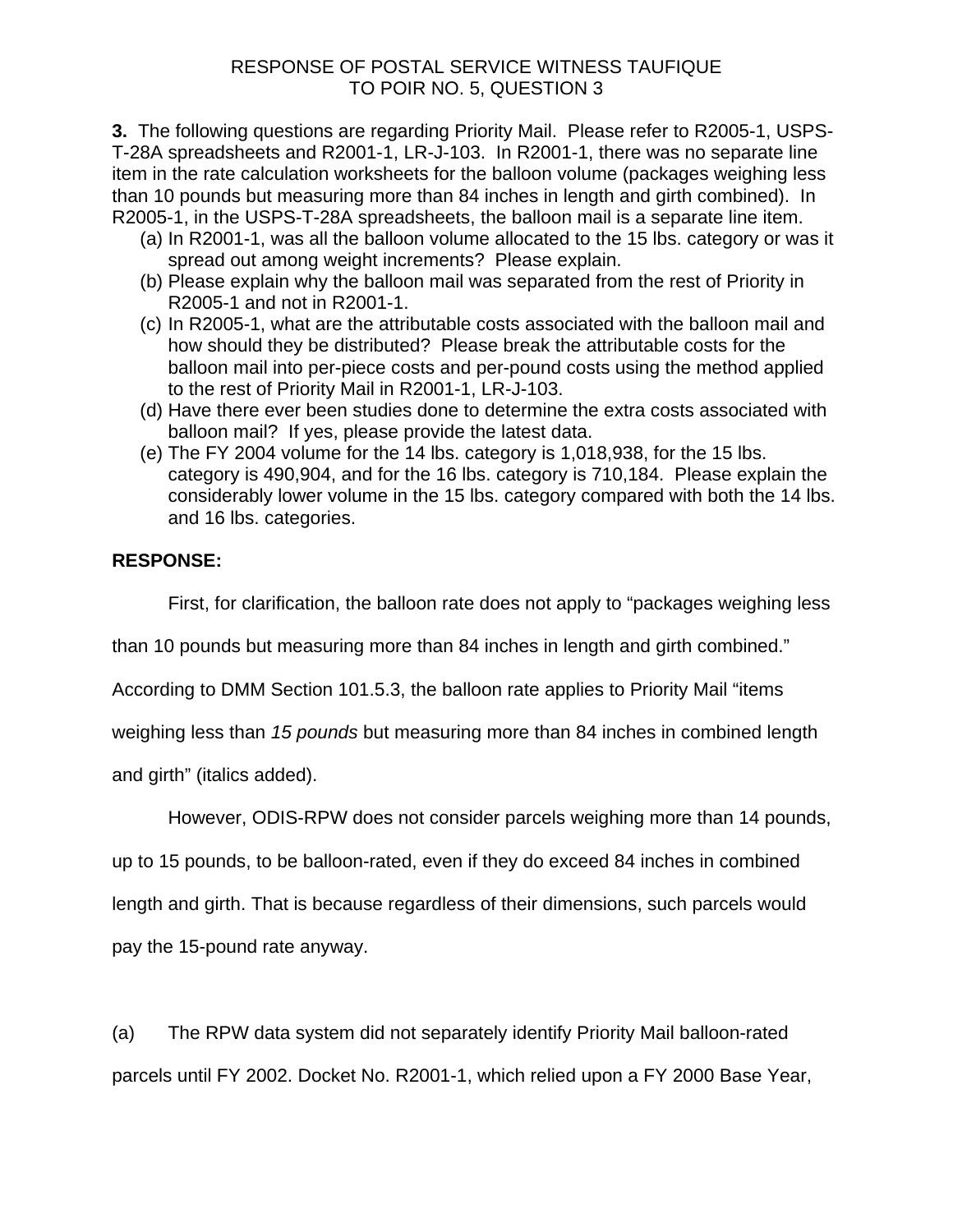predated this change. As a result, balloon-rated volume was by default distributed to the weight increments according to actual weight.

 This had a limited effect on revenue, though, because RPW revenue was based on evident postage − that is, the postage actually applied as evidenced by the indicia. For stamped and metered balloon-rated parcels, evident postage reflected the actual balloon rate paid, not the weight increment to which the parcel was distributed. The effect, therefore, of distributing such parcels to weight increments in the 1-14 pound range was not to lower total RPW revenue, but to increase the revenue adjustment factor applied to "calculated revenue" (see LR-J-103, Attachment A, Page 3). Postage paid is not evident, on the other hand, for permit-imprint mail pieces. For such pieces that were balloon-rated, RPW revenue was based on actual weight (ranging up to 14 pounds) and was therefore understated.

(b) Since FY 2002 (as reflected in the Priority Mail Billing Determinants), the RPW (now ODIS-RPW) data system has been able to separately identify Priority Mail balloonrated parcels. The Docket No. R2005-1 Base Year and Test Year volume distributions, which isolate the balloon-rate category, reflect this improvement.

(c) Attributable costs are estimated for mail subclasses but not for rate categories such as the Priority Mail balloon rate.

 The per-piece and per-pound cost elements appearing at the top of LR-J-103, Attachment F, Page 1 in Docket No. R2001-1, result from volume-variable cost distributions for the purpose of rate design. These cost elements apply generally to all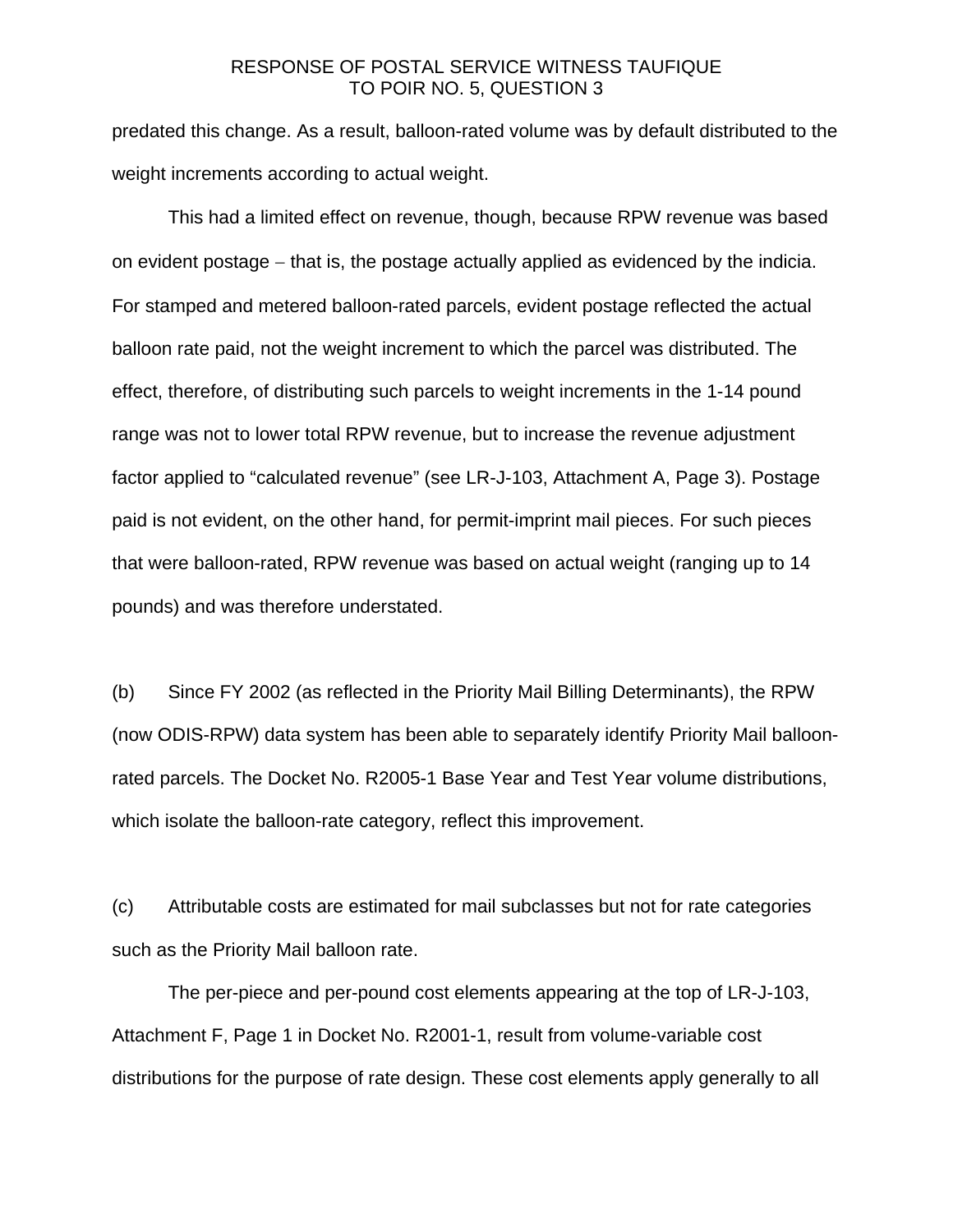Priority Mail and not specifically to any one rate category. Further below in the table, allocated unit costs are derived, by weight increment and by zone, from the cost elements. It is not possible to derive similar allocated unit costs for balloon-rated parcels because contemporaneous weight data were not available from the RPW data system (please see the response to Part "a" above).

(d) No such studies have been completed. However, the Postal Service is currently conducting a substantive review of the relationship between parcel size and cost. Balloon-rated parcels are one subject of this review.

(e) The 490,904 pieces shown at 15 pounds is the result of an ODIS-RPW editprogram error. A total of 405,460 parcels were misidentified as balloon-rated rather than weight-rated. This error was found only after the Docket No. R2005-1 filing was well underway, and because it was determined that the effects are minimal (see below), it was decided that the volume distribution would not be revised. A revision would have the following effects on USPS-T-28A, PM-1, Page 1: the number of balloon-rated parcels decreases by 405,460 (to 90,409); the number of 15-pound pieces increases by 392,685 (to 883,589); and total volume at all other weight levels, combined, increases by 12,775. Total volume stays the same at 848,633,083.

 Base Year RPW revenue remains unchanged at \$4,419,822,668 (excluding pickup fees). However, "calculated revenue" at USPS-T-28A, PM-1, Page 3 declines by about -\$151,000, requiring a slight increase in the "revenue adjustment factor" from 100.869 percent to 100.873 percent in order to match the unchanged RPW total.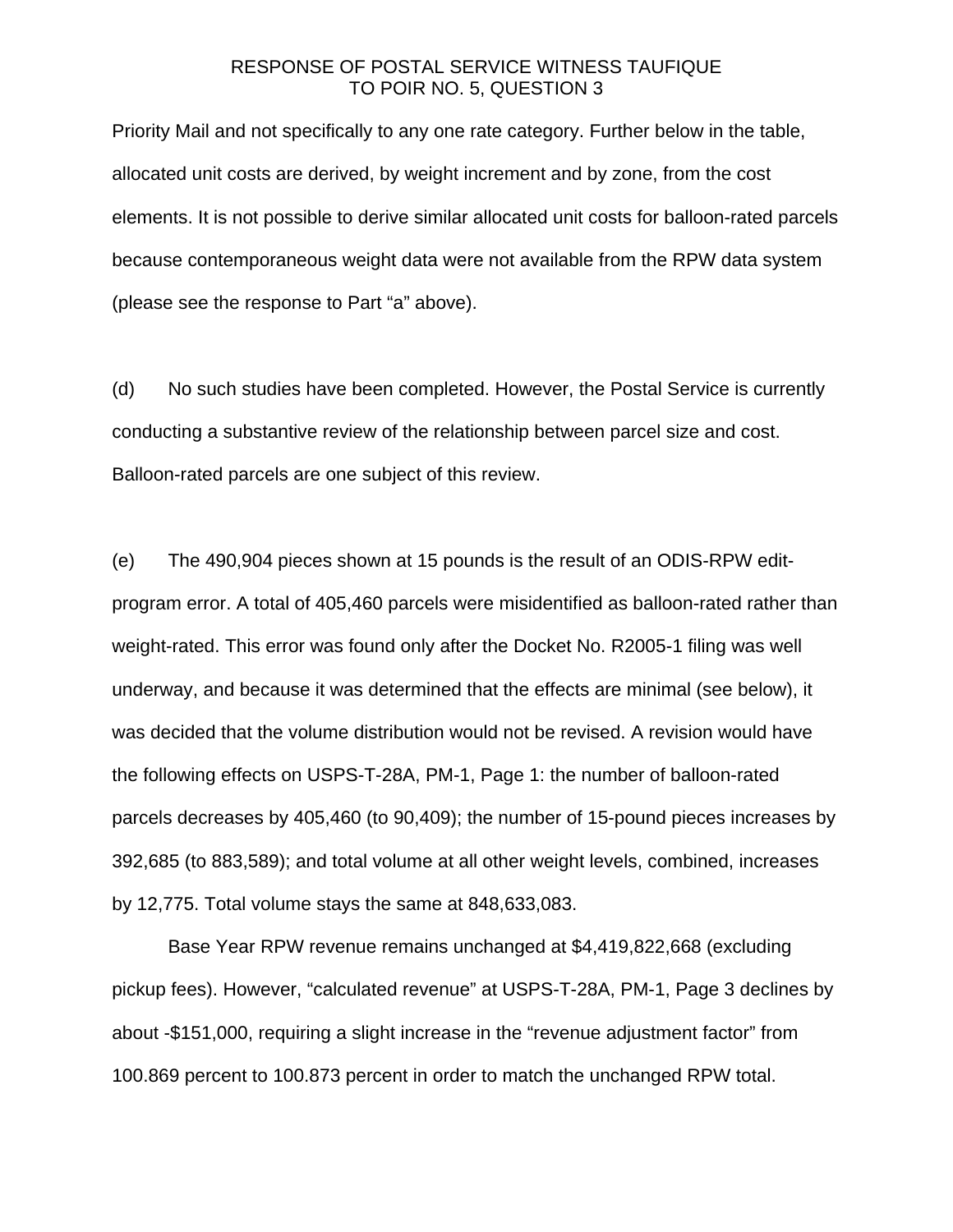The Postal Service considers these changes to be de minimis. Not only do total volume and revenue not change, but the volume shift (405,460 pieces) represents less than 0.05 percent of all Priority Mail volume. Moreover, there are no implications for the Priority Mail rates proposed by witness Taufique in USPS-T-28.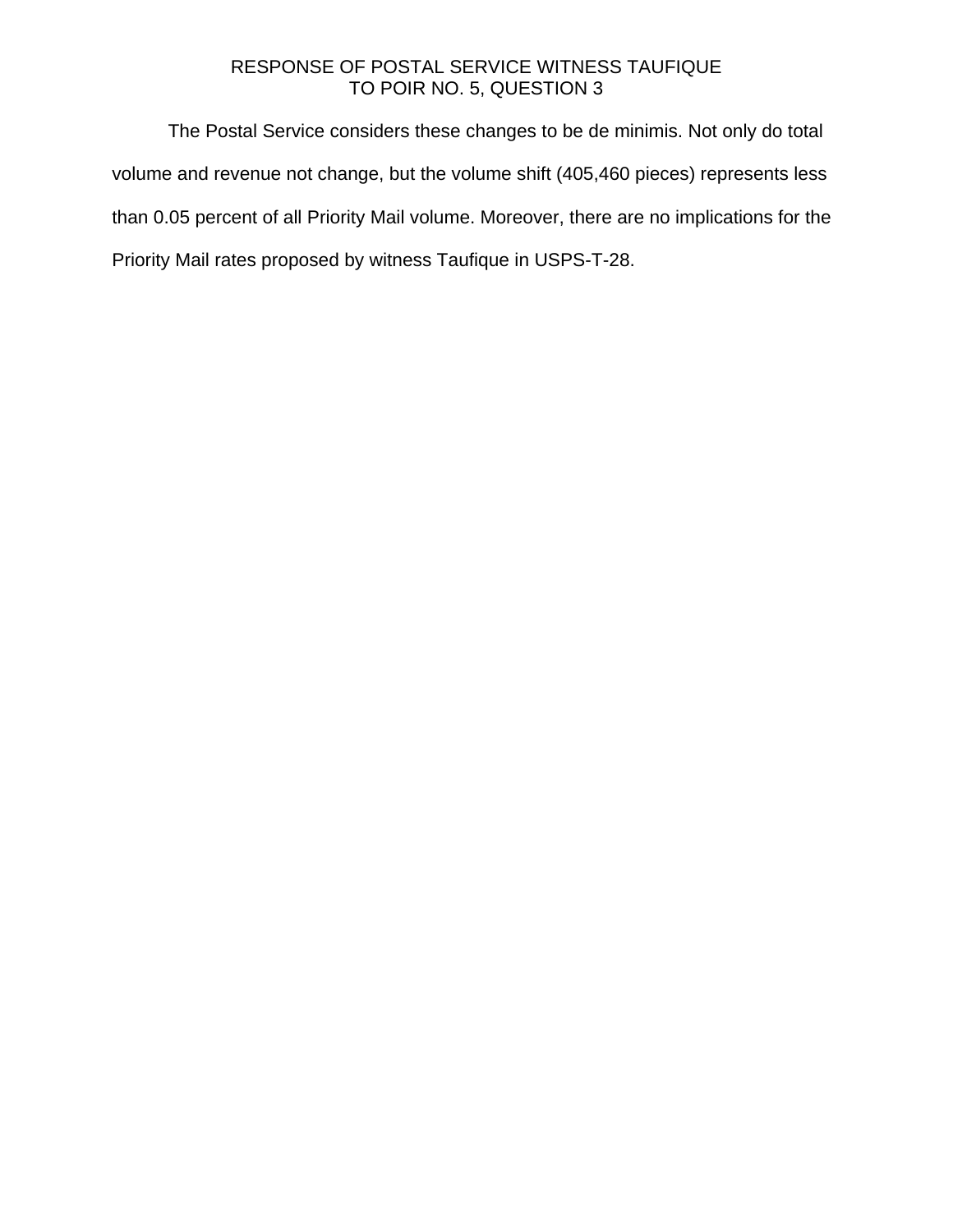**4.** Please answer the following questions regarding Priority Mail. In R2001-1, USPS-LR-J-96, page 13 contained weight and the average haul by zone for Commercial Air and Other Air in the base year. Please refer to R2001-1, LR-J-103 Per-Pound Elements worksheet. Weight and the average haul by zone for Commercial Air and Other Air was used to distribute distance-related and nondistance-related air transportation costs to the zones. More specifically, total air pounds is used to distribute nondistance-related air costs to the zones and passenger pound miles is used to distribute distance-related air transportation costs to the zones. R2005-1, USPS-LR-K-37, contains weight and the average haul by zone for FedEx and Other Air.

(a) Please confirm that "Other Air" contains the same components in R2005-1 as in R2001-1. If not, please explain the difference, including which components have distance-related and nondistance-related costs.

# **RESPONSE:**

(a) Not confirmed. The two air network designations in Docket No. R2001-1, USPS-

LR-J-96 were "Network Air" (aka Other Air) and "Commercial Air." In Docket No. R2005-

1, USPS-LR-K-37, the two air network designations are "FedEx" and "All Other."

The following table illustrates the various components of each "network"

designation, indicating whether the associated costs are distance-related only (DR

only), non-distance-related only (NDR only), or both distance-related and non-distance-

related (DR & NDR):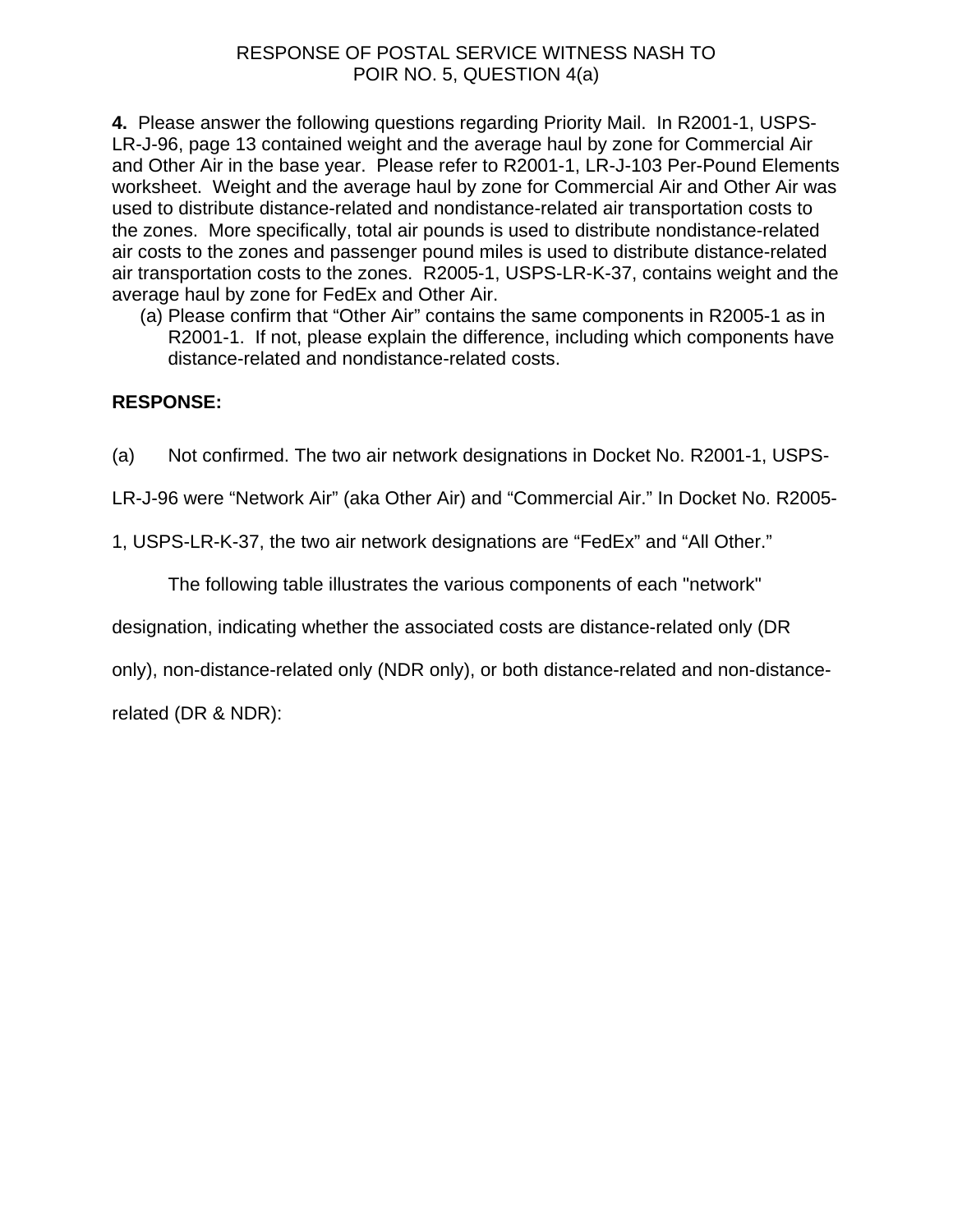| Cost           | R2001-1     | R2001-1               | R2005-1  | R2005-1          |
|----------------|-------------|-----------------------|----------|------------------|
| Component      | Network Air | <b>Commercial Air</b> | FedEx    | <b>All Other</b> |
| Passenger      |             | DR & NDR              |          | DR & NDR         |
| Daynet and     | DR & NDR    |                       |          |                  |
| <b>HASP</b>    |             |                       |          |                  |
| <b>Network</b> | DR & NDR    |                       |          |                  |
| (Eagle)        |             |                       |          |                  |
| Western Air    | DR & NDR    |                       |          |                  |
| FedEx Day      | NDR only    |                       | NDR only |                  |
| FedEx Night    | NDR only    |                       | NDR only |                  |
| Christmas      | DR & NDR    |                       |          | DR & NDR         |
| Intra-Alaska   | DR & NDR    |                       |          | DR & NDR         |
| Non-           |             |                       |          |                  |
| preferential   |             |                       |          |                  |
| Intra-Alaska   | DR & NDR    |                       |          | DR & NDR         |
| Preferential   |             |                       |          |                  |
| Intra-Hawaii   | DR & NDR    |                       |          | DR & NDR         |
| Air Taxi       | DR & NDR    |                       |          | DR & NDR         |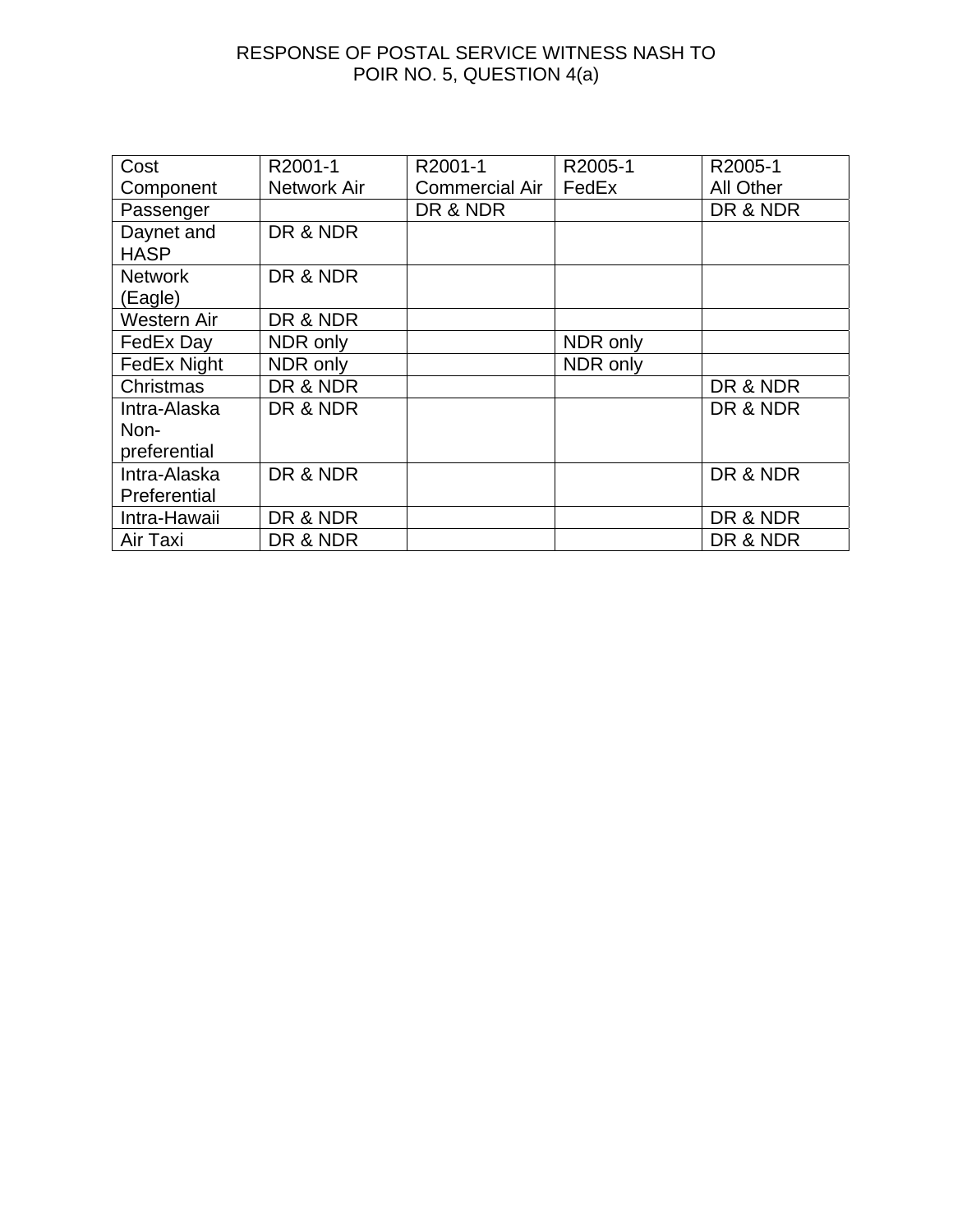**4.** Please answer the following questions regarding Priority Mail. In R2001-1, USPS-LR-J-96, page 13 contained weight and the average haul by zone for Commercial Air and Other Air in the base year. Please refer to R2001-1, LR-J-103 Per-Pound Elements worksheet. Weight and the average haul by zone for Commercial Air and Other Air was used to distribute distance-related and nondistance-related air transportation costs to the zones. More specifically, total air pounds is used to distribute nondistance-related air costs to the zones and passenger pound miles is used to distribute distance-related air transportation costs to the zones. R2005-1, USPS-LR-K-37, contains weight and the average haul by zone for FedEx and Other Air.

(b) FedEx costs are incurred based on cubic feet rather than weight. Can one reasonably allocate FedEx transportation costs to the weight categories and zones? If so, how should that be done?

### **RESPONSE:**

(b) The reasonability of such an allocation depends ultimately on the relationship

between weight and FedEx "cube," as well as the ability to measure that relationship.

The Postal Service is currently studying this matter as part of the substantive review

mentioned in the response to Question 3d above.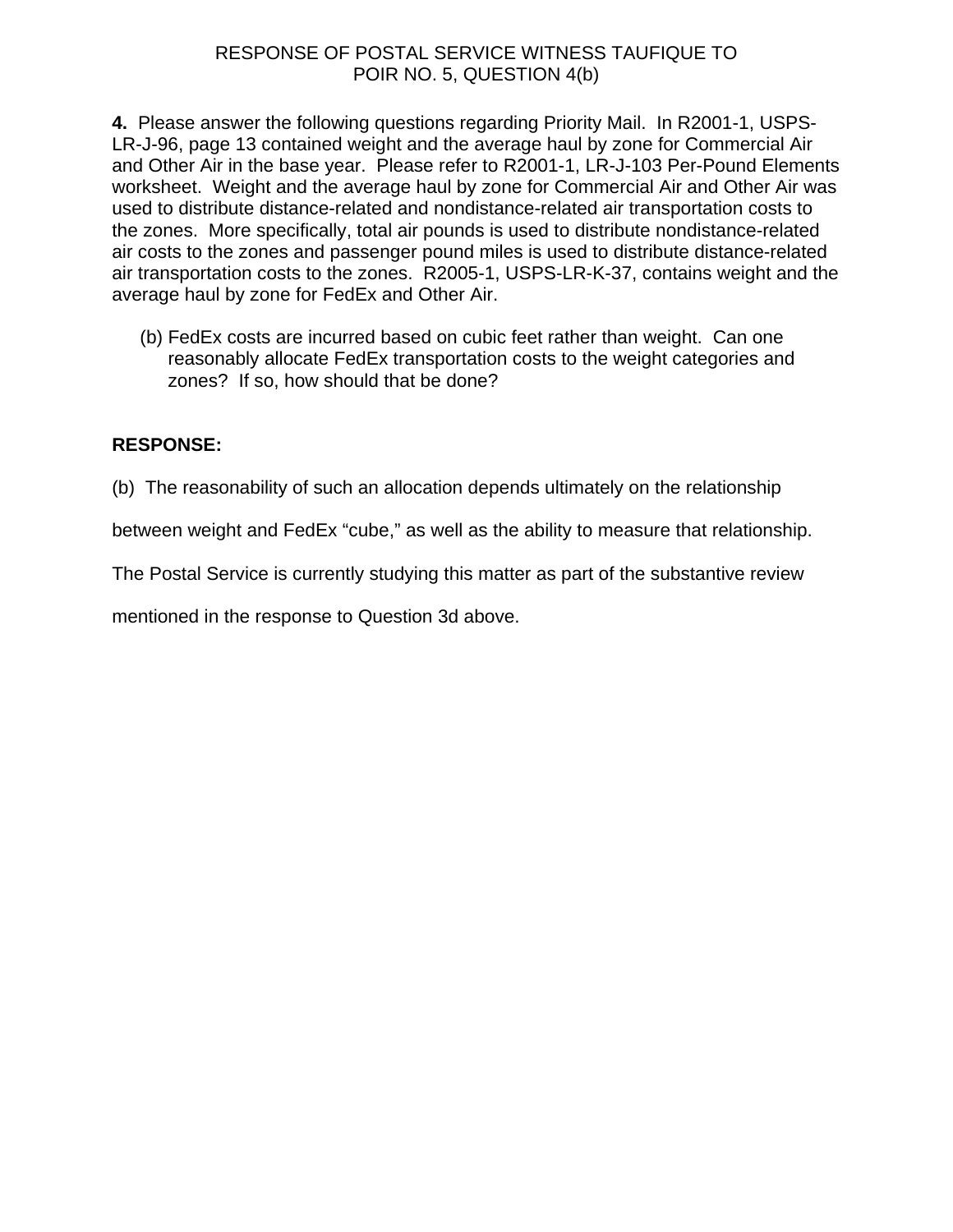#### RESPONSE OF POSTAL SERVICE WITNESS ROBINSON TO POIR NO. 5, QUESTION 4(c)

**4.** Please answer the following questions regarding Priority Mail. In R2001-1, USPS-LR-J-96, page 13 contained weight and the average haul by zone for Commercial Air and Other Air in the base year. Please refer to R2001-1, LR-J-103 Per-Pound Elements worksheet. Weight and the average haul by zone for Commercial Air and Other Air was used to distribute distance-related and nondistance-related air transportation costs to the zones. More specifically, total air pounds is used to distribute nondistance-related air costs to the zones and passenger pound miles is used to distribute distance-related air transportation costs to the zones. R2005-1, USPS-LR-K-37, contains weight and the average haul by zone for FedEx and Other Air.

(c) Considering that FedEx contract costs are not distance (or zone) related and that the majority of air transportation costs for Priority Mail are FedEx related, please discuss the appropriateness of zoned rates beyond zone 4, for Priority Mail.

### **RESPONSE:**

(c) The Priority Mail rate structure recommended by the Postal Rate Commission in Docket No. R2001-1 incorporated a weight-zone structure with rates increasing as Priority Mail pieces increased in weight and were transported to more distant zones. In this docket, the Postal Service has requested a 5.4 percent across-the-board increase in virtually all rates and fees including Priority Mail rates. The across-the-board approach maintains the current (Docket No. R2001-1) rate and classification structure, is both fair and equitable, and results in rates that meet all of the pricing criteria of the Postal Reorganization Act. As suggested by the question, one option would have been to propose a change in the zoned structure for Priority Mail that would result in a less distance-based rate structure. If this approach had been used, effectively, Priority Mail customers whose pieces traveled to more distant zones would have borne less of the escrow burden than customers whose pieces destinated at a less distant zone. Because the escrow requirement does not vary with the distance a piece travels, with mail volume, and is not based on the provision of any postal service, it would be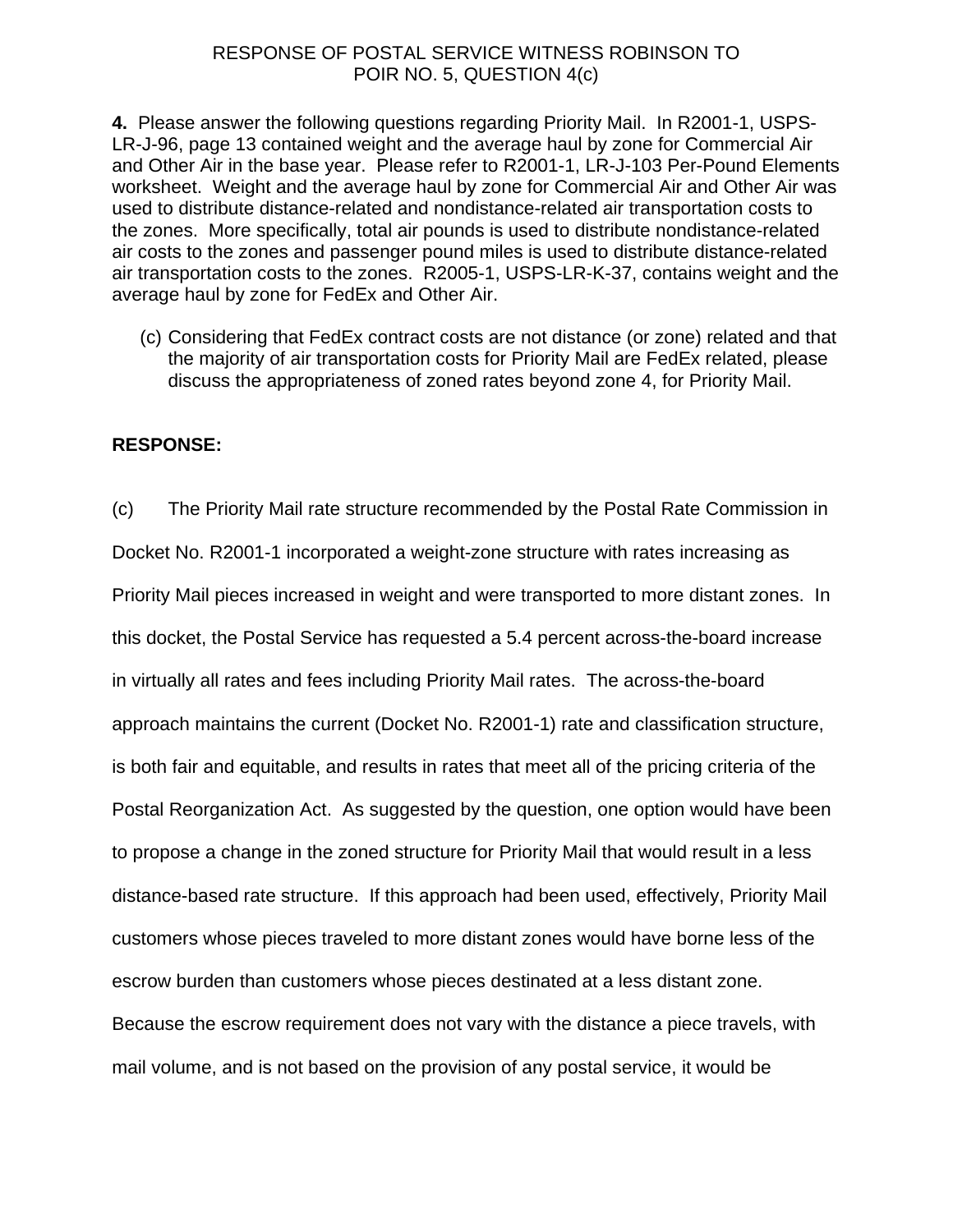### RESPONSE OF POSTAL SERVICE WITNESS ROBINSON TO POIR NO. 5, QUESTION 4(c)

unreasonable to propose that any of these bases be used to allocate the escrow-related increase in the revenue requirement. Given the lack of association of the escrow requirement with the provision of postal services, I do not believe that it would be fair and equitable to exempt any subclass or portion of a subclass – either partially or totally – from an equal share in this Congressionally-mandated burden. See responses to VP/USPS-T27-5(d), VP/USPS-T27-6(f)(iii), and POIR No. 4, Question 3(c).

In a more typical omnibus rate case, the Postal Service would have considered alternate pricing and classification structures, including possibly full or partial recognition of the Federal Express transportation contract on Priority Mail or other rates. However, it is not clear that a review of the Priority Mail rate structure considering the Federal Express contract provisions would necessarily have resulted in changes in the zoned rate structure of Priority Mail. The decision to revise rate and classification structures is based on a consideration of many factors, only one of which is the underlying characteristics of transportation contracts such as the Federal Express contract structure. In developing rates and classifications, the Postal Service and the Postal Rate Commission must consider all of the pricing and classification criteria. These requirements do not necessarily mandate that the rate structure be changed solely because of changes in the underlying structure of transportation contracts. In fact, the history of Priority Mail transportation contracts suggests that relying solely on the structure of the underlying transportation contract as the basis for rate design may cause unneeded and, perhaps unwanted, changes in the classification structure. Consider, for example, the change in Priority Mail transportation over the last decade from use of scheduled airline transportation to the Emery network to the Federal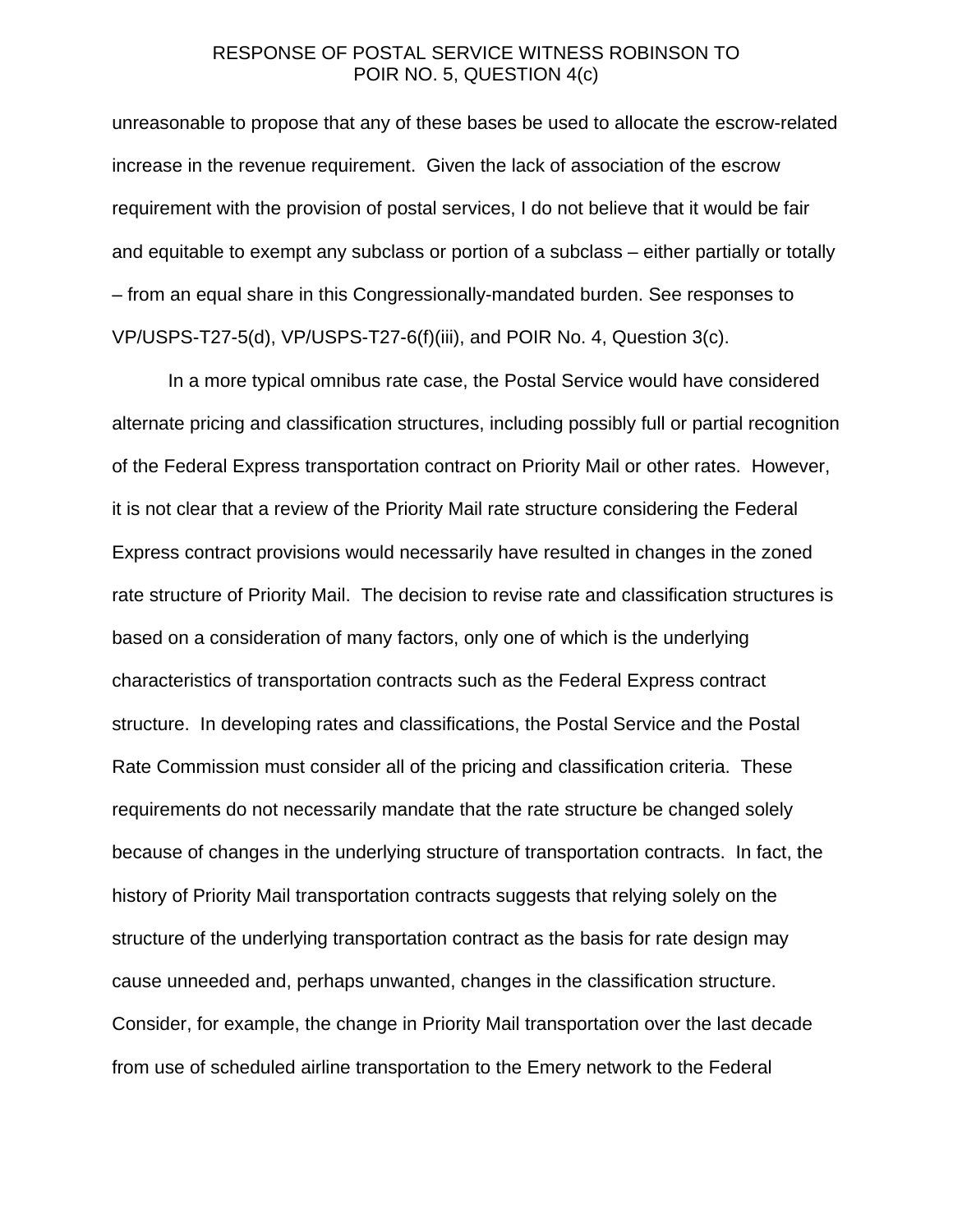### RESPONSE OF POSTAL SERVICE WITNESS ROBINSON TO POIR NO. 5, QUESTION 4(c)

Express contract. The underlying cost structure of each of these networks differed; however, neither the Postal Service nor the Commission chose to fully incorporate the effects of each network change in the rate design.

The process of rate design also includes a careful consideration of the effect changes in rates and classifications will have on customers and the establishment of reasonable rate relationships. For example, designing less distance-based Priority Mail rates for items that are transported using the Federal Express contract transportation may have additional effects. For instance, reducing rates for Priority Mail pieces destinating in more distant zones may increase the Postal Service's volume in these zones, thus changing the "distance mix" of parcels flown, which may have an effect on the costs incurred through subsequent transportation contracts. While I do not know the details of the current Fed Ex contract or the contract negotiations, it is not unreasonable to presume that a transportation vendor bids for a contract based on assumptions about the characteristics – including distance transported -- of the mail to be carried. If this is correct, it is not clear that the costs characteristics of Priority Mail transportation necessarily would remain the same if the mail characteristics were to change in reaction to a change in the approach to Priority Mail rate design. Before making any such changes to the rate design, the potential for these changes and any resultant cost consequences would need to be examined.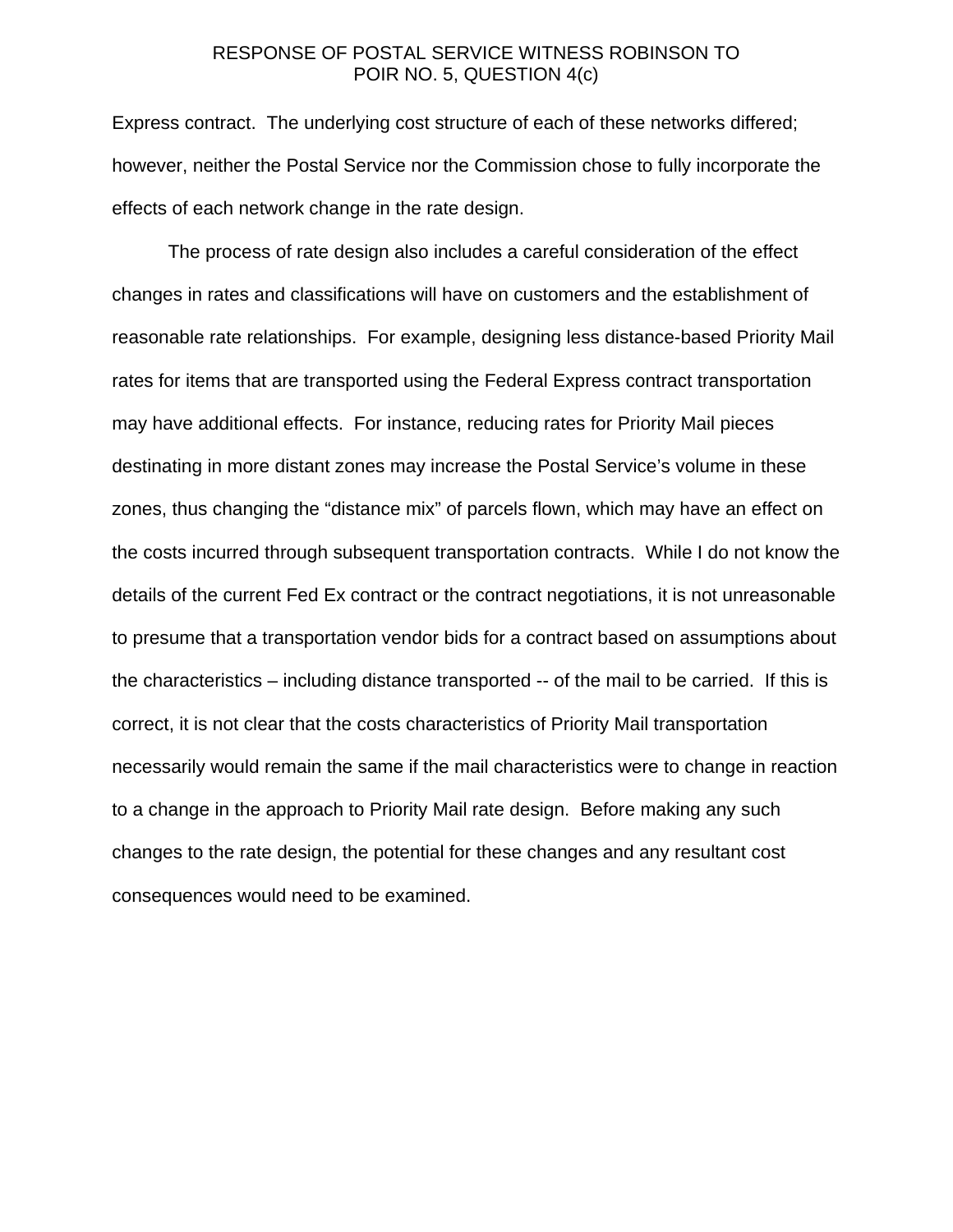**5.** Please refer to the footnote on page 2 of the Per-Pound Elements worksheet LR-J-103 in R2001-1, which states "Local share (12.35%) established in R90-1."

- (a) Was there a study conducted to arrive at that local share percentage? If yes, please give a detailed summary of that report. If not, please explain how local share was determined.
- (b) Have there been any recent studies that confirm the percentage of local share is still valid? If yes, please give details. If not, please explain why 12.35% is reasonable.

# **RESPONSE:**

(a) The 12.35 percent Local share (of total Local and Zone 1-3 postage pounds) in

Docket No. R90-1 derived from a Local/non-Local split that was available, at the time,

through an algorithm in the RPW data system.

(b) The referenced systems capability in part "a" above was lost sometime in the early

1990s when the TRACS system − which superseded RPW in some respects − was

introduced. No comparable calculation has been made since Docket No. R90-1, and

neither ODIS-RPW nor TRACS presently have the capability to distinguish Local from

non-Local volume (or weight). In the absence of a better number, we continue to rely on

the 12.35 percent figure. The Postal Service will endeavor to examine possible

solutions for updating the figure in the future.